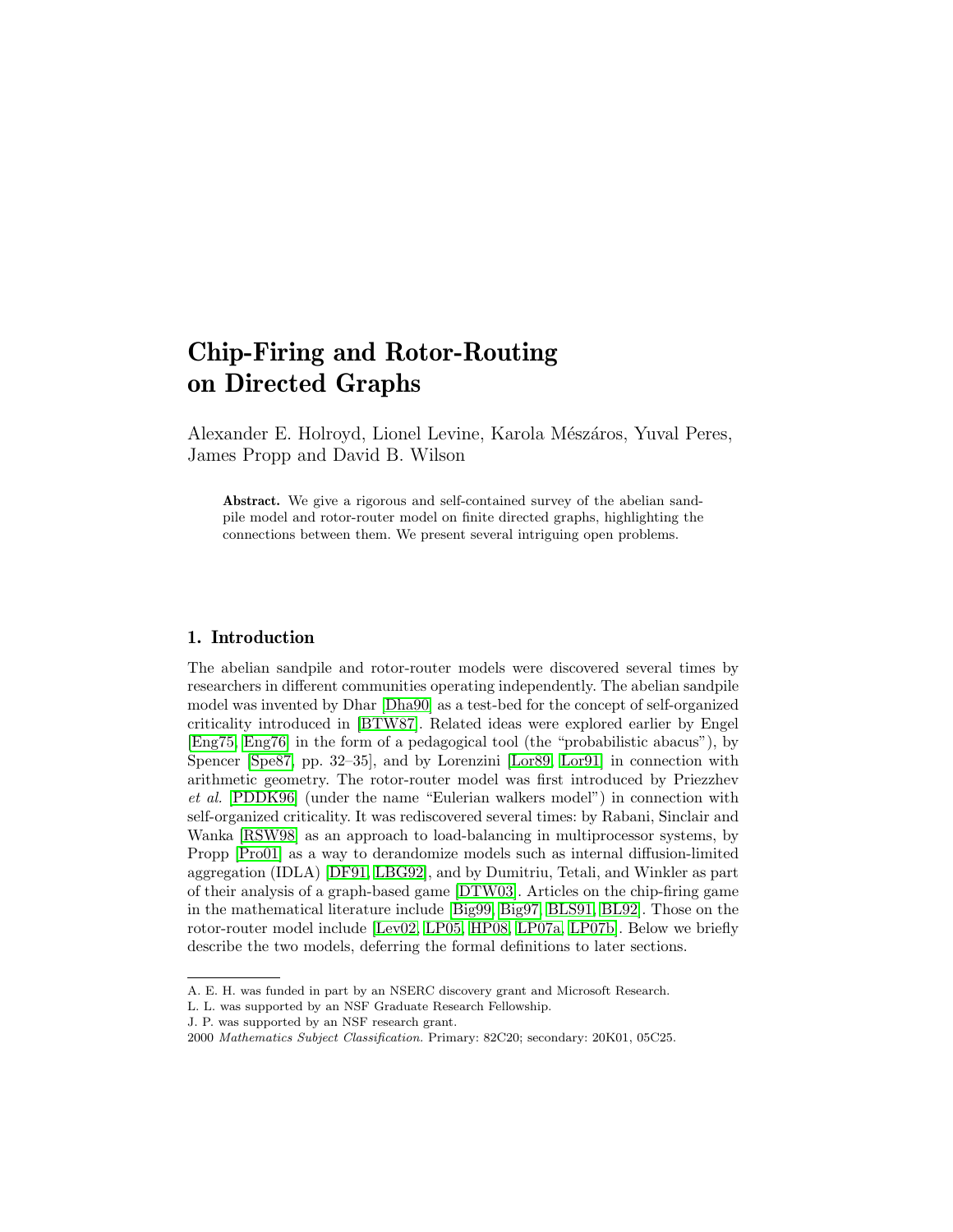The abelian sandpile model on a directed graph  $G$ , also called the chip-firing **game**, starts with a collection of chips at each vertex of  $G$ . If a vertex  $v$  has at least as many chips as outgoing edges, it can fire, sending one chip along each outgoing edge to a neighboring vertex. After firing a sequence of vertices in turn, the process stops when each vertex with positive out-degree has fewer chips than out-going edges. The order of firings does not affect the final configuration, a fact we shall discuss in more detail in Section [2.](#page-1-0)

To define the **rotor-router model** on a directed graph  $G$ , for each vertex of  $G$ , fix a cyclic ordering of the outgoing edges. To each vertex  $v$  we associate a **rotor**  $\rho(v)$  chosen from among the outgoing edges from v. A chip performs a walk on G according to the **rotor-router rule**: if the chip is at  $v$ , we first increment the rotor  $\rho(v)$  to its successor  $e = (v, w)$  in the cyclic ordering of outgoing edges from v, and then route the chip along  $e$  to  $w$ . If the chip ever reaches a sink, i.e. a vertex of G with no outgoing edges, the chip will stop there; otherwise, the chip continues walking forever.

A common generalization of the rotor-router and chip-firing models, the height arrow model, was proposed in [\[PDDK96\]](#page-32-3) and studied in [\[DR04\]](#page-31-10).

We develop the basic theory of the abelian sandpile model in section [2](#page-1-0) and define the main algebraic object associated with it, the sandpile group of G [\[Dha90\]](#page-31-0) (also called the "critical group" by some authors, e.g. [\[Big99,](#page-31-6) [Wag00\]](#page-33-0)). Furthermore, we establish the basic results about **recurrent** chip configurations, which play an important role in the theory. In Section [3](#page-10-0) we define a notion of recurrent configurations for the rotor-router model on directed graphs and give a characterization for them in terms of oriented spanning trees of G. The sandpile group acts naturally on recurrent rotor configurations, and this action is both transitive and free. We deduce appealing proofs of two basic results of algebraic graph theory, namely the Matrix-Tree Theorem [\[Sta99,](#page-33-1) 5.6.8] and the enumeration of Eulerian tours in terms of oriented spanning trees [\[Sta99,](#page-33-1) Cor. 5.6.7]. We also derive a family of bijections between the recurrent chip configurations of G and the recurrent rotor configurations of G. Such bijections have been constructed before, for example in [\[BW97\]](#page-31-11); however, our presentation differs significantly from the previous ones. Section [4](#page-20-0) establishes stronger results for both models on Eulerian digraphs and undirected graphs. In Section [5](#page-26-0) we present an alternative view of the rotorrouter model in terms of "cycle-popping," borrowing an idea from Wilson's work on loop-erased random walk; see [\[PW98\]](#page-32-12). We conclude in Section [6](#page-28-0) by presenting some open questions.

## <span id="page-1-0"></span>2. Chip-Firing

In a finite directed graph (digraph)  $G = (V, E)$ , a directed edge  $e \in E$  points from the vertex tail(e) to the vertex head(e). We allow self-loops (head(e) = tail(e)) as well as multiple edges (head( $e$ ) = head( $e'$ ) and tail( $e$ ) = tail( $e'$ )) in G. The out-degree outdeg(v) of a vertex v (also denoted by  $d_v$ ) is the number of edges e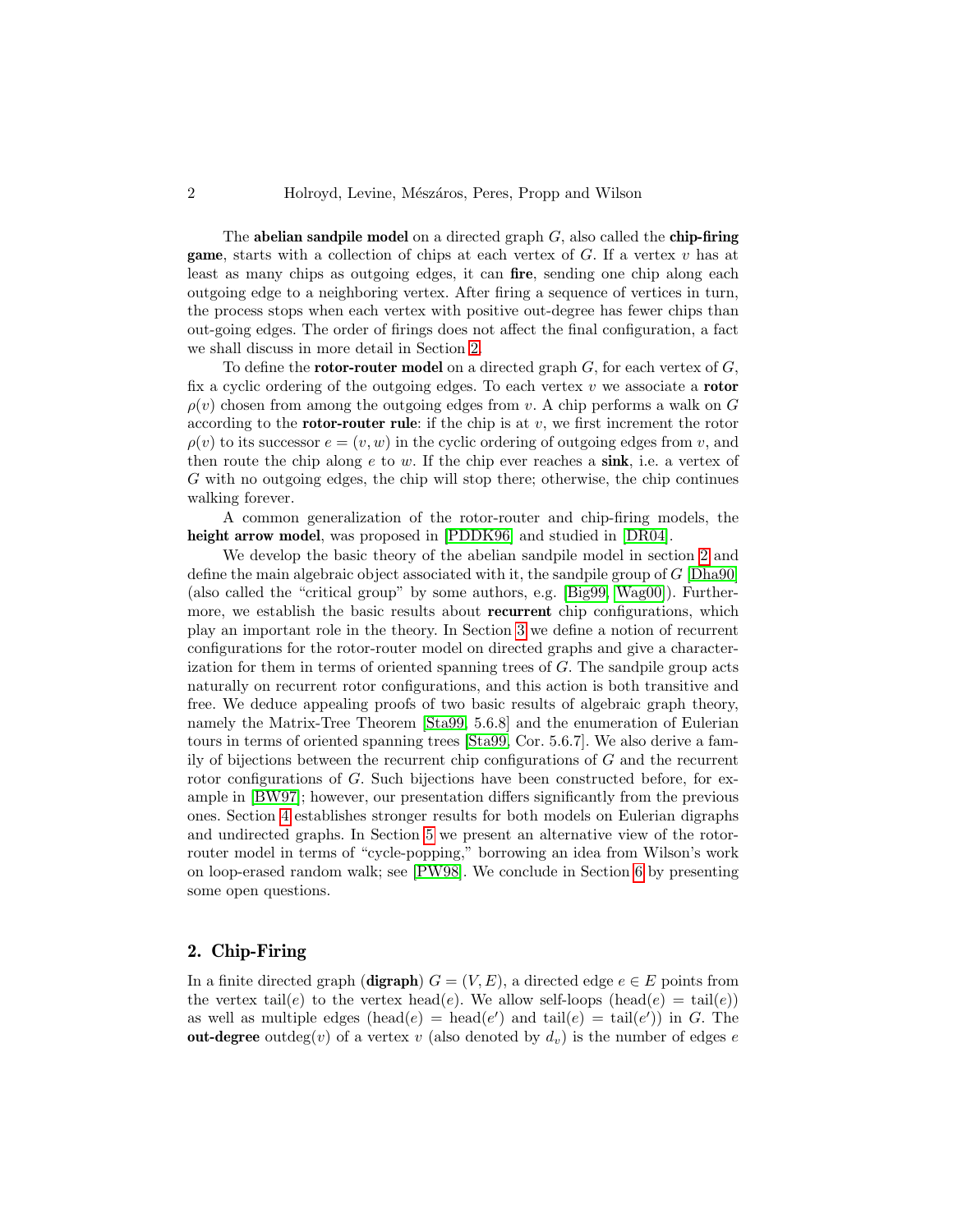with tail $(e) = v$ , and the **in-degree** indeg(v) of v is the number of edges e with head(e) = v. A vertex is a sink if its out-degree is zero. A global sink is a sink s such that from every other vertex there is a directed path leading to s. Note that if there is a global sink, then it is the unique sink.

If G has the same number of edges from  $v$  to  $w$  as from  $w$  to  $v$  for all vertices  $v \neq w$  then we call G **bidirected**. In particular, a bidirected graph is obtained by replacing each edge of an undirected graph with a pair of directed edges, one in each direction.

Label the vertices of G as  $v_1, v_2, \ldots, v_n$ . The **adjacency matrix** A of G is the  $n \times n$  matrix whose  $(i, j)$ -entry is the number of edges from  $v_i$  to  $v_j$ , which we denote by  $a_{v_i,v_j}$  or  $a_{ij}$ . The (graph) **Laplacian** of G is the  $n \times n$  matrix  $\Delta = D - A$ , where D is the diagonal matrix whose  $(i, i)$ -entry is the out-degree of  $v_i$ , which we denote by  $d_{v_i}$  or  $d_i$ . That is,

$$
\Delta_{ij} = \begin{cases}\n-a_{ij} & \text{for } i \neq j, \\
d_i - a_{ii} & \text{for } i = j.\n\end{cases}
$$

Note that the entries in each row of  $\Delta$  sum to zero. If the vertex  $v_i$  is a sink, then the  $i^{\text{th}}$  row of  $\Delta$  is zero.

A chip configuration  $\sigma$  on G, also called a sandpile on G, is a vector of nonnegative integers indexed by the non-sink vertices of G, where  $\sigma(v)$  represents the number of chips at vertex v. A chip configuration  $\sigma$  is **stable** if  $\sigma(v) < d_v$ for every non-sink vertex v. We call a vertex v **active** in  $\sigma$  if v is not a sink and  $\sigma(v) \geq d_v$ . An active vertex v can fire, resulting in a new chip configuration  $\sigma'$ obtained by moving one chip along each of the  $d_v$  edges emanating from  $v$ ; that is,  $\sigma'(w) = \sigma(w) + a_{vw}$  for all  $w \neq v$  and  $\sigma'(v) = \sigma(v) - d_v + a_{vv}$ . We call the configuration  $\sigma'$  a **successor** of  $\sigma$ .

By performing a sequence of firings, we may eventually arrive at a stable chip configuration, or we might continue firing forever, as the following examples show.

Example 2.1. Consider the complete directed graph on three vertices (without selfloops). Then placing three chips at a vertex gives a configuration that stabilizes in one move, while placing four chips at a vertex gives a configuration that never stabilizes (see Figure [1\)](#page-3-0).

It might appear that the choice of the order in which we fire vertices could affect the long-term behavior of the system; however, this is not the case, as the following lemma shows (and Figure [2](#page-3-1) illustrates).

<span id="page-2-0"></span>**Lemma 2.2** ([\[Dha90\]](#page-31-0),[\[DF91\]](#page-31-4)). Let G be any digraph, let  $\sigma_0, \sigma_1, \ldots, \sigma_n$  be a sequence of chip configurations on G, each of which is a successor of the one before, and let  $\sigma'_0, \sigma'_1, \ldots, \sigma'_m$  be another such sequence with  $\sigma'_0 = \sigma_0$ .

- 1. If  $\sigma_n$  is stable, then  $m \leq n$ , and moreover, no vertex fires more times in  $\sigma'_0, \ldots, \sigma'_m$  than in  $\sigma_0, \ldots, \sigma_n$ .
- 2. If  $\sigma_n$  and  $\sigma'_m$  are both stable, then  $m = n$ ,  $\sigma_n = \sigma'_n$ , and each vertex fires the same number of times in both histories.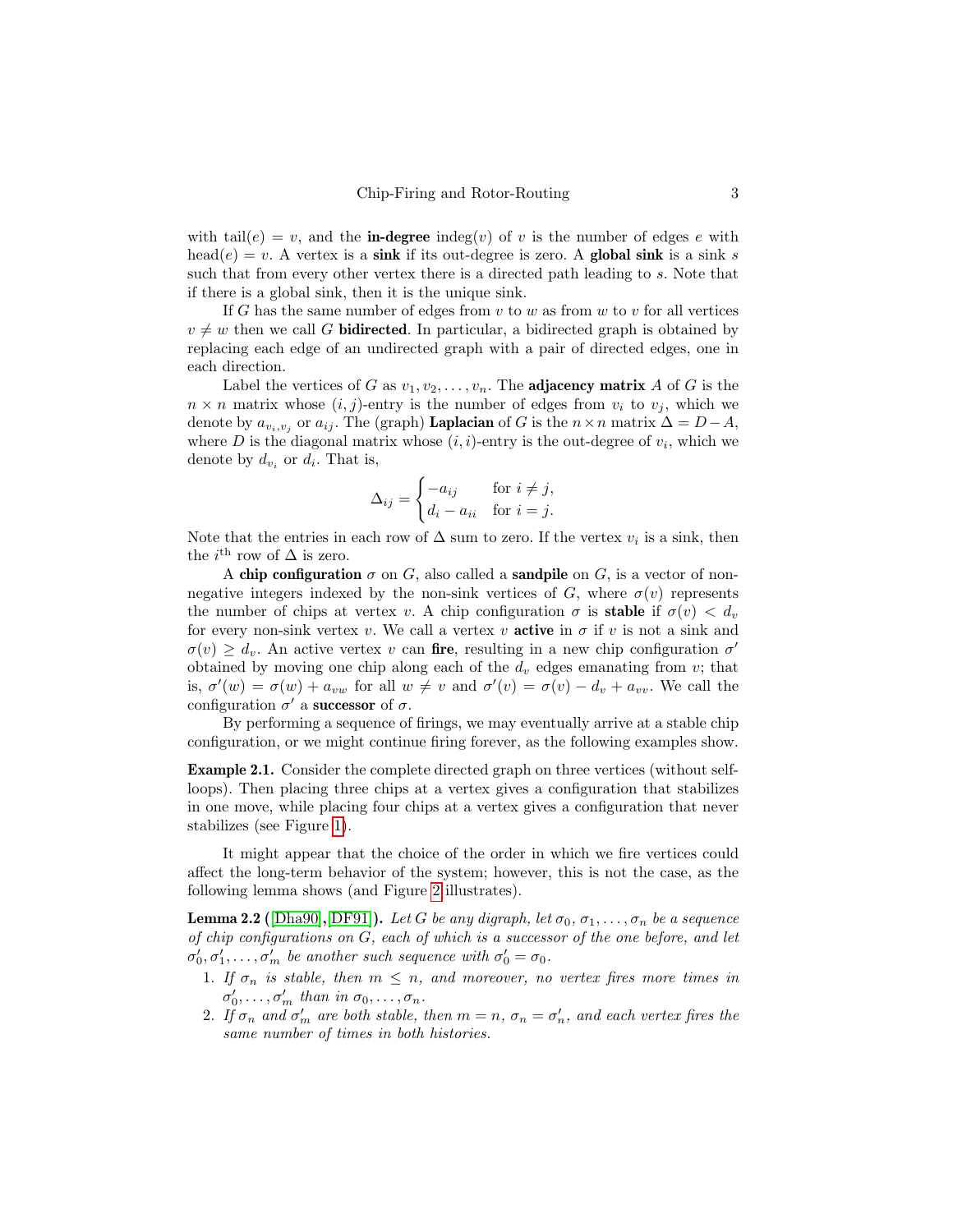

<span id="page-3-0"></span>FIGURE 1. Some chip configurations eventually stabilize, while others never stabilize.



<span id="page-3-1"></span>FIGURE 2. Commutation of the chip-firing operations.

Proof. Part 2 is an immediate corollary of part 1, which we now prove. If part 1 fails, then consider a counterexample with  $m+n$  minimal. Let  $v_i$  be the vertex that fires when  $\sigma_{i-1}$  becomes  $\sigma_i$ , and  $v'_i$  be the vertex that fires when  $\sigma'_{i-1}$  becomes  $\sigma'_i$ . Vertex  $v'_1$  must be fired at some stage (say the  $i^{\text{th}}$ ) in the sequence of configurations  $\sigma_0, \ldots, \sigma_n$ , since  $\sigma_n$  is stable; say  $v_i = v'_1$ . Then  $v_i, v_1, v_2, \ldots, v_{i-1}, v_{i+1}, \ldots, v_n$ is a permissible firing sequence that turns  $\sigma_0$  into  $\sigma_n$  with the same number of firings at each site as the unpermuted sequence. The firing sequences  $v_1, \ldots, v_{i-1}, v_{i+1}$ ,  $\dots, v_n$  and  $v'_2, v'_3, \dots, v'_m$  then constitute a smaller counterexample to the lemma (with initial configuration  $\sigma'_1$ ), contradicting minimality.  $\Box$ 

**Definition 2.3.** Starting from a configuration  $\sigma$ , Lemma [2.2](#page-2-0) shows that there is at most one stable configuration that can be reached by a finite sequence of firings (and that if such a configuration exists, then no infinite sequence of firings is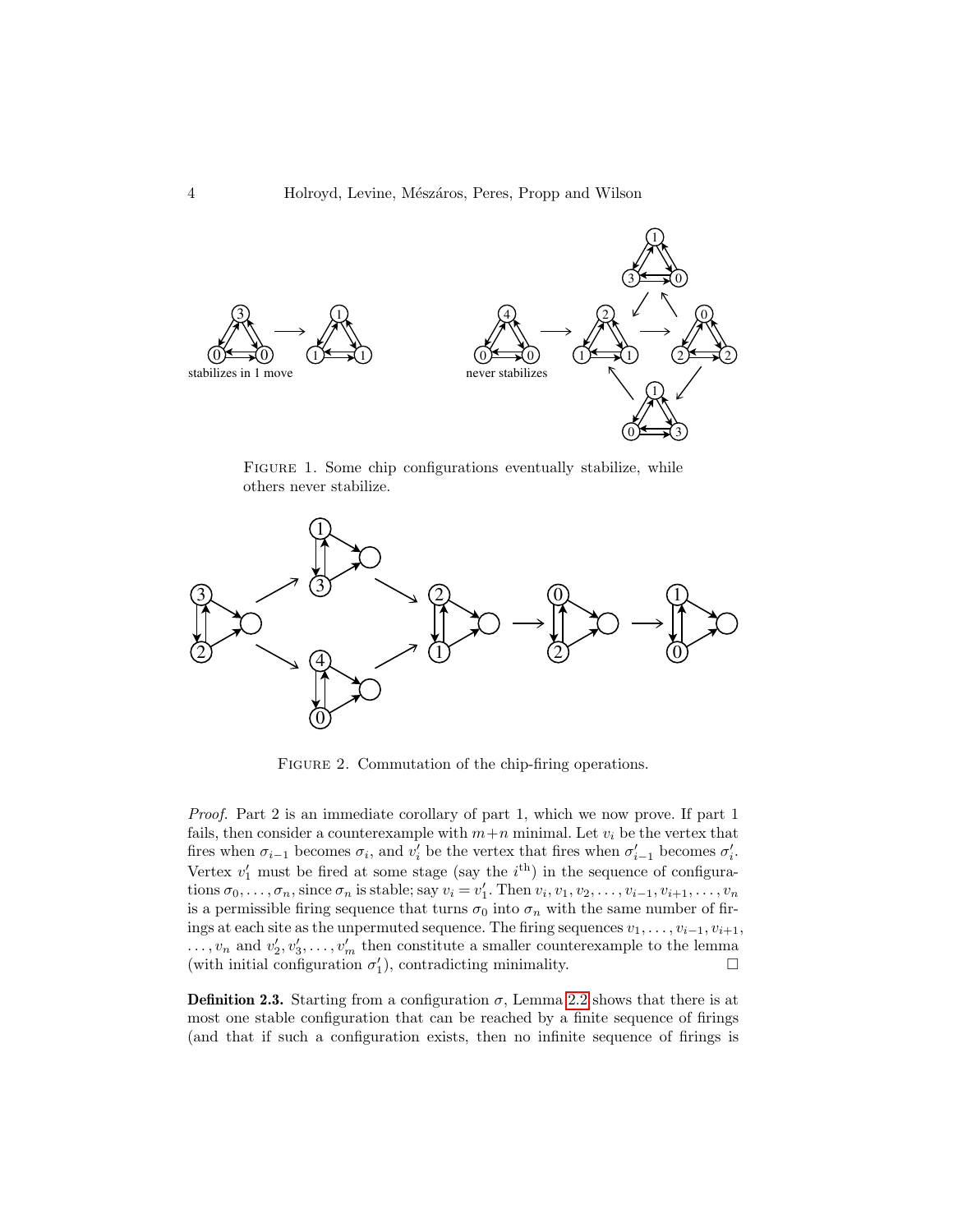possible). If such a stable configuration exists we denote it  $\sigma^{\circ}$  and call it the stabilization of  $\sigma$ .

Thus far, the presence or absence of sinks was irrelevant for our claims. For the rest of this section, we assume that the digraph  $G$  has a global sink s.

<span id="page-4-1"></span>**Lemma 2.4.** If digraph  $G$  has a global sink, then every chip configuration on  $G$ stabilizes.

*Proof.* Let N be the number of chips in the configuration. Given a vertex v of  $G$ , let  $v_0, v_1, \ldots, v_{r-1}, v_r$  be a directed path from  $v_0 = v$  to  $v_r = s$ . Every time  $v_{r-1}$ fires, it sends a chip to the sink which remains there forever. Thus  $v_{r-1}$  can fire at most N times. Every time  $v_{r-2}$  fires, it sends a chip to  $v_{r-1}$ , and  $d_{v_{r-1}}$  such chips will cause  $v_{r-1}$  to fire once, so  $v_{r-2}$  fires at most  $d_{v_{r-1}}N$  times. Iterating backward along the path, we see that v fires at most  $d_{v_1} \cdots d_{v_{r-1}}N$  times. Thus each vertex can fire only finitely many times, so by Lemma [2.2](#page-2-0) the configuration stabilizes.  $\Box$ 

We remark that when  $G$  is connected and the sink is the only vertex with in-degree exceeding its out-degree, the bound one gets from the above argument on the total number of firings is far from optimal; see Proposition [4.8](#page-24-0) for a better bound.

Define the **chip addition operator**  $E_v$  as the map on chip configurations that adds a single chip at vertex  $v$  and then lets the system stabilize. In symbols,

$$
E_v \sigma = (\sigma + \mathbf{1}_v)^\circ
$$

where  $\mathbf{1}_v$  is the configuration consisting of a single chip at v.

<span id="page-4-0"></span>**Lemma 2.5.** On any digraph with a global sink, the chip addition operators commute.

*Proof.* Given a chip configuration  $\sigma$  and two vertices v and w, whatever vertices are active in  $\sigma + \mathbf{1}_v$  are also active in configuration  $\sigma' = \sigma + \mathbf{1}_v + \mathbf{1}_w$ . Applying to  $\sigma'$  a sequence of firings that stabilizes  $\sigma + \mathbf{1}_v$ , we obtain the configuration  $E_v \sigma + \mathbf{1}_w$ . Stabilizing this latter configuration yields  $E_w E_v \sigma$ . Thus  $E_w E_v \sigma$  is a stabilization of  $\sigma'$ . Interchanging the roles of v and w, the configuration  $E_v E_w \sigma$  is also a stabilization of  $\sigma'$ . From Lemma [2.2](#page-2-0) we conclude that  $E_w E_v \sigma = E_v E_w \sigma$ .  $\Box$ 

Lemma [2.5](#page-4-0) is called the abelian property; it justifies Dhar's coinage "abelian sandpile model". From the above proof we also deduce the following.

**Corollary 2.6.** Applying a sequence of chip addition operators to  $\sigma$  yields the same result as adding all the associated chips simultaneously and then stabilizing.

Let G be a digraph on n vertices with global sink s. The **reduced Laplacian**  $\Delta'$ of G is obtained by deleting from the Laplacian matrix  $\Delta$  the row and column corresponding to the sink. Note that firing a non-sink vertex  $v$  transforms a chip configuration  $\sigma$  into the configuration  $\sigma - \Delta_v'$ , where  $\Delta_v'$  is the row of the reduced Laplacian corresponding to v. Since we want to view the configurations before and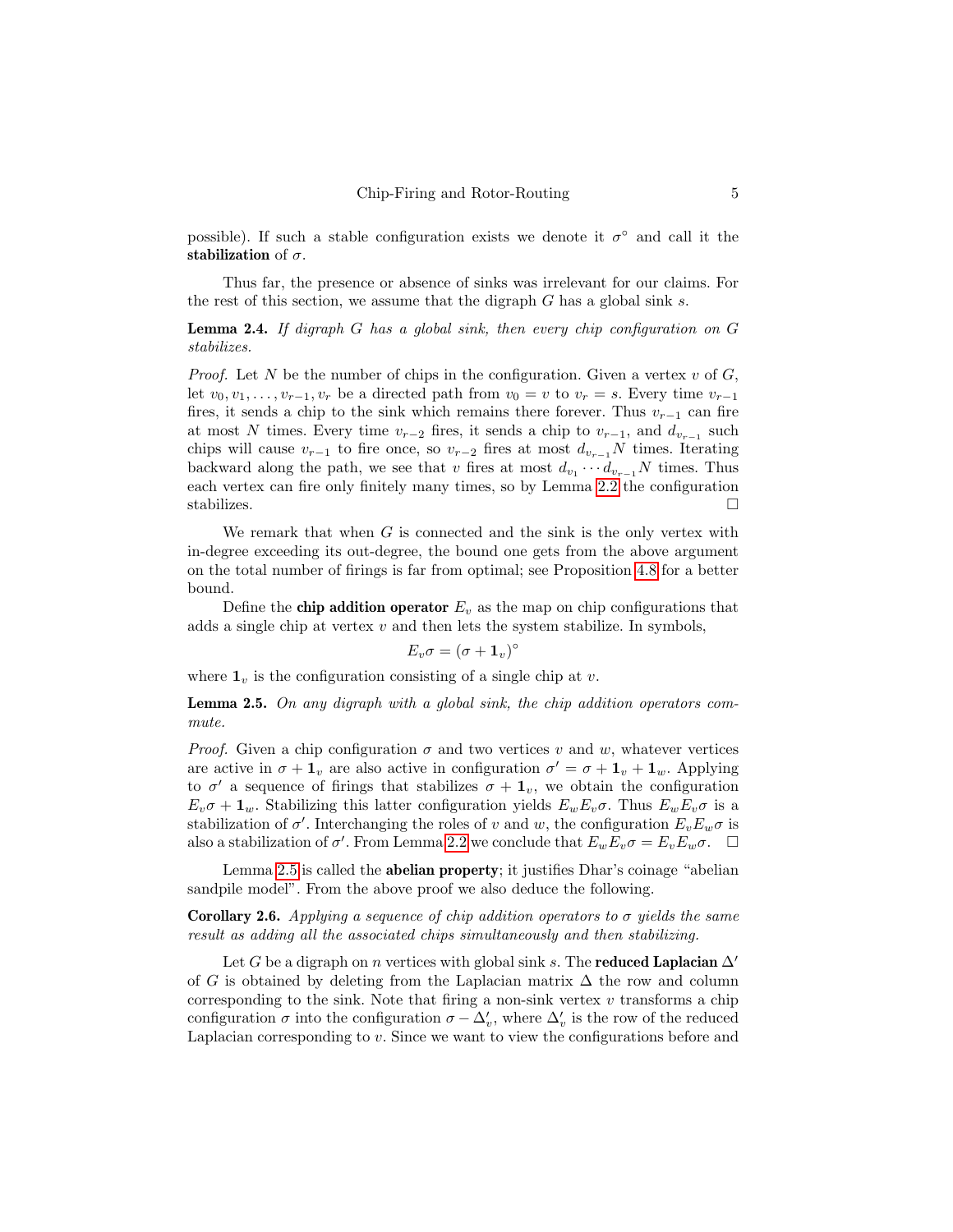after firing as equivalent, we are led to consider the group quotient  $\mathbb{Z}^{n-1}/H$ , where  $H = \mathbb{Z}^{n-1} \Delta'$  is the integer row-span of  $\Delta'$ .

**Definition 2.7.** Let G be a digraph on n vertices with global sink  $s$ . The **sandpile group** of  $G$  is the group quotient

$$
\mathcal{S}(G) = \mathbb{Z}^{n-1}/\mathbb{Z}^{n-1}\Delta'(G).
$$

The connection between the sandpile group and the dynamics of sandpiles on  $G$  is made explicit in Corollary [2.16.](#page-7-0) For the graph in Figure [3,](#page-6-0) the sandpile group is the cyclic group of order 3. The group structure of  $\mathcal{S}(G)$  when G is a tree is investigated in [\[Lev07\]](#page-32-13).

<span id="page-5-2"></span>**Lemma 2.8.** The order of  $S(G)$  is the determinant of the reduced Laplacian  $\Delta'(G)$ .

*Proof.* The order of  $S(G)$  equals the index of the lattice  $H = \mathbb{Z}^{n-1} \Delta'$  in  $\mathbb{Z}^{n-1}$ , and, recalling that the volume of a parallelepiped is the determinant of the matrix formed from its edge-vectors, we deduce that this in turn equals the determinant of  $\Delta'$ . .

<span id="page-5-1"></span>**Lemma 2.9.** Let G be a digraph with a global sink. Every equivalence class of  $\mathbb{Z}^{n-1}$ modulo  $\Delta'(G)$  contains at least one stable chip configuration of G.

Proof. Let  $\delta$  be the configuration given by  $\delta(v) = d_v$  for all v, and let  $\delta^{\circ}$  be its stabilization. Then  $\delta^{\circ}(v) < d_v$  for all  $v \neq s$ , so  $\delta - \delta^{\circ}$  is a positive vector equivalent to the zero configuration. Given any  $\alpha \in \mathbb{Z}^{n-1}$ , let m denote the minimum of all the coordinates of  $\alpha$  together with 0 (so that  $m \leq 0$ ). Then the vector

$$
\beta = \alpha + (-m)(\delta - \delta^{\circ})
$$

is nonnegative and equivalent to  $\alpha$ . Hence  $\beta^{\circ}$  is a stable chip configuration in the same equivalence class as  $\alpha$ .

<span id="page-5-0"></span>Example 2.10. An equivalence class may contain more than one stable chip configuration. For example, consider the complete directed graph on three vertices, with one of the vertices made into a sink by deletion of its two outgoing edges (see Figure [3\)](#page-6-0). It is easy to see that there are two stable configurations in the equivalence class of the identity: the configuration in which each of the two non-sink vertices has 0 chips and the configuration in which each of the two vertices has 1 chip. It might seem natural that, if either of these two configurations is to be preferred as a representative of the identity element in the sandpile group, it should be the former. However, this instinct is misleading, as we now explain.

**Definition 2.11.** A chip configuration  $\sigma$  is **accessible** if from any other chip configuration it is possible to obtain  $\sigma$  by a combination of adding chips and selectively firing active vertices. A chip configuration that is both stable and accessible is called recurrent.

Remark 2.12. There are several definitions of "recurrent" that are used in the literature. Lemma [2.17](#page-10-1) below shows that these definitions (including the one above) are equivalent for any digraph with a global sink.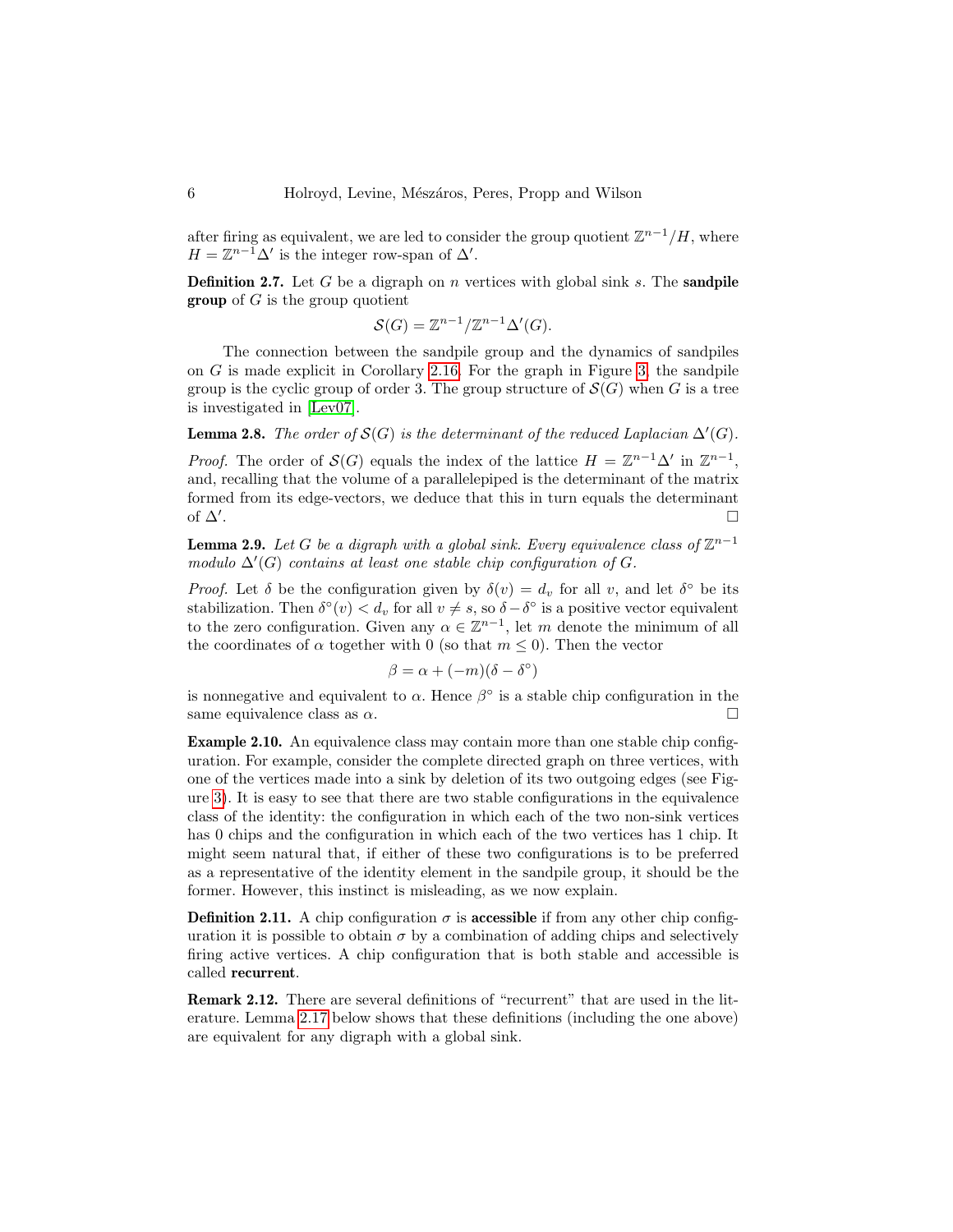

<span id="page-6-0"></span>FIGURE 3. Two stable chip configurations in the equivalence class of the identity.

We will see shortly (in Lemmas [2.13](#page-6-1) and [2.15\)](#page-7-1) that each equivalence class in  $\mathbb{Z}^{n-1}/\mathbb{Z}^{n-1}\Delta'$  contains a unique recurrent chip configuration. It is customary to represent each element of the sandpile group by its unique recurrent element. In Example [2.10](#page-5-0) the all-1 configuration is accessible, but the all-0 configuration is not. Therefore the all-1 configuration is taken as the canonical representative of the identity. (However, in the context of cluster-firing and superstabilization as described in Definition [4.3](#page-21-0) and Lemma [4.6,](#page-23-0) the all-0 configuration will be the preferred representative.)

<span id="page-6-1"></span>**Lemma 2.13.** Let  $G$  be a digraph with a global sink. Every equivalence class of  $\mathbb{Z}^{n-1}$  modulo  $\Delta'(G)$  contains at least one recurrent chip configuration of G.

*Proof.* Given  $\alpha \in \mathbb{Z}^{n-1}$ , let m denote the minimum of all the coordinates of  $\alpha$ together with 0, so that  $m \leq 0$ . Write  $d_{\text{max}}$  for the maximum out-degree of a vertex in G. Then  $\alpha$  is equivalent to the configuration

$$
\beta = \alpha + [d_{\max} + (-m)](\delta - \delta^{\circ})
$$

with  $\delta$  as in the proof of Lemma [2.9.](#page-5-1) Since  $\delta - \delta^{\circ}$  has all entries positive, we have  $\alpha \geq m(\delta - \delta^{\circ})$  and hence  $\beta \geq d_{\max}$ . (Inequalities between two vectors or between a vector and a scalar are interpreted componentwise.) In particular,  $\beta$  is accessible, since any chip configuration can first be stabilized, so that each vertex has fewer than  $d_{\text{max}}$  chips, and then supplemented with extra chips to obtain  $\beta$ . Therefore any configuration obtained from  $\beta$  by firing is also accessible. In particular the stabilization  $\beta^{\circ}$  is thus recurrent and equivalent to  $\alpha$ .

Next we will show that every equivalence class modulo  $\Delta'$  contains at most one recurrent configuration, making use of the following lemma.

<span id="page-6-2"></span>**Lemma 2.14.** Let  $\epsilon = (2\delta) - (2\delta)^\circ$ , where  $\delta$  is given by  $\delta(v) = d_v$  as before. If  $\sigma$  is *recurrent, then*  $(\sigma + \epsilon)^{\circ} = \sigma$ .

*Proof.* If  $\sigma$  is recurrent then it is accessible, so it can be reached from  $\delta$  by adding some (non-negative) configuration  $\zeta$  and selectively firing. But since  $\sigma$  is also stable this implies that  $(\zeta + \delta)^{\circ} = \sigma$ . Consider the configuration

$$
\gamma = (\zeta + \delta) + \epsilon = 2\delta + \zeta + \delta - (2\delta)^{\circ}.
$$

Since  $\epsilon \geq 0$ , we may start from  $\gamma$  and fire a sequence of vertices that stabilizes  $\zeta + \delta$ , to obtain the configuration  $\sigma + \epsilon$ . On the other hand, since  $\delta - (2\delta)^{\circ} \geq 0$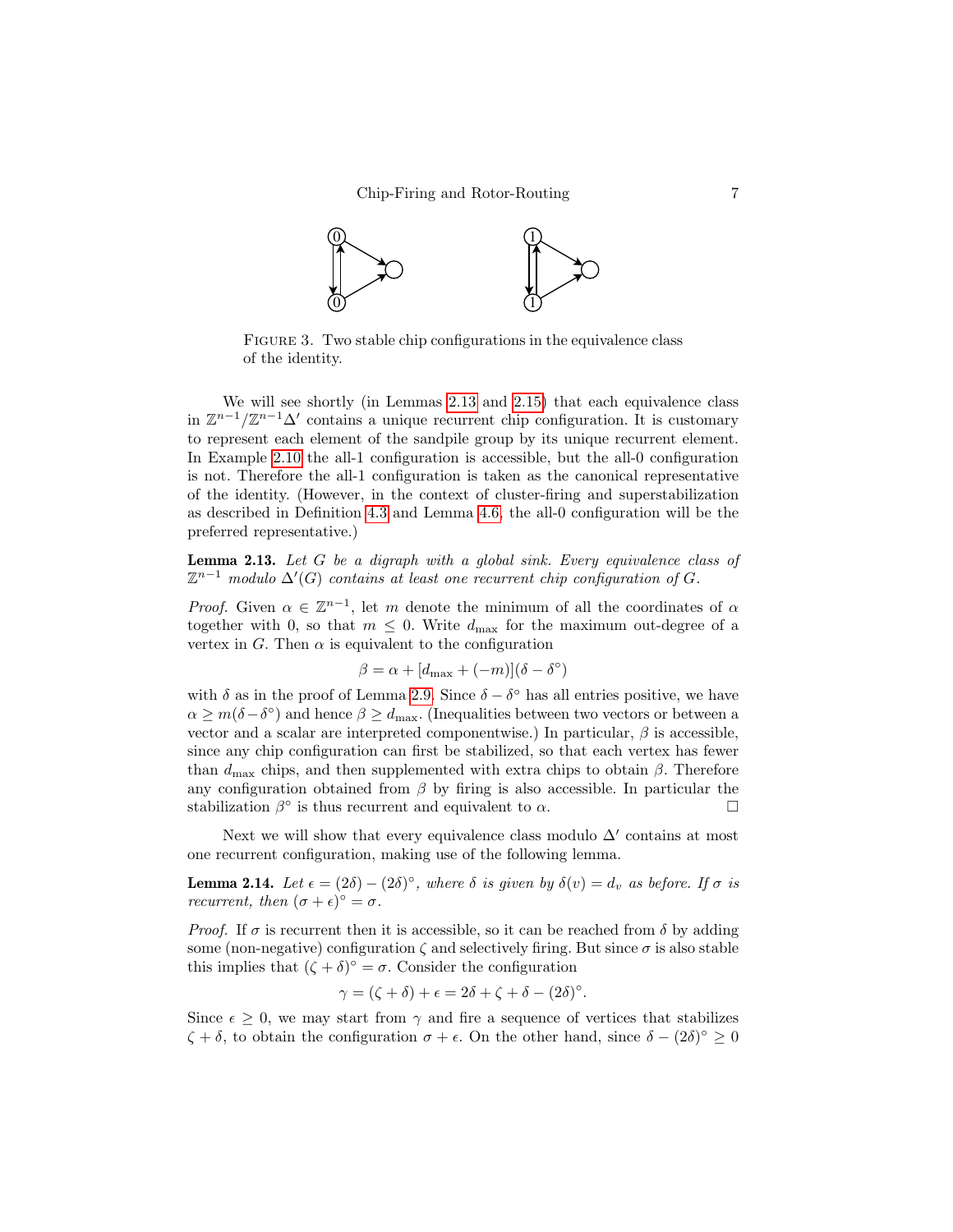we may start from  $\gamma$  and fire a sequence of vertices that stabilizes  $2\delta$ , to obtain the configuration  $(2\delta)^{\circ} + \zeta + \delta - (2\delta)^{\circ} = \zeta + \delta$ , which in turn stabilizes to  $\sigma$ . By Lemma [2.2](#page-2-0) it follows that  $(\sigma + \epsilon)^{\circ} = \sigma$ .

<span id="page-7-1"></span>**Lemma 2.15.** Let  $G$  be a digraph with a global sink. Every equivalence class of  $\mathbb{Z}^{n-1}$  modulo  $\Delta'(G)$  contains at most one recurrent chip configuration of G.

*Proof.* Let  $\sigma_1$  and  $\sigma_2$  be recurrent and equivalent mod  $\Delta'$ . Label the non-sink vertices  $v_1, \ldots, v_{n-1}$ . Then  $\sigma_1 = \sigma_2 + \sum_{i \in J} c_i \Delta'_i$ , where the  $c_i$  are nonzero constants,  $\Delta'_{i}$  is the row of the reduced Laplacian  $\Delta'$  corresponding to  $v_i$ , and the index i runs over some subset J of the integers  $1, \ldots, n-1$ . Write  $J = J_-\cup J_+$ , where  $J_ = \{i : c_i < 0\}$  and  $J_ + = \{i : c_i > 0\}$ , and let

$$
\sigma = \sigma_1 + \sum_{i \in J_-} (-c_i) \Delta'_i = \sigma_2 + \sum_{i \in J_+} c_i \Delta'_i.
$$

Let  $\epsilon$  denote the everywhere-positive chip configuration defined in Lemma [2.14.](#page-6-2) Take k large enough so that  $\sigma' = \sigma + k\epsilon$  satisfies  $\sigma'(v_i) \geq |c_i| d_{v_i}$  for all i. Starting from  $\sigma'$ , we may fire each vertex  $v_i$  for  $i \in J$  a total of  $-c_i$  times, and each of the intermediate configurations is a valid chip configuration because all the entries are nonnegative. The resulting configuration  $\sigma_1 + k\epsilon$  then stabilizes to  $\sigma_1$ by Lemma [2.14.](#page-6-2) Likewise, starting from  $\sigma'$  we may fire each vertex  $v_i$  for  $i \in J_+$  a total of  $c_i$  times to obtain  $\sigma_2 + k\epsilon$ , which stabilizes to  $\sigma_2$ . By Lemma [2.2](#page-2-0) it follows that  $\sigma_1 = \sigma_2$ .

<span id="page-7-0"></span>**Corollary 2.16.** Let G be a digraph with a global sink. The set of all recurrent chip configurations on G is an abelian group under the operation  $(\sigma, \sigma') \mapsto (\sigma + \sigma')^{\circ}$ , and it is isomorphic via the inclusion map to the sandpile group  $\mathcal{S}(G)$ .

*Proof.* Immediate from Lemmas [2.13](#page-6-1) and [2.15.](#page-7-1)

In view of this isomorphism, we will henceforth use the term "sandpile group" to refer to the group of recurrent configurations.

It is of interest to consider the **identity element**  $I$  of the sandpile group, i.e. the unique recurrent configuration equivalent to the all-0 configuration. Here is one method to compute I. Let  $\sigma$  be the configuration  $2\delta - 2$ . (Arithmetic combinations of vectors and scalars are to interpreted componentwise.) Since  $\sigma^{\circ} \leq \delta - 1$  we have  $\sigma-\sigma^{\circ} \geq \delta-1$ , so  $\sigma-\sigma^{\circ}$  is accessible. Since  $\sigma-\sigma^{\circ}$  is equivalent to 0, the identity element is given by  $I = (\sigma - \sigma^{\circ})^{\circ}$ .

Figure [4](#page-8-0) shows identity elements for the  $L \times L$  square grid with "wired boundary," for several values of  $L$ . (To be more precise, the graph  $G$  is obtained by replacing each edge of the undirected square grid with a pair of directed edges, and adjoining a sink vertex  $s$  along with two edges from each of the four corner vertices to s and one edge from each of the other boundary vertices to s.) The identity element of this graph was studied by Le Borgne and Rossin [\[BR02\]](#page-31-12), but most basic properties of this configuration, such as the existence of the large square in the center, remain unproved.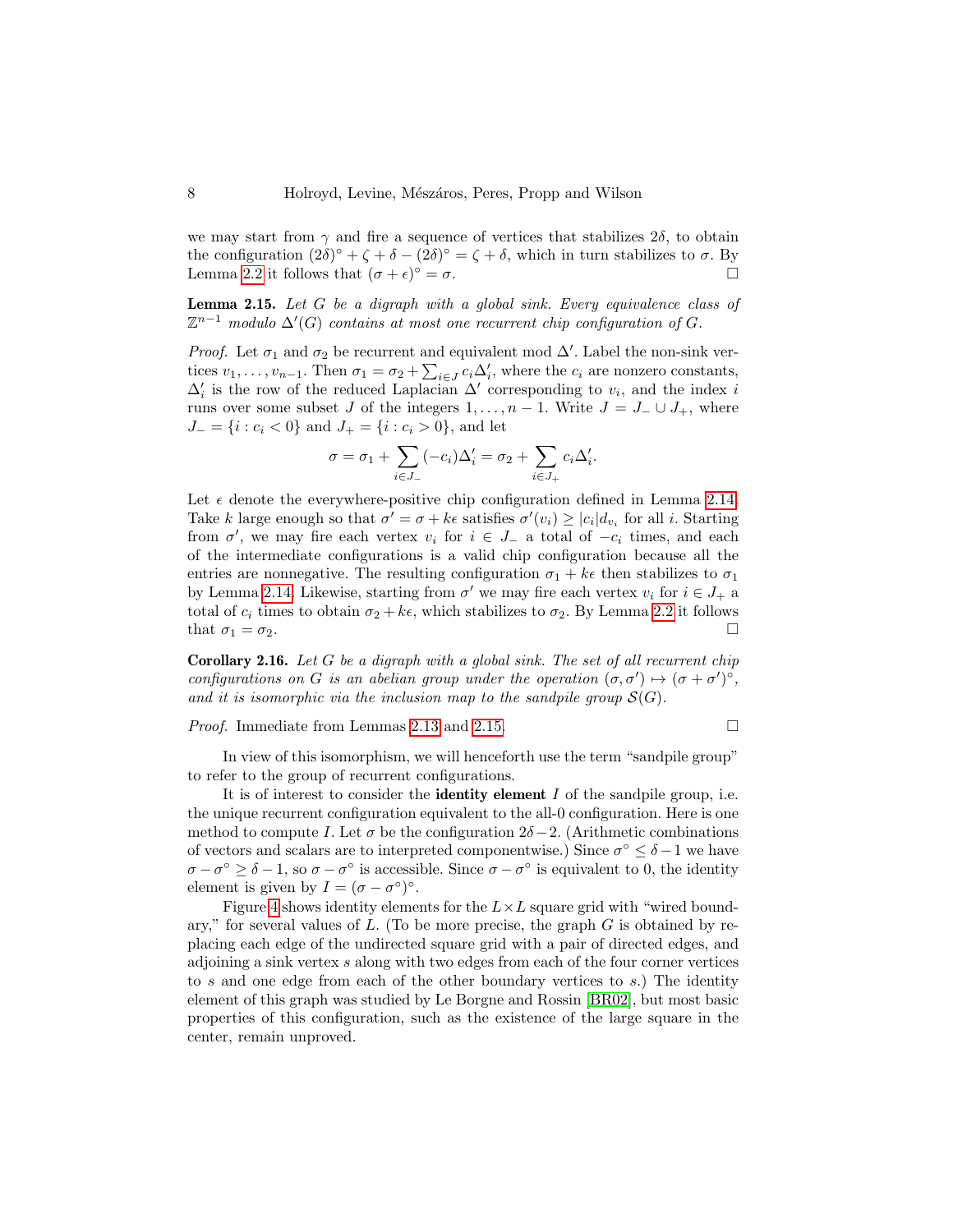

FIGURE 4. The identity element of the sandpile group of the  $L\times L$ square grid for different values of L, namely  $L = 128$  (upper left), 198 (upper right), 243 (lower left), and 521 (lower right). The color scheme is as follows: orange=0 chips, red=1 chip, green=2 chips, and blue=3 chips.

<span id="page-8-0"></span>Figure [5](#page-9-0) shows another example, the identity element for the  $100 \times 100$  directed torus. (That is, for each vertex  $(i, j) \in \mathbb{Z}/100\mathbb{Z} \times \mathbb{Z}/100\mathbb{Z}$ , there are directed edges from  $(i, j)$  to  $(i+1 \mod 100, j)$  and to  $(i, j+1 \mod 100)$ , and we make  $(0, 0)$ (the lower-left vertex) into a sink by deleting its two outgoing edges.)

Figure [6](#page-9-1) shows a third example, the identity element for a disk-shaped region of  $\mathbb{Z}^2$  with wired boundary. Examples of identity elements for graphs formed from portions of lattices other than the square grid can be found in [\[LKG90\]](#page-32-14).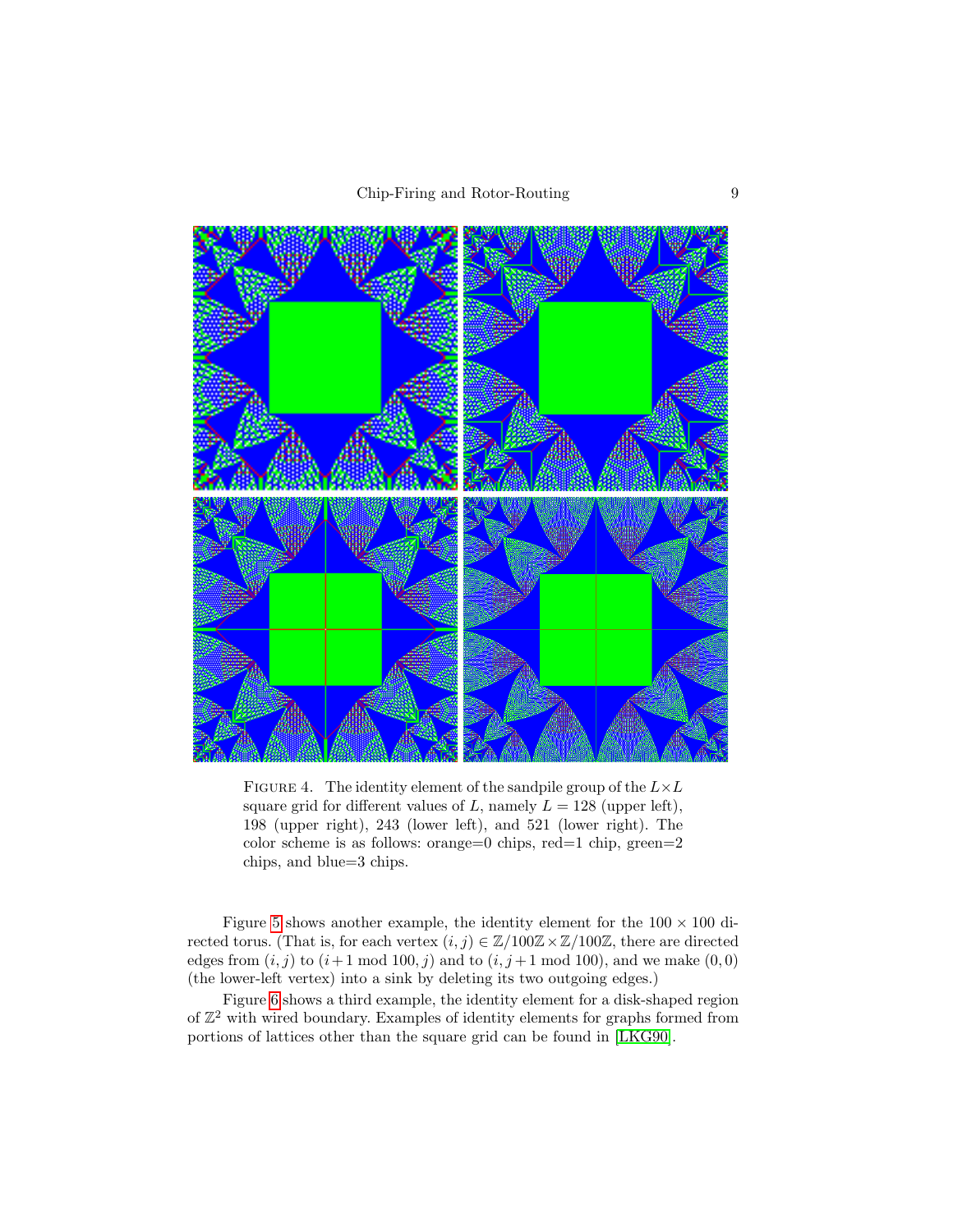

FIGURE 5. The identity element of the sandpile group of the  $100 \times 100$  directed torus (left) and the  $500 \times 500$  directed torus (right). The color scheme is as follows: white=0 chips, black=1 chip, and the sink, which is at the lower-left corner, is shown in red.

<span id="page-9-0"></span>

<span id="page-9-1"></span>FIGURE 6. The identity element of the sandpile group of diskshaped regions of diameter 100 (left), 512 (middle), and 521 (right). The color scheme is as follows: orange=0 chips,  $red=1$ chip, green=2 chips, and blue=3 chips.

Also of interest is the **inverse** of a recurrent chip configuration  $\sigma$  (that is, the recurrent chip configuration  $\bar{\sigma}$  such that  $(\sigma + \bar{\sigma})^{\circ} = I$ ). One way to compute the inverse is via  $\bar{\sigma} = (\zeta - \zeta^{\circ} - \sigma)^{\circ}$ , where  $\zeta$  is any chip configuration satisfying  $\zeta \geq 3\delta - 3$ . (Here  $\zeta - \zeta^{\circ} - \sigma$  is accessible, since it has at least  $d_v - 1$  chips at each vertex v.)

Given two chip configurations  $\sigma$  and  $\zeta$ , we say that  $\sigma$  is **reachable** from  $\zeta$ (via excitation-relaxation operations) if there exists a configuration  $\beta$  such that  $\sigma = (\zeta + \beta)^{\circ}$ . Note that this implies that  $\sigma$  is stable. A digraph is **strongly connected** if for any two distinct vertices  $v, w$  there are directed paths from v to w and from w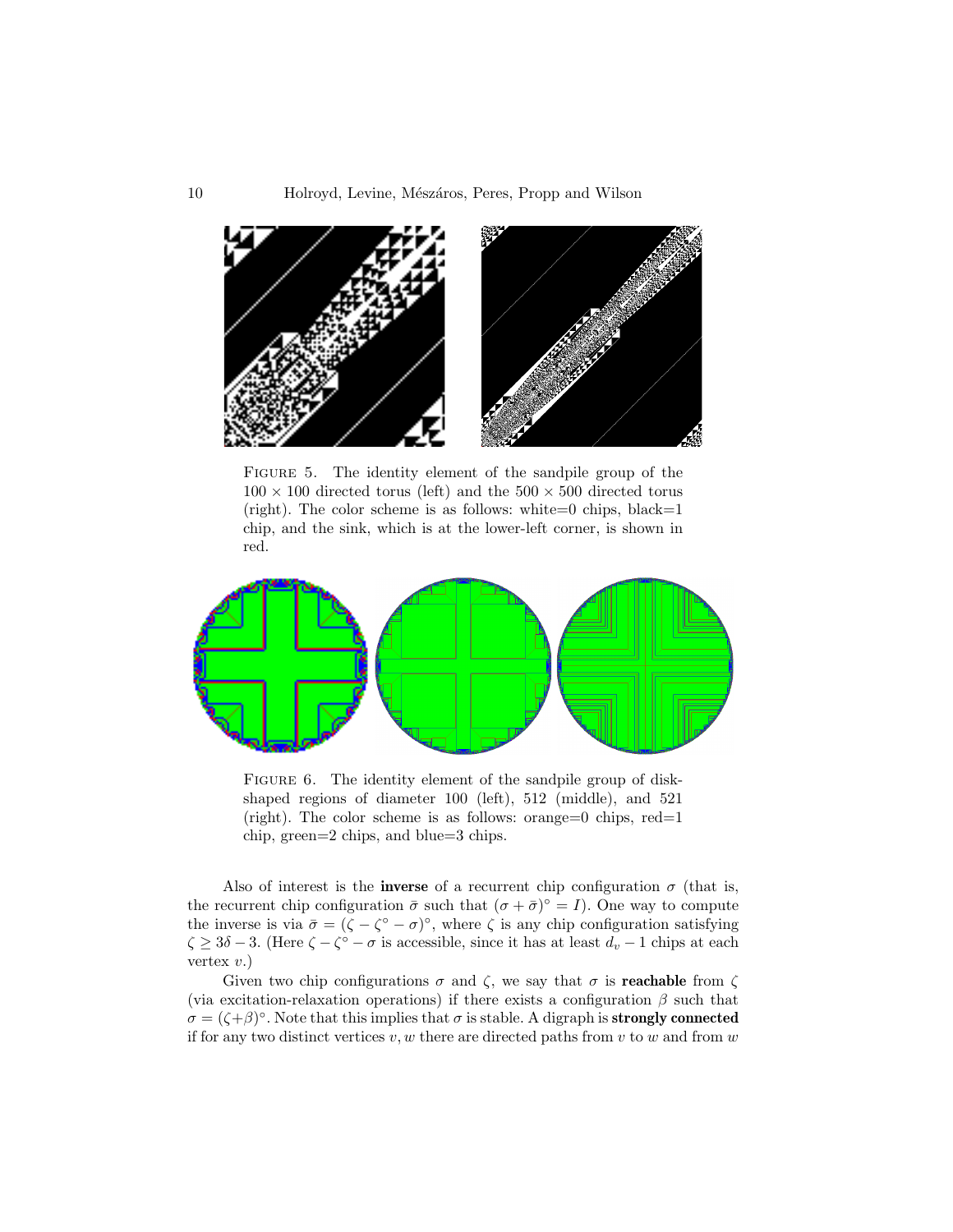to v. We write  $G \setminus s$  for the graph obtained from G by deleting the vertex s along with all edges incident to  $s$ .

<span id="page-10-1"></span>**Lemma 2.17.** Let G be a digraph with a global sink s, and let  $\sigma$  be a chip configuration on G. The following are equivalent.

- (1)  $\sigma$  is recurrent; that is,  $\sigma$  is reachable from any configuration  $\zeta$ .
- (2) If  $\zeta$  is any configuration reachable from  $\sigma$ , then  $\sigma$  is reachable from  $\zeta$ .
- (3)  $\sigma$  is reachable from any configuration of the form  $E_v \sigma$ , where v is a non-sink vertex of G.
- (4) Each strongly connected component of  $G \setminus s$  contains a vertex v such that  $\sigma$ is reachable from  $E_v \sigma$ .

*Proof.* Since trivially  $(1) \Rightarrow (2) \Rightarrow (3) \Rightarrow (4)$ , it suffices to show  $(4) \Rightarrow (1)$ .

If (4) holds, there is a chip configuration  $\alpha$  such that  $(\sigma + \alpha)^{\circ} = \sigma$  and  $\alpha$  is nonzero on at least one vertex of each strongly connected component of  $G$ . There exists a positive integer k such that selective firing from  $k\alpha$  results in a chip configuration  $\beta$  with at least one chip at each vertex. Moreover,  $(\sigma + \beta)^{\circ} = \sigma$ .

Now let  $\zeta$  be any chip configuration. Since  $\beta$  has at least one chip at each vertex, we have  $\zeta \leq \sigma + \ell \beta$  for some integer  $\ell$ . Thus we may add chips to  $\zeta$  and then stabilize to obtain the configuration  $(\sigma + \ell \beta)^{\circ} = \sigma$ . Hence  $\sigma$  is recurrent.  $\Box$ 

We also note that, for a digraph  $G$  with a global sink, the sandpile group is isomorphic to the additive group of harmonic functions modulo 1 on G that vanish on the sink [\[Sol99\]](#page-32-15). A function  $f: V(G) \to [0, 1)$  is **harmonic modulo 1** if  $d_v f(v) = \sum_w a_{v,w} f(w)$  mod 1 for all vertices v. For a sandpile configuration  $\sigma$ , the associated harmonic function f is the fractional part of the solution  $\tilde{f}$  of

$$
\sum_{w}\Delta'_{v,w}\tilde{f}(w)=\sigma(v).
$$

For the graph in Figure [3,](#page-6-0) the three harmonic functions are  $(f(v_1), f(v_2)) = (0, 0),$  $(f(v_1), f(v_2)) = (1/3, 2/3)$ , and  $(f(v_1), f(v_2)) = (2/3, 1/3)$ .

We conclude this section by pointing out a link between the sandpile group and spanning trees. By Lemma [2.8](#page-5-2) the order of the sandpile group of  $G$  equals the determinant of the reduced Laplacian  $\Delta'$  of G. By the **matrix-tree theorem** [\[Sta99,](#page-33-1) 5.6.8], this determinant equals the number of oriented spanning trees of G rooted at the sink (that is, acyclic subgraphs of  $G$  in which every non-sink vertex has out-degree 1). Various bijections have been given for this correspondence; see, for example, [\[BW97\]](#page-31-11). In Section [3](#page-10-0) we will use the rotor-router model to describe a particularly natural bijection, and deduce the matrix-tree theorem as a corollary.

# <span id="page-10-0"></span>3. Rotor-Routing

Chip-firing is a way of routing chips through a directed graph  $G$  in such a fashion that the chips emitted by any vertex  $v$  travel in equal numbers along each of the outgoing edges. In order to ensure this equality, however, chips must wait at a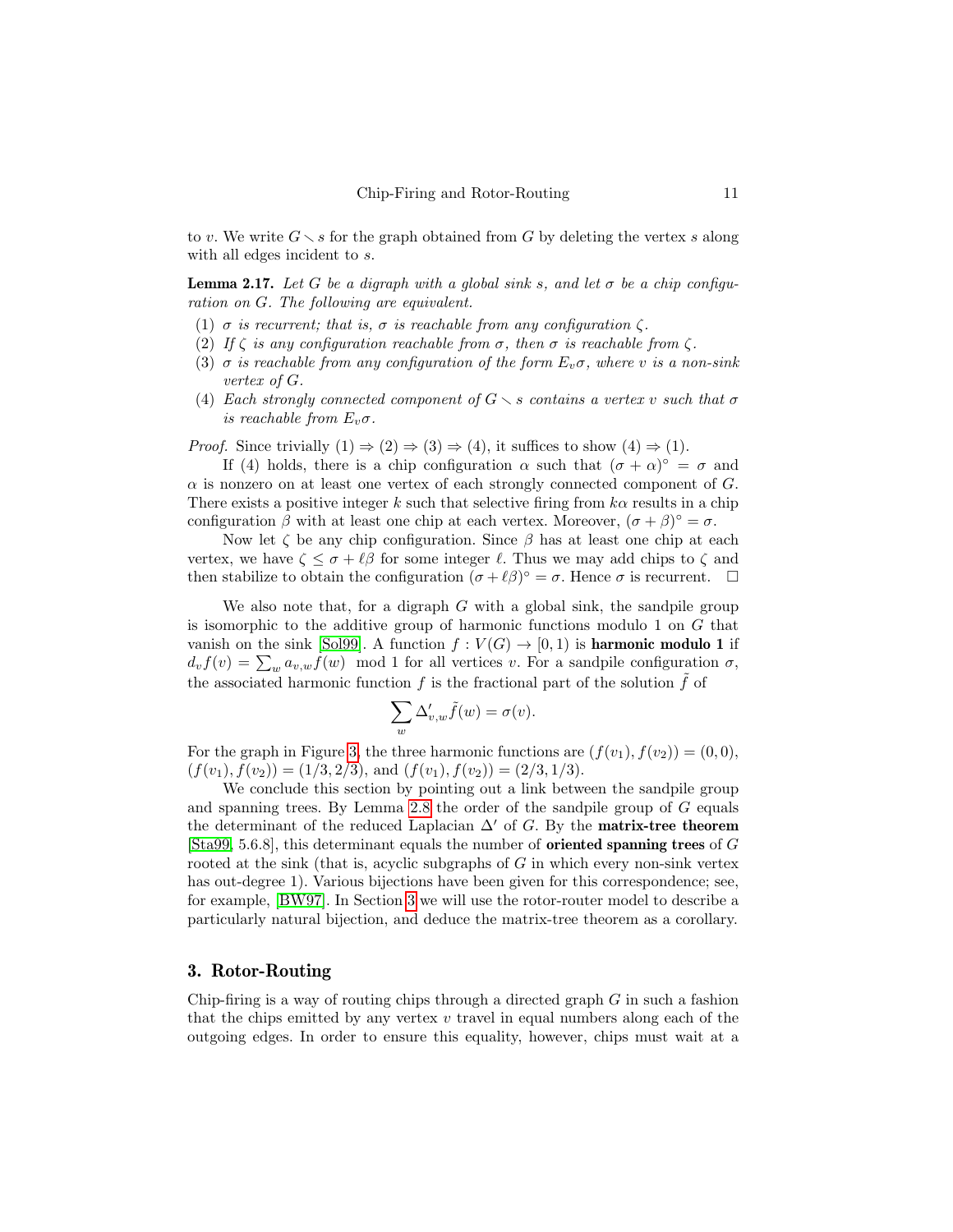vertex  $v$  until sufficiently many additional chips have arrived to render  $v$  active. Rotor-routing is an alternative approach to distributing chips through G which dispenses with this waiting step. Since we cannot ensure exact equality without waiting, we settle for the condition that the chips emitted by any vertex  $v$  travel in *nearly* equal numbers along each of the edges emanating from  $v$ . We ensure that this near-equality holds by using a rotor mechanism to decide where each successive chip emitted from a vertex v should be routed.

Given a directed graph  $G$ , fix for each vertex  $v$  a cyclic ordering of the edges emanating from v. For an edge  $e$  with tail v we denote by  $e^+$  the next edge after  $e$ in the prescribed cyclic ordering of the edges emanating from  $v$ .

**Definition 3.1.** A rotor configuration is a function  $\rho$  that assigns to each non-sink vertex v of G an edge  $\rho(v)$  emanating from v. If there is a chip at a non-sink vertex v of G, routing the chip at v (for one step) consists of updating the rotor configuration so that  $\rho(v)$  is replaced with  $\rho(v)^+$ , and then moving the chip to the head of  $\rho(v)^+$ . A single-chip-and-rotor state is a pair consisting of a vertex w (which represents the location of the chip) and a rotor configuration  $\rho$ . The **rotorrouter operation** is the map that sends a single-chip-and-rotor state  $(w, \rho)$  (where w is not a sink) to the state  $(w^+, \rho^+)$  obtained by routing the chip at w for one step. (See Figure [7](#page-14-0) for examples of the rotor-router operation.)

As we will see, there is an important link between chip-firing and rotorrouting. A hint at this link comes from a straightforward count of configurations. Recall that a stable chip configuration is a way of assigning some number of chips between 0 and  $d_v - 1$  to each non-sink vertex v of G. Thus, the number of stable configurations is exactly  $\prod_v d_v$ , where the product runs over all non-sink vertices. This is also the number of rotor configurations on G. Other connections become apparent when one explores the appropriate notion of recurrent states for the rotor-router model. We will treat two cases separately: digraphs with no sink, and digraphs with a global sink (Lemma [3.6](#page-12-0) applies to both settings).

<span id="page-11-1"></span>**Definition 3.2.** Let G be a sink-free digraph, i.e. one in which each vertex has at least one outgoing edge. Starting from the state  $(w, \rho)$ , if iterating the rotor-router operation eventually leads back to  $(w, \rho)$  we say that  $(w, \rho)$  is **recurrent**; otherwise, it is transient.

Our first goal is to give a combinatorial characterization of the recurrent states, Theorem [3.8.](#page-13-0) We define a **unicycle** to be a single-chip-and-rotor state  $(w, \rho)$ for which the set of edges  $\{\rho(v)\}$  contains a unique directed cycle, and w lies on this cycle. (Equivalently,  $\rho$  is a connected functional digraph, and w is a vertex on the unique cycle in  $\rho$ .) The following lemma shows that the rotor-router operation takes unicycles to unicycles.

<span id="page-11-0"></span>**Lemma 3.3.** Let G be a sink-free digraph. If  $(w, \rho)$  is a unicycle on G, then  $(w^+, \rho^+)$ is also a unicycle.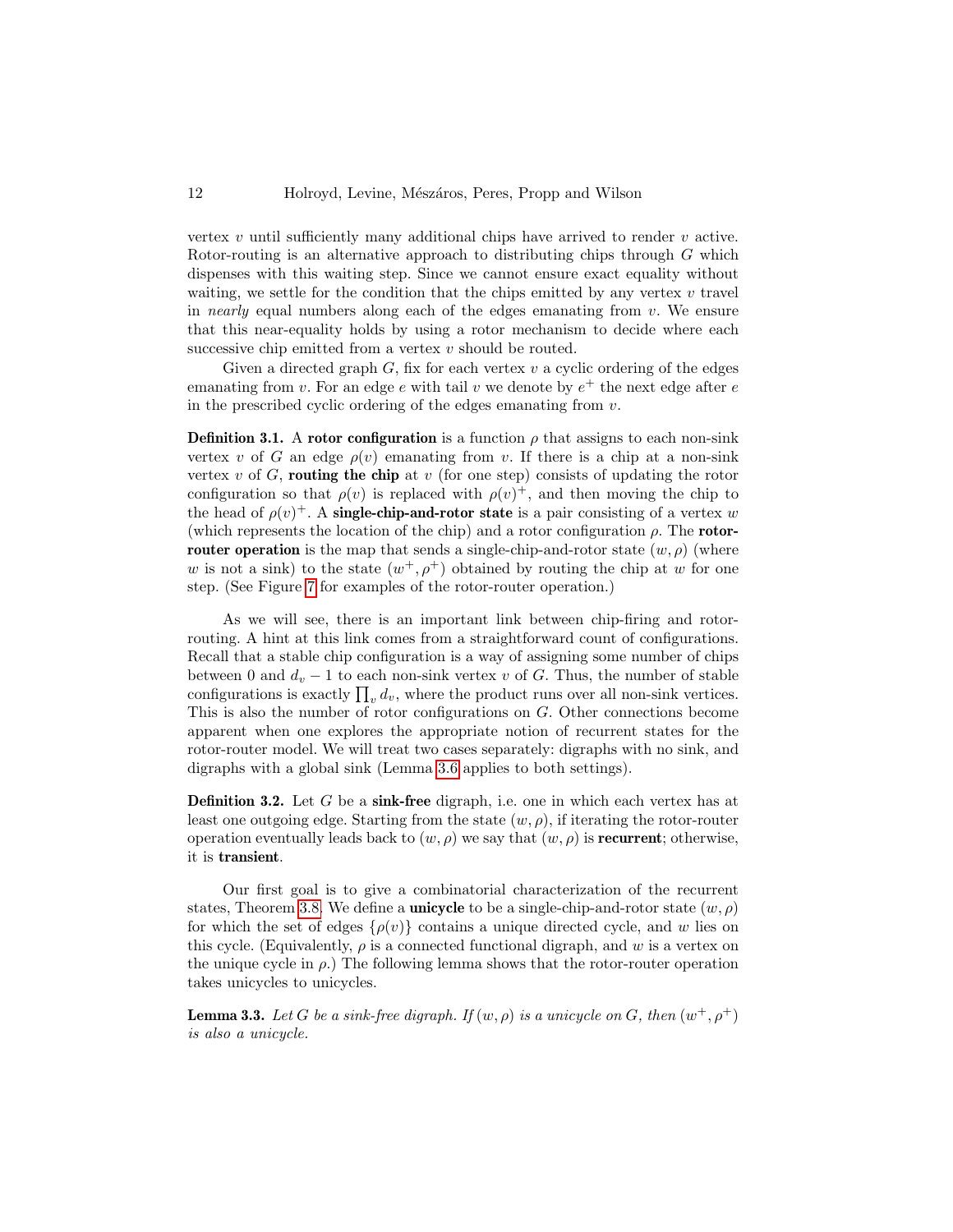*Proof.* Since  $(w, \rho)$  is a unicycle, the set of edges  $\{\rho(v)\}_{v \neq w} = {\{\rho^+(v)\}}_{v \neq w}$  contains no directed cycles. The set of edges  $\{\rho^+(v)\}\)$  forms a subgraph of G in which every vertex has out-degree one, so it contains a directed cycle. Since any such cycle must contain the edge  $\rho^+(w) = \rho(w)^+$ , this cycle is unique, and  $w^+$  lies on it.  $\square$ 

<span id="page-12-3"></span>**Lemma 3.4.** Let  $G$  be a sink-free digraph. The rotor-router operation is a permutation on the set of unicycles of G.

Proof. Since the set of unicycles is finite, by Lemma [3.3](#page-11-0) it is enough to show surjectivity. Given a unicycle  $U = (w, \rho)$ , let  $U^- = (w^-, \rho^-)$  be the state obtained by moving the chip from w to its predecessor  $w^-$  in the unique cycle through  $w$ , and replacing the rotor at  $w^-$  with its predecessor in the cyclic ordering of outgoing edges from  $w^-$ . Then the rotor-router operation applied to  $U^-$  yields U. It remains to show that  $U^-$  is a unicycle; for this it suffices to show that every directed cycle in  $\rho^-$  passes through w<sup>-</sup>. Suppose that there is a directed cycle of rotors in  $\rho^$ which avoids  $w^-$ . Since  $\rho^-$  agrees with  $\rho$  except at  $w^-$ , this same directed cycle occurs within  $\rho$  and avoids  $w^-$ , a contradiction since  $w^-$  is on  $\rho$ 's unique cycle.  $\Box$ 

<span id="page-12-2"></span>**Corollary 3.5.** Let G be a sink-free digraph. If  $(w, \rho)$  is a unicycle on G, then  $(w, \rho)$ is recurrent.

In Lemma [3.7,](#page-12-1) below, we show that the converse holds when  $G$  is strongly connected. We will need the following lemma, which is analogous to Lemma [2.4](#page-4-1) for the abelian sandpile. A vertex  $w$  is **globally reachable** if for each other vertex  $v$  there is a directed path from  $v$  to  $w$ .

<span id="page-12-0"></span>**Lemma 3.6.** Let  $G$  be a digraph with a globally reachable vertex  $w$ . For any starting vertex and rotor configuration, iterating the rotor-router operation a suitable number of times yields a state in which the chip is at w.

*Proof.* Since w is globally reachable, either G is sink-free or w is the unique sink. Thus either we can iterate the rotor-router operation indefinitely, or the chip eventually visits  $w$ . In the former case, since  $G$  is finite, the chip visits some vertex v infinitely often. But if x is a vertex that is visited infinitely often and there is an edge from  $x$  to  $y$ , then  $y$  is also visited infinitely often. Inducting along a path from v to w, we conclude that the chip eventually visits w.

<span id="page-12-1"></span>**Lemma 3.7.** Let G be a strongly connected digraph. If  $(w, \rho)$  is a recurrent singlechip-and-rotor state on G, then it is a unicycle.

Proof. Since G is strongly connected, every vertex is globally reachable. Hence by Lemma [3.6,](#page-12-0) if we start from any initial state and iterate the rotor-router rule sufficiently many times, the chip visits every vertex of G.

Suppose  $(w, \rho)$  is a recurrent state. Once every vertex has been visited and we return to the state  $(w, \rho)$ , suppose the rotors at vertices  $v_1 \ldots, v_k$  form a directed cycle. If  $w$  does not lie on this cycle, then for each  $i$ , the last time the chip was at  $v_i$  it moved to  $v_{i+1}$ , and hence the edge from  $v_i$  to  $v_{i+1}$  was traversed more recently than the edge from  $v_{i-1}$  to  $v_i$ . Carrying this argument around the cycle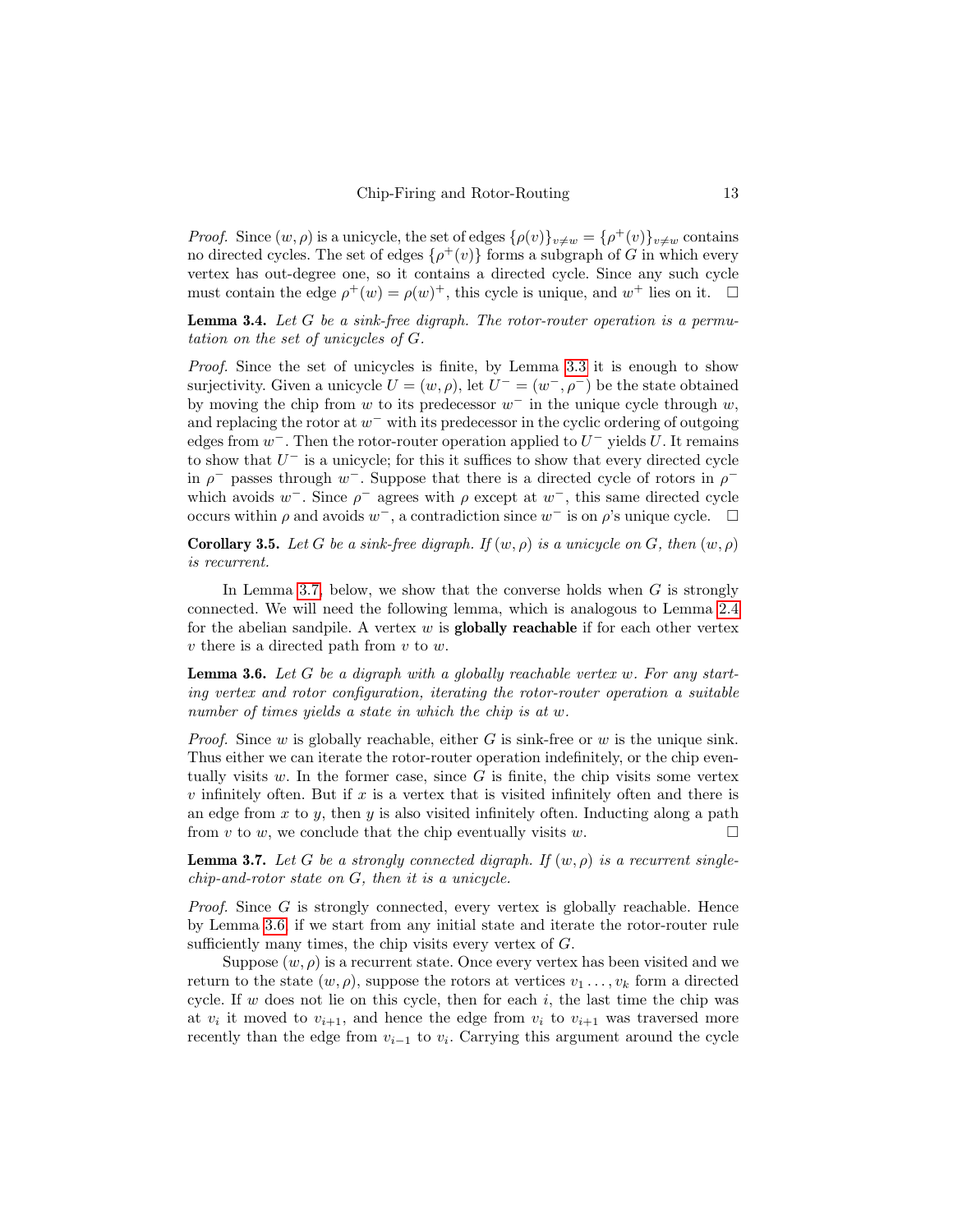leads to a contradiction. Thus, every directed cycle in the rotor configuration must pass through  $w$ . But now if we start from  $w$  and follow the rotors, the first vertex we revisit must be w. Hence  $(w, \rho)$  is a unicycle.

Combining Corollary [3.5](#page-12-2) and Lemma [3.7,](#page-12-1) we have proved the following.

<span id="page-13-0"></span>**Theorem 3.8.** Let G be a strongly connected digraph. Then  $(w, \rho)$  is a recurrent single-chip-and-rotor state on G if and only if it is a unicycle.

Next we consider the case when  $G$  is a digraph with a global sink. Note that we cannot apply the rotor-router operation to states in which the chip is at the sink. We call these absorbing states. For any starting state, if we iterate the rotorrouter operation sufficiently many times, the chip must eventually arrive at the sink by Lemma [3.6.](#page-12-0)

A chip-and-rotor state is a pair  $\tau = (\sigma, \rho)$  consisting of a chip configuration  $\sigma$ and rotor configuration  $\rho$  on G. A non-sink vertex is **active** in  $\tau$  if it has at least one chip. If v is active, then firing v results in a new chip-and-rotor state given by replacing the rotor  $\rho(v)$  with  $\rho(v)^+$  and moving a single chip from v to the head of  $\rho(v)^+$  (and removing the chip if  $\rho(v)^+$  is a sink). We say that  $\tau'$  is a **successor** of  $\tau$  if it is obtained from  $\tau$  by firing an active vertex. We say that  $\tau$  is **stable** if no vertex can fire, i.e., all chips have moved to a sink and disappeared. The rotor-router operation has the following abelian property analogous to Lemma [2.2.](#page-2-0)

<span id="page-13-1"></span>**Lemma 3.9.** Let G be a digraph with a global sink. Let  $\tau_0, \tau_1, \ldots, \tau_n$  be a sequence of chip-and-rotor states of G, each of which is a successor of the one before. If  $\tau_0, \tau'_1, \ldots, \tau'_m$  is another such sequence, and  $\tau_n$  is stable, then  $m \leq n$ . If in addition  $\tau'_m$  is stable, then  $m = n$  and  $\tau_n = \tau'_n$ , and for each vertex w, the number of times w fires is the same for both histories.

*Proof.* Let  $v_i$  and  $v'_i$  be the vertices that are fired in  $\tau_{i-1}$  and  $\tau'_{i-1}$  to obtain  $\tau_i$ and  $\tau'_i$ , respectively. We will show that if  $\tau_n$  is stable and the sequences v and v' agree in the first  $i-1$  terms for some  $i \leq m$ , then some permutation of v agrees with v' in the first i terms. Since  $v_i'$  is active in  $\tau_{i-1} = \tau_{i-1}'$ , it must be active in  $\tau_i, \tau_{i+1}, \ldots$ , until it is fired. Since  $\tau_n$  is stable, it follows that  $v_j = v'_i$ for some  $j > i$ . Let j be the minimal such index. Starting from  $\tau_0$ , the vertices  $v_1, v_2, \ldots, v_{i-1}, v_j, v_i, v_{i+1}, \ldots, v_{j-1}, v_{j+1}, \ldots, v_n$  can be fired in that order, resulting in the same stable configuration  $\tau_n$ . Moreover, this sequence agrees with v' in the first i terms.

By induction, it follows that the sequence  $v'$  is an initial subsequence of a permutation of v. In particular,  $m \leq n$ . If  $\tau'_{m}$  is also stable, by interchanging the roles of  $\tau$  and  $\tau'$ , we obtain that v' is a permutation of v.

Given a non-sink vertex v in G, the **chip addition operator**  $E_v$  is the map on rotor configurations given by adding a chip at vertex  $v$  and iterating the rotorrouter operation until the chip moves to the sink. By Lemma [3.9](#page-13-1) and the reasoning used in the proof of Lemma [2.5,](#page-4-0) the operators  $E_v$  commute. This is the abelian property of the rotor-router model.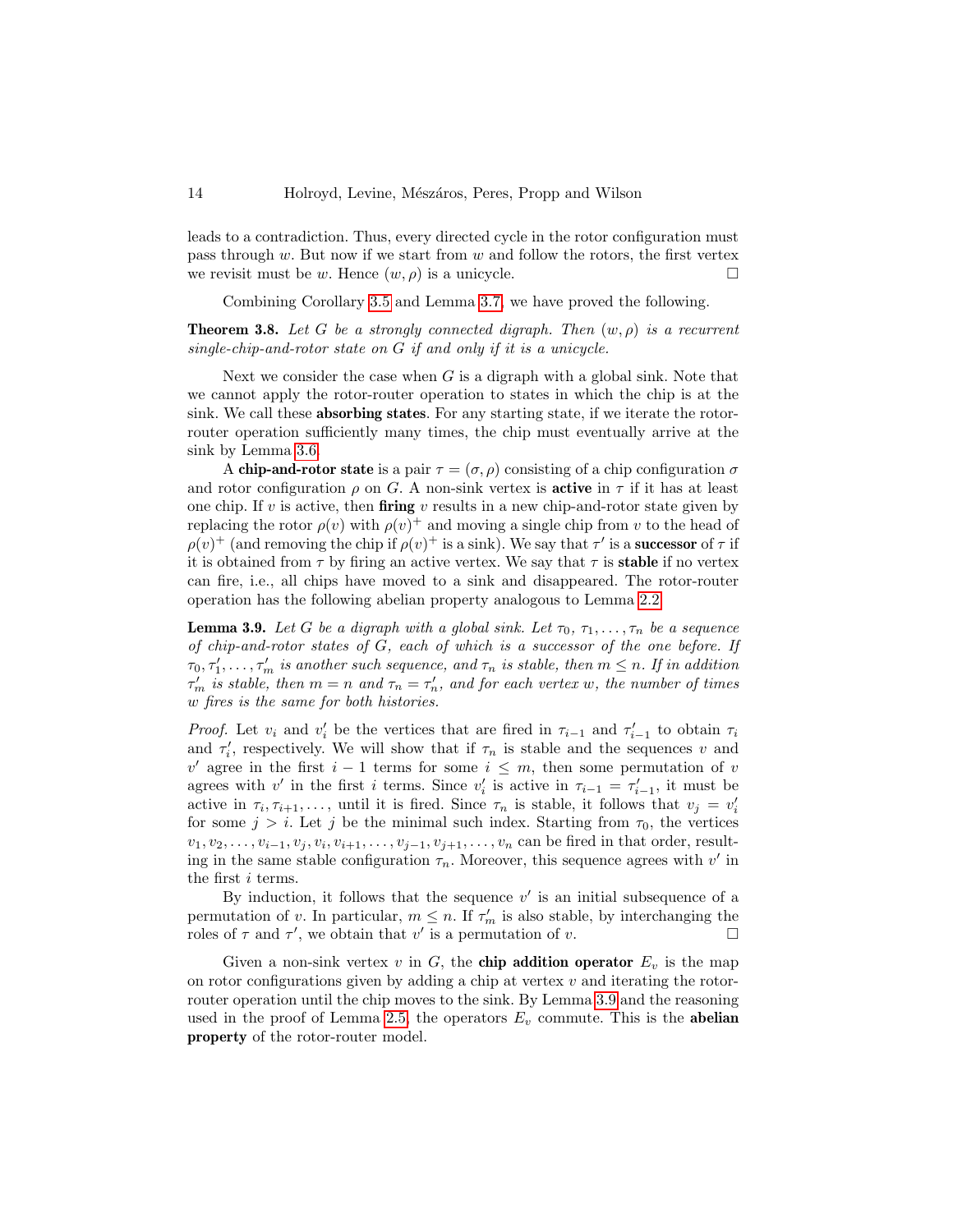

<span id="page-14-0"></span>FIGURE 7. The unicycle configurations resulting from the evolution of a particular unicycle on the bidirected 3-by-4 rectangular grid. By Lemma [4.9,](#page-24-1) the chip traverses each directed edge exactly once before the original unicycle is obtained. Thus the number of distinct unicycle configurations equals the number of directed edges, in this case 34. From Lemma [4.11](#page-25-0) it follows that from any given unicycle, after some number of steps, the state will be the same but with the cycle's direction reversed. This occurs, for example, with unicycles 1 and 13.

If, rather than running the chips until they reach the sink, each chip is run for a fixed number of steps, then the abelian property fails, as the example in Figure [8](#page-15-0) illustrates. (The proof of Lemma [3.9](#page-13-1) requires that chips be indistinguishable, and it is not possible to run each chip for a fixed number of steps without distinguishing between them.) Despite the failure of commutativity, this way of routing chips has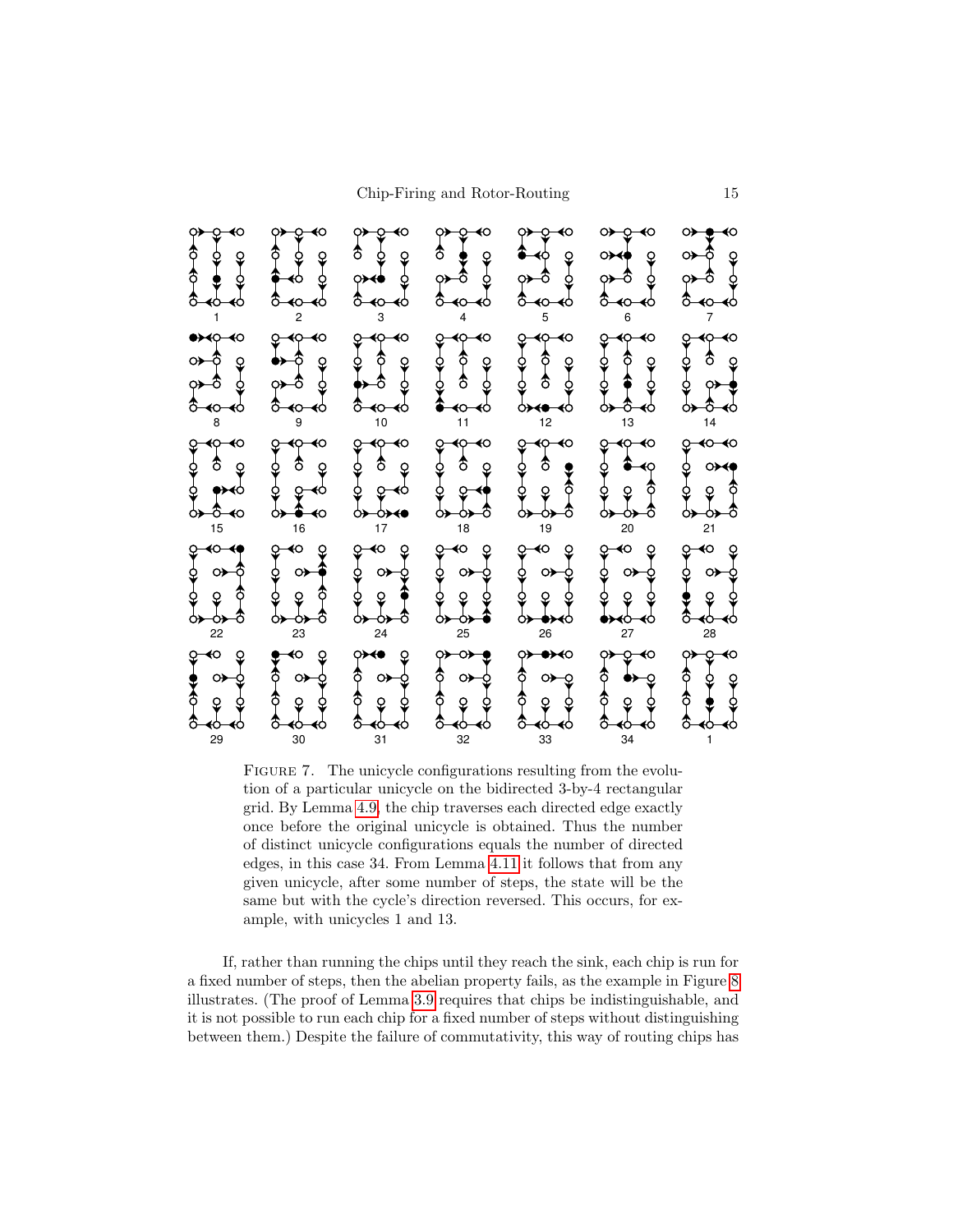some interesting properties, similar to the bound given in Proposition [3.21;](#page-19-0) see work of Cooper and Spencer [\[CS06\]](#page-31-13).



<span id="page-15-0"></span>FIGURE 8. Failure of the abelian property for rotor-router walk stopped after two steps.

A rotor configuration  $\rho$  on G is **acyclic** if the rotors do not form any directed cycles. If G has a global sink, then  $\rho$  is acyclic if and only if the rotors form an oriented spanning tree rooted at the sink.

<span id="page-15-1"></span>**Lemma 3.10.** Let G be a digraph with a global sink, and let v be a vertex of G. The chip addition operator  $E_v$  is a permutation on the set of acyclic rotor configurations on G.

*Proof.* We first argue that applying  $E_v$  to an acyclic rotor configuration yields an acyclic rotor configuration: this is proved by induction on the number of rotorrouting steps, where the induction hypothesis states that following the directed path of rotors from any vertex leads to either the sink or to the chip.

Since the set of acyclic rotor configurations is finite, it suffices to show surjectivity. Let  $\rho$  be an acyclic rotor configuration on G, add an edge e from the sink s to v to form a sink-free digraph  $G'$ , and assign the rotor  $\rho(s) = e$ . Then  $U = (s, \rho)$  is a unicycle on G'. Starting from U, we can iterate the *inverse* of the rotor-router operation (which by Lemma [3.4](#page-12-3) is well-defined for unicycles) until the next time we reach a state with the chip at s. If we now apply the rotor-router operation once, we obtain a unicycle  $U' = (v, \rho')$ . Because s belongs to the unique cycle of U', deleting the edge e leaves an acyclic rotor configuration  $\rho'$ . Observe that running the rotor-router operation from  $U'$  to  $U$ , upon ignoring the edge  $e$ , is equivalent to applying  $E_v$  to  $\rho'$  and obtaining  $\rho$ .

Definition 3.11. We next describe an action of the sandpile group on acyclic rotor configurations. Given a chip configuration  $\sigma$  and a rotor configuration  $\rho$  on  $G$ , write  $\sigma(\rho)$  for the rotor configuration obtained by adding  $\sigma(v)$  chips at each vertex v and routing them all to the sink. By Lemma [3.9](#page-13-1) the order of these routings is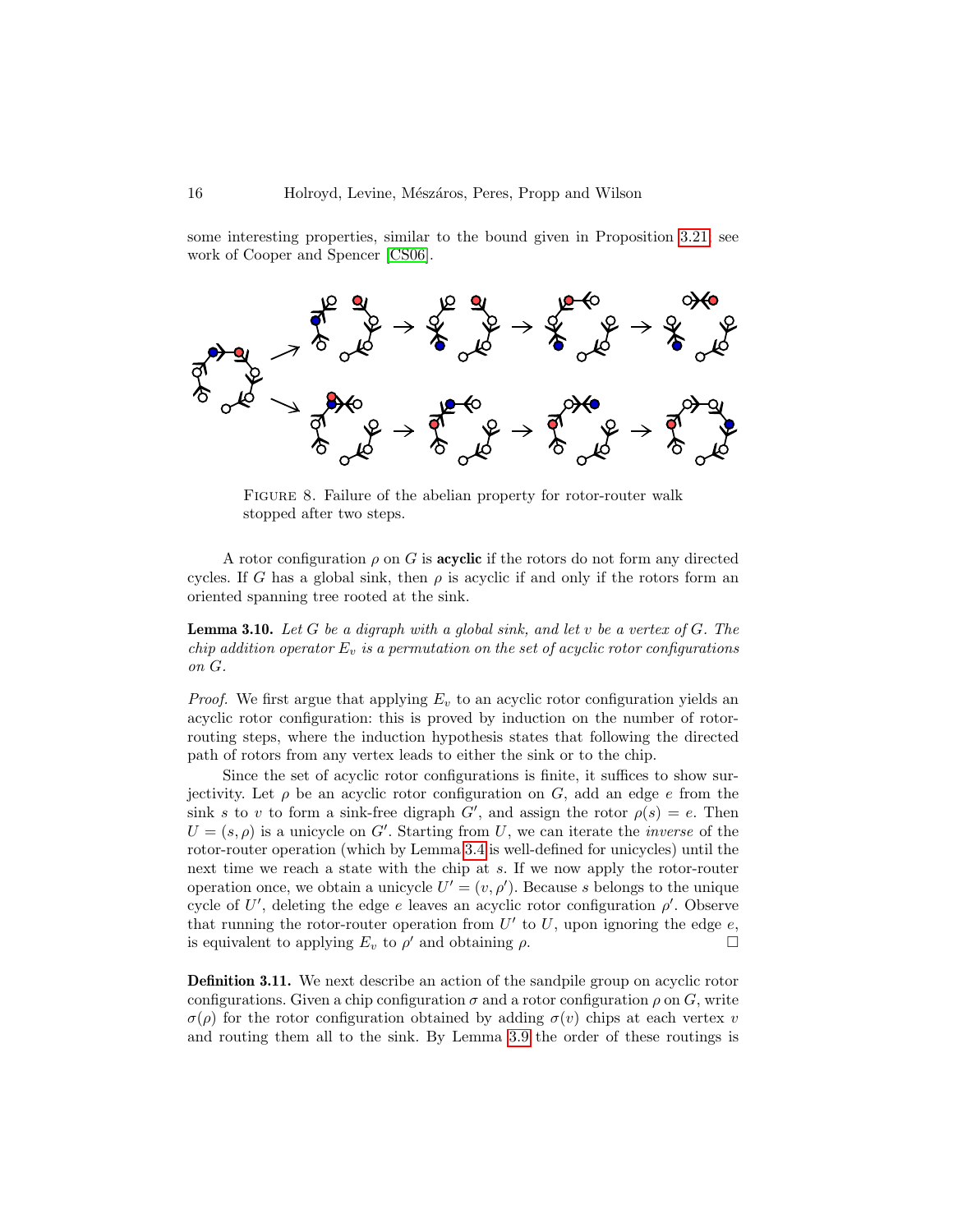immaterial. Thus we may write  $\sigma(\rho)$  as

$$
\sigma(\rho) = \left(\prod_{v \in V(G) \setminus \{s\}} E_v^{\sigma(v)}\right)\rho,
$$

where the product symbol represents composition of the operators.

It is trivial that  $\sigma_2(\sigma_1(\rho)) = (\sigma_1 + \sigma_2)(\rho)$ .

Since acyclic rotor configurations on G can be identified with oriented span-ning trees rooted at the sink, Lemma [3.10](#page-15-1) implies that every chip configuration  $\sigma$ acts as a permutation on the set of oriented spanning trees of G rooted at the sink.

<span id="page-16-0"></span>**Lemma 3.12.** Let G be a digraph with a global sink, and let  $\rho$  be an acyclic rotor configuration on G. If the chip configurations  $\sigma_1$  and  $\sigma_2$  are equivalent modulo the reduced Laplacian  $\Delta'$  of G, then  $\sigma_1(\rho) = \sigma_2(\rho)$ .

*Proof.* If  $\sigma(v) \geq d_v$ , and we route (for one step)  $d_v$  of the chips at v, then the rotor at  $v$  makes one full turn and one chip is sent along each outgoing edge from  $v$ . By Lemma [3.9,](#page-13-1) it follows that if  $\sigma'$  is a successor to  $\sigma$  (that is,  $\sigma'$  is obtained from  $\sigma$ by firing some active vertex v), then  $\sigma(\rho) = \sigma'(\rho)$  for any rotor configuration  $\rho$ . Inducting, we obtain  $\sigma(\rho) = \sigma^{\circ}(\rho)$  for any rotor configuration  $\rho$ .

In particular, if  $I$  is the recurrent chip configuration that represents the identity element of the sandpile group, we have

$$
I(I(\rho)) = (I + I)(\rho) = (I + I)^{\circ}(\rho) = I(\rho)
$$

for any rotor configuration  $\rho$ . By Lemma [3.10](#page-15-1) the map  $\rho \mapsto I(\rho)$  is a permutation on the set of acyclic rotor configurations, so it must be the identity permutation. Now if  $\sigma_1, \sigma_2$  are equivalent modulo  $\Delta'$ , then  $(\sigma_1 + I)^\circ$  and  $(\sigma_2 + I)^\circ$  are recurrent and equivalent modulo  $\Delta'$ , hence equal by Lemma [2.15.](#page-7-1) Since

$$
\sigma_i(\rho) = \sigma_i(I(\rho)) = (\sigma_i + I)(\rho) = (\sigma_i + I)^{\circ}(\rho), \qquad i = 1, 2,
$$

we conclude that  $\sigma_1(\rho) = \sigma_2(\rho)$ .

It follows from Lemma [3.12](#page-16-0) that the sandpile group of G acts on the set of oriented spanning trees of G rooted at the sink. Our next lemma shows that this action is transitive.

<span id="page-16-1"></span>**Lemma 3.13.** Let  $G$  be a digraph with a global sink. For any two acyclic rotor configurations  $\rho$  and  $\rho'$  on G, there exists a chip configuration  $\sigma$  on G such that  $\sigma(\rho) = \rho'.$ 

*Proof.* For a non-sink vertex v, let  $\alpha(v)$  be the number of edges e such that  $\rho(v)$  $e \leq \rho'(v)$  in the cyclic ordering of outgoing edges from v. Starting with rotor configuration  $\rho$ , and with  $\alpha(v)$  chips at each vertex v, allow each chip to take just one step. The resulting rotor configuration is  $\rho'$ ; let  $\beta$  be the resulting chip configuration, so that  $\alpha(\rho) = \beta(\rho')$ , and let  $\gamma$  be the inverse of the corresponding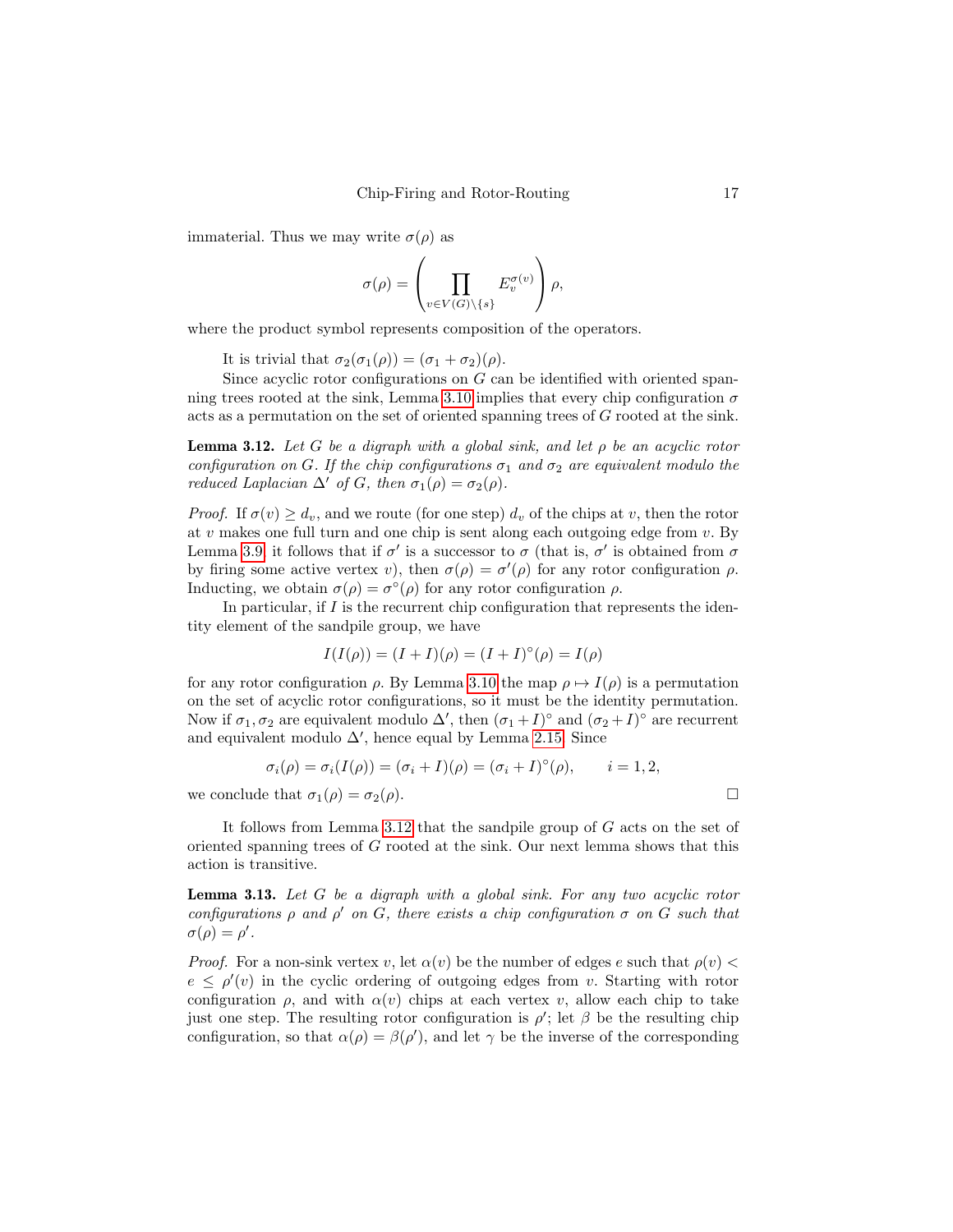element  $(\beta + I)^\circ$  of the sandpile group. By Lemma [3.12](#page-16-0) and the fact that  $\beta + \gamma$  is equivalent to 0 modulo  $\Delta'$ , we have

$$
(\alpha + \gamma)(\rho) = (\beta + \gamma)(\rho') = \rho'.
$$

Next we define recurrent rotor configurations on a digraph with a global sink, and show they are in bijection with oriented spanning trees.

**Definition 3.14.** Let G be a digraph with a global sink. Given rotor configurations  $\rho$ and  $\rho'$  on G, we say that  $\rho$  is **reachable** from  $\rho'$  if there is a chip configuration  $\sigma$ such that  $\sigma(\rho') = \rho$ . We say that  $\rho$  is **recurrent** if it is reachable from any other configuration  $\rho'$ .

Note that in contrast to Definition [3.2,](#page-11-1) the location of the chip plays no role in the notion of recurrent states on a digraph with global sink.

<span id="page-17-0"></span>**Lemma 3.15.** Let G be a digraph with a global sink. A rotor configuration  $\rho$  on G is recurrent if and only if it is acyclic.

Proof. By Lemma [3.10,](#page-15-1) any configuration reachable from an acyclic configuration must be acyclic, so recurrent implies acyclic. Conversely, if  $\rho$  is acyclic and  $\rho'$  is any rotor configuration, the configuration  $1(\rho')$  (where 1 denotes the configuration with one chip at each vertex) is acyclic, since the rotor at each vertex points along the edge by which a chip last exited. By Lemma [3.13](#page-16-1) there is a chip configuration  $\sigma$  such that  $\sigma(\mathbf{1}(\rho')) = \rho$ , so  $\rho$  is reachable from  $\rho'$  and hence recurrent.

Just as for the sandpile model, there are several equivalent definitions of recurrence for the rotor-router model.

**Lemma 3.16.** Let G be a digraph with a global sink s, and let  $\rho$  be a rotor configuration on G. The following are equivalent.

- (1)  $\rho$  is acyclic.
- (2)  $\rho$  is recurrent; that is,  $\rho$  is reachable from any rotor configuration  $\rho'$ .
- (3) If  $\rho'$  is reachable from  $\rho$ , then  $\rho$  is reachable from  $\rho'$ .
- (4)  $\rho$  is reachable from any rotor configuration of the form  $E_v \rho$ , where v is a vertex of G.
- (5) Each strongly connected component of  $G \setminus s$  contains a vertex v such that  $\rho$ is reachable from  $E_v \rho$ .

*Proof.* By Lemma [3.15](#page-17-0) we have  $(1) \Rightarrow (2)$ , and trivially  $(2) \Rightarrow (3) \Rightarrow (4) \Rightarrow (5)$ .

If property (5) holds, let  $C_1, \ldots, C_\ell$  be the strongly connected components of  $G \setminus s$ , and for each i, let  $v_i \in C_i$  be such that  $\rho$  is reachable from  $E_{v_i} \rho$ . Choose an integer k large enough so that if we start k chips at any  $v_i$  and route them to the sink, every vertex in  $C_i$  is visited at least once. Let

$$
\rho' = \left(\prod_i E_{v_i}\right)^k \rho.
$$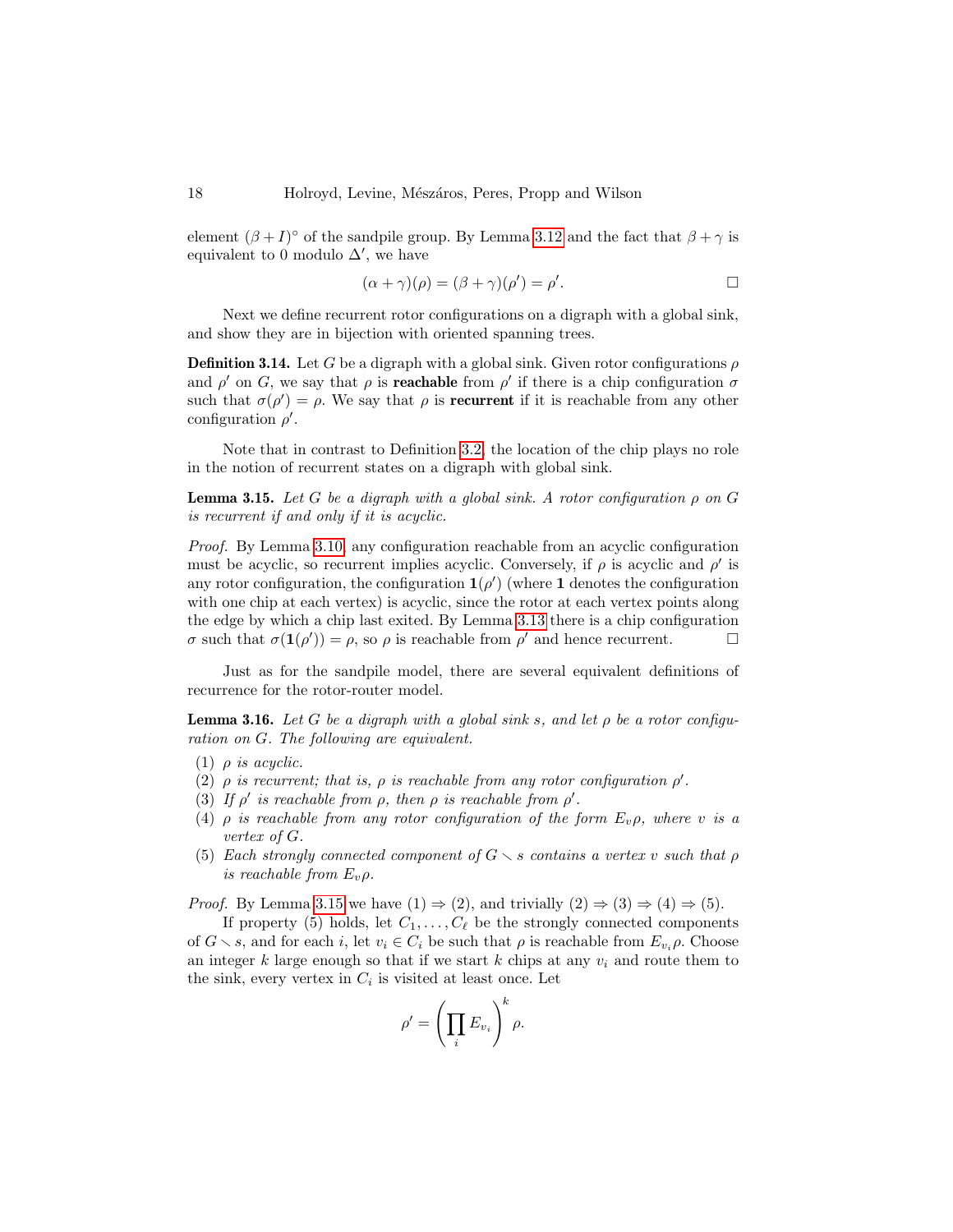Then in  $\rho'$ , the rotor at each vertex points along the edge by which a chip last exited, so  $\rho'$  is acyclic. Since  $\rho$  is reachable from  $\rho'$ , by Lemma [3.10](#page-15-1) it follows that  $\rho$  is acyclic. Thus  $(5) \Rightarrow (1)$ , completing the proof.

Next we show that the action of the sandpile group on the set of oriented spanning trees of  $G$  is free.

<span id="page-18-0"></span>**Lemma 3.17.** Let G be a digraph with a global sink, and let  $\sigma_1$  and  $\sigma_2$  be recurrent chip configurations on G. If there is an acyclic rotor configuration  $\rho$  of G such that  $\sigma_1(\rho) = \sigma_2(\rho)$ , then  $\sigma_1 = \sigma_2$ .

*Proof.* Let  $\sigma = \sigma_1 + \overline{\sigma_2}$  (recall that  $\overline{\sigma_2}$  is the inverse of  $\sigma_2$ .) By Lemma [3.12,](#page-16-0)  $\sigma(\rho) = \overline{\sigma_2}(\sigma_1(\rho)) = \overline{\sigma_2}(\sigma_2(\rho)) = (\sigma_2 + \overline{\sigma_2})(\rho) = \rho$ . Since  $\sigma(\rho) = \rho$ , after adding σ to ρ, for each vertex v, the rotor at v makes some integer number  $c<sub>v</sub>$  of full rotations. Each full rotation results in  $d_v$  chips leaving  $v$ , one along each outgoing edge. Hence  $\sigma = \sum_{v} c_v \Delta_v'$ , which is in the row span of the reduced Laplacian, so  $\sigma$  is equivalent to 0 modulo  $\Delta'(G)$ , and hence  $\sigma_1 = \sigma_2$  by Lemma [2.15.](#page-7-1)

**Corollary 3.18 (Matrix Tree Theorem).** Let G be a digraph and v a vertex of  $G$ . The number of oriented spanning trees of  $G$  rooted at  $v$  is equal to the determinant of the reduced Laplacian  $\Delta'(G)$  obtained by deleting from  $\Delta(G)$  the row and column corresponding to v.

Proof. Without loss of generality we may assume the graph is loopless, since loops affect neither the graph Laplacian nor the number of spanning trees.

If v is not globally reachable, then there are no spanning trees rooted at  $v$ , and there is a set of vertices  $S$  not containing  $v$ , such that there are no edges in G from S to  $S^c$ . The rows of  $\Delta'(G)$  corresponding to vertices in S sum to zero, so  $\Delta'(G)$  has determinant zero.

If  $v$  is globally reachable, delete all outgoing edges from  $v$  to obtain a digraph  $G'$  with global sink v. Note that G and G' have the same reduced Laplacian, and the same set of oriented spanning trees rooted at v.

Fix an oriented spanning tree  $\rho$  of G'. The mapping  $\sigma \mapsto \sigma(\rho)$  from  $\mathcal{S}(G')$ to the set of oriented spanning trees of  $G'$  is a surjection by Lemma [3.13](#page-16-1) and is one-to-one by Lemma [3.17,](#page-18-0) and by Lemma [2.8,](#page-5-2)  $|S(G')| = \det \Delta'(G')$  $\Box$ 

Given a digraph  $G$  with global sink, define its **rotor-router group** as the subgroup of permutations of oriented spanning trees of G generated by the chip addition operators  $E_v$ .

**Lemma 3.19.** [\[LL07\]](#page-32-16) The rotor-router group for a digraph  $G$  with a global sink is isomorphic to the sandpile group  $\mathcal{S}(G)$ .

Proof. The action of the sandpile group on oriented spanning trees is a homomorphism from the sandpile group  $\mathcal{S}(G)$  onto the rotor-router group. For any two distinct sandpile group elements  $\sigma_1$  and  $\sigma_2$ , for any oriented spanning tree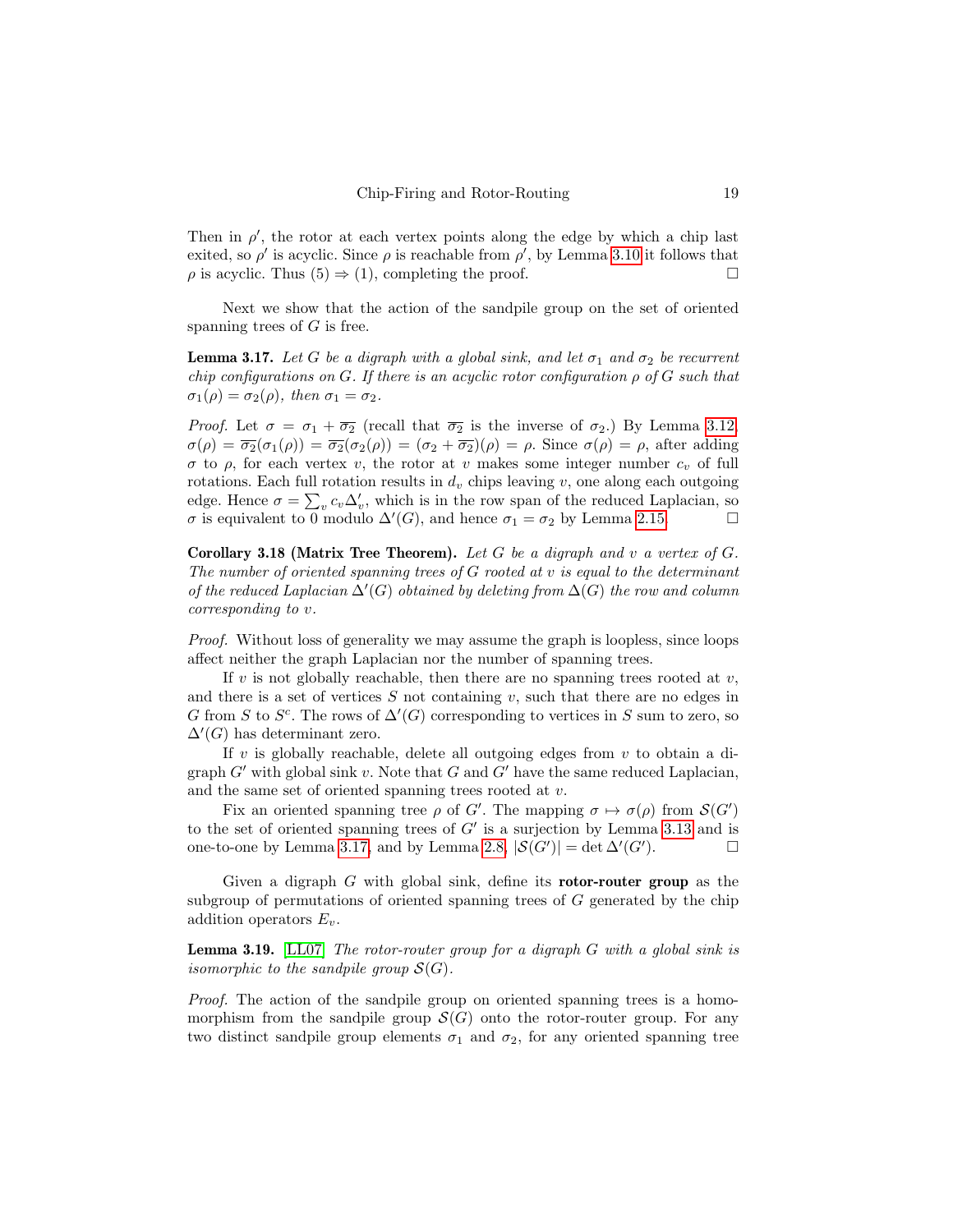ρ (there is at least one), by Lemma [3.17](#page-18-0) we have  $\sigma_1(\rho) \neq \sigma_2(\rho)$ , so the associated rotor-router group elements are distinct, i.e., the group homomorphism is an isomorphism.

Since the number of recurrent chip configurations of G equals the number of oriented spanning trees, it is natural to ask for a bijection. Although there is no truly "natural" bijection, since in general there is no canonical spanning tree to correspond to the identity configuration, we can use the rotor-router model to define a family of bijections. Fix any oriented spanning tree  $\rho$  rooted at the sink, and associate it with the identity configuration  $I$ . For any other oriented spanning tree  $\rho'$ , by Lemma [3.13](#page-16-1) there exists  $\sigma \in \mathcal{S}(G)$  with  $\sigma(\rho) = \rho'$ ; moreover,  $\sigma$  is unique by Lemma [3.17.](#page-18-0) Associate  $\sigma$  with  $\rho'$ . Since this defines a surjective map from recurrent configurations to oriented spanning trees, it must be a bijection.

Remark 3.20. A variant of the rotor-router rule relaxes the cyclic ordering of edges emanating from a vertex, and merely requires one to choose some edge emanating from the current location of the chip as the new rotor-setting and move the chip along this edge. This is the branching operation introduced by Propp and studied by Athanasiadis [\[Ath97\]](#page-30-0). Alternatively, one can put a probability distribution on the edges emanating from each vertex, and stipulate that the new edge is to be chosen at random. This gives the tree-walk introduced by Anantharam and Tsoucas [\[AT89\]](#page-30-1) in their proof of the Markov chain tree theorem of Leighton and Rivest [\[LR86\]](#page-32-17).

We conclude this section with the following result of Holroyd and Propp [\[HP08\]](#page-32-9), which illustrates another area of application of the rotor-router model.

<span id="page-19-0"></span>**Proposition 3.21.** Let  $G = (V, E)$  be a digraph and let  $Y \subseteq Z$  be sets of vertices. Assume that from each vertex there is a directed path to Z. Let  $\sigma$  be a chip configuration on G. If the chips perform independent simple random walks on G stopped on first hitting Z, let  $H(\sigma, Y)$  be the expected number of chips that stop in Y. If the chips perform rotor-router walks starting at rotor configuration  $\rho$  and stopped on first hitting Z, let  $H_{\rho}(\sigma, Y)$  be the number of chips that stop in Y. Then

<span id="page-19-1"></span>
$$
|H_{\rho}(\sigma, Y) - H(\sigma, Y)| \le \sum_{\text{edges } e} |h(\text{head of } e) - h(\text{tail of } e)| \tag{1}
$$

where  $h(v) := H(1_v, Y)$ .

Note that the bound on the right side does not depend on  $\rho$  or  $\sigma$ .

*Proof.* To each edge  $e = (u, v)$  with  $u \in V - Z$  we assign a weight

$$
\text{wt}(e) = \begin{cases} 0 & \text{if } e = \rho(u), \\ h(u) - h(v) + \text{wt}(e^-) & \text{otherwise.} \end{cases}
$$

Here  $e^-$  is the edge preceding  $e$  in the cyclic ordering of edges emanating from  $u$ . Since h is a harmonic function on  $V - Z$ , the sum of  $h(u) - h(v)$  over all edges  $e =$  $(u, v)$  emanating from u is zero, so the formula wt $(e) = h(u) - h(v) + \text{wt}(e^{-})$  remains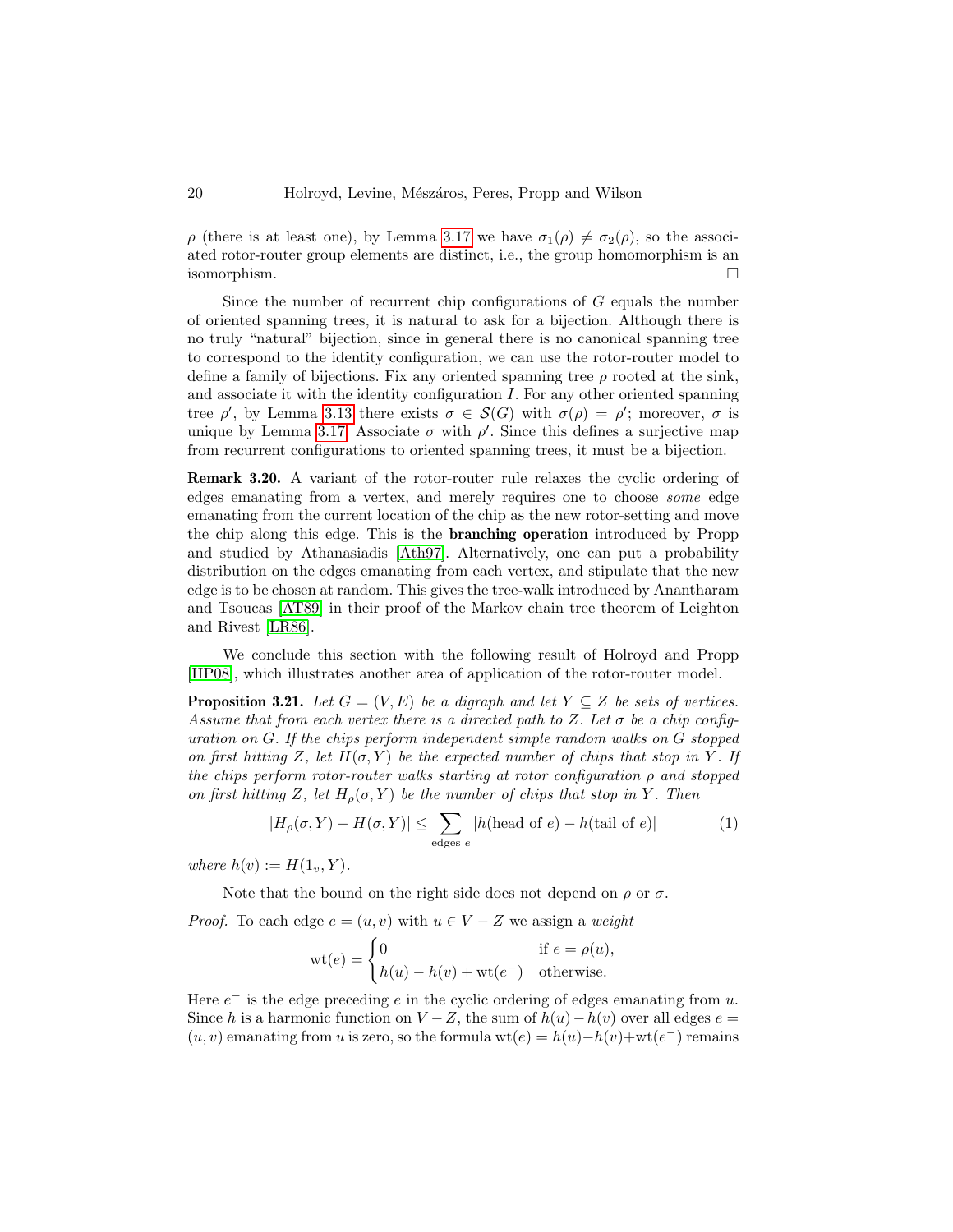valid even when  $e = \rho(u)$ . We assign weight  $\sum_{v} \text{wt}(\eta(v))$  to a rotor configuration  $\eta$ , and weight  $h(v)$  to a chip located at v. By construction, the sum of rotor and chip weights in any configuration is invariant under the operation of rotating the rotor at a chip and then routing the chip. Initially, the sum of all chip weights is  $H(\sigma, Y)$ . After all chips have stopped, the sum of the chip weights is  $H_o(\sigma, Y)$ . Their difference is thus at most the change in rotor weights, which is bounded above by the sum in [\(1\)](#page-19-1).

Similar bounds hold even for some infinite directed graphs in which the right side of [\(1\)](#page-19-1) is not finite. Thus rotor-routing can give estimates of hitting probabilities with very small error. See [\[HP08\]](#page-32-9) for more details.

#### <span id="page-20-0"></span>4. Eulerian Graphs

A digraph  $G = (V, E)$  is **Eulerian** if it is strongly connected, and for each vertex  $v \in V$  the in-degree and the out-degree of v are equal. We call G an Eulerian digraph with sink if it is obtained from an Eulerian digraph by deleting all the outgoing edges from one vertex; equivalently, G has a globally reachable sink and every other vertex has out-degree that is at least as large as its in-degree. An **Eulerian tour** of a digraph  $G$  is a cycle in  $G$  that uses each edge exactly once. If G has no isolated vertices, then such a tour exists if and only if G is Eulerian. Note that for any connected undirected graph, the corresponding bidirected graph is Eulerian. In this section we show some results that do not hold for general digraphs, but are true for Eulerian ones. We first treat the sandpile model, and then the rotor-router model.

<span id="page-20-2"></span>**Lemma 4.1 (Burning algorithm** [\[Dha90\]](#page-31-0)). Let G be an Eulerian digraph with sink. A chip configuration  $\sigma$  is recurrent if and only if  $(\sigma + \beta)^{\circ} = \sigma$ , where

$$
\beta(v) = \text{outdeg}(v) - \text{indeg}(v) \ge 0.
$$

If  $\sigma$  is recurrent, each vertex fires exactly once during the stabilization of  $\sigma + \beta$ .

*Proof.* By the " $(4) \Rightarrow (1)$ " part of Lemma [2.17,](#page-10-1) if  $(\sigma + \beta)^{\circ} = \sigma$ , then  $\sigma$  is recurrent. Conversely, suppose  $\sigma$  is recurrent. Label the non-sink vertices  $v_1, \ldots, v_{n-1}$ . Since

<span id="page-20-1"></span>
$$
\beta = \sum_{i=1}^{n-1} \Delta'_i,\tag{2}
$$

the configurations  $\sigma$  and  $(\sigma + \beta)^\circ$  are both recurrent and equivalent modulo  $\Delta'$ . By Lemma [2.15](#page-7-1) it follows that they are equal.

Let  $c_i$  be the number of times vertex  $v_i$  fires during the stabilization of  $\sigma + \beta$ . Then

$$
\sigma = (\sigma + \beta)^{\circ} = \sigma + \beta - \sum_{i=1}^{n-1} c_i \Delta'_i.
$$

The rows of  $\Delta'$  are linearly independent, so from [\(2\)](#page-20-1) we deduce  $c_i = 1$  for all i.  $\Box$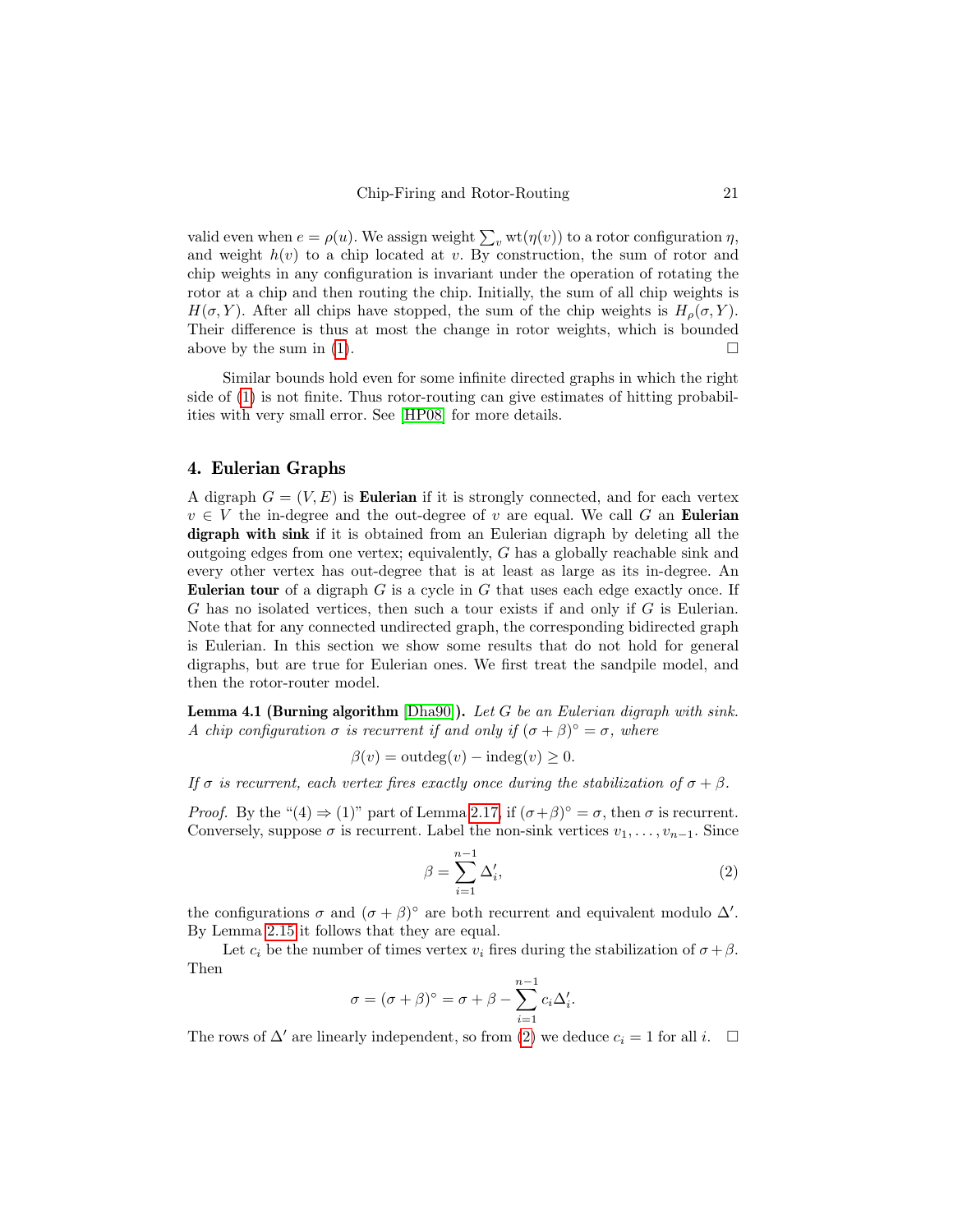Informally, the burning algorithm can be described as follows: to determine whether  $\sigma$  is recurrent, first "fire the sink" to obtain the configuration  $\sigma + \beta$ . Then σ is recurrent if and only if every non-sink vertex fires in the stabilization of  $σ + β$ . In the non-Eulerian case, there is a generalization of the burning algorithm known as the script algorithm, due to Eugene Speer [\[Spe93\]](#page-32-18).

Let  $H$  be an induced subgraph of  $G$  not containing the sink. We say that  $H$ is **ample** for a chip configuration  $\sigma$  on G if there is a vertex v of H that has at least as many chips as the in-degree of  $v$  in  $H$ .

<span id="page-21-1"></span>**Lemma 4.2.** Let G be an Eulerian digraph with sink s. A stable chip configuration  $\sigma$ on G is recurrent if and only if every nonempty induced subgraph of  $G \setminus s$  is ample for  $\sigma$ .

Proof. If  $\sigma$  is recurrent, there is a chip configuration  $\alpha$  such that  $(\delta + \alpha)^{\circ} = \sigma$ , where  $\delta(v) = d_v$ . Each vertex of G fires at least once in the process of stabilizing  $\delta + \alpha$ . Given a nonempty induced subgraph H of G, let v be the vertex of H which first finishes firing. After  $v$  finishes firing, it must receive at least as many chips from its neighbors as its in-degree in H, so  $\sigma(v)$  is at least the in-degree of v in H. Thus H is ample for  $\sigma$ .

Conversely, suppose that every nonempty induced subgraph of  $G$  is ample for  $\sigma$ . Let  $\beta$  be the chip configuration defined in Lemma [4.1.](#page-20-2) Starting from  $\sigma + \beta$ , fire as many vertices as possible under the condition that each vertex be allowed to fire only once. Let  $H$  be the induced subgraph on the set of vertices that do not fire. Since each vertex  $v$  of  $H$  is unable to fire even after receiving one chip from each incoming edge whose other endpoint lies outside  $H$ , we have

$$
\sigma(v) + d_v - \mathrm{indeg}_H(v) \le d_v - 1.
$$

Thus  $H$  is not ample and consequently must be empty. So every vertex fires once, after which we obtain the configuration  $\sigma + \beta - \sum_{i=1}^{n-1} \Delta'_i = \sigma$ . Hence  $(\sigma + \beta)^{\circ} = \sigma$ , which implies  $\sigma$  is recurrent by Lemma [4.1.](#page-20-2)

Next we define a variant of chip-firing called cluster-firing (see Figure [9\)](#page-22-0), and we use Lemma [4.2](#page-21-1) to characterize the stable states for cluster-firing. This gives rise to a notion of "superstable states" which are in some sense dual to the recurrent states.

<span id="page-21-0"></span>**Definition 4.3.** Let G be a digraph with a global sink. Let  $\sigma$  be a chip configuration on  $G$ , and let  $A$  be a nonempty subset of the non-sink vertices of  $G$ . The **cluster**firing of A yields the configuration

$$
\sigma' = \sigma - \sum_{i \in A} \Delta'_i.
$$

If  $\sigma'$  is nonnegative we say that the cluster A is **allowed to fire**. We say that  $\sigma$  is superstable if no cluster is allowed to fire.

Note that a cluster  $A$  may be allowed to fire even if no subset of  $A$  is allowed to fire. For example, in the first configuration in Figure [9,](#page-22-0) a cluster of two vertices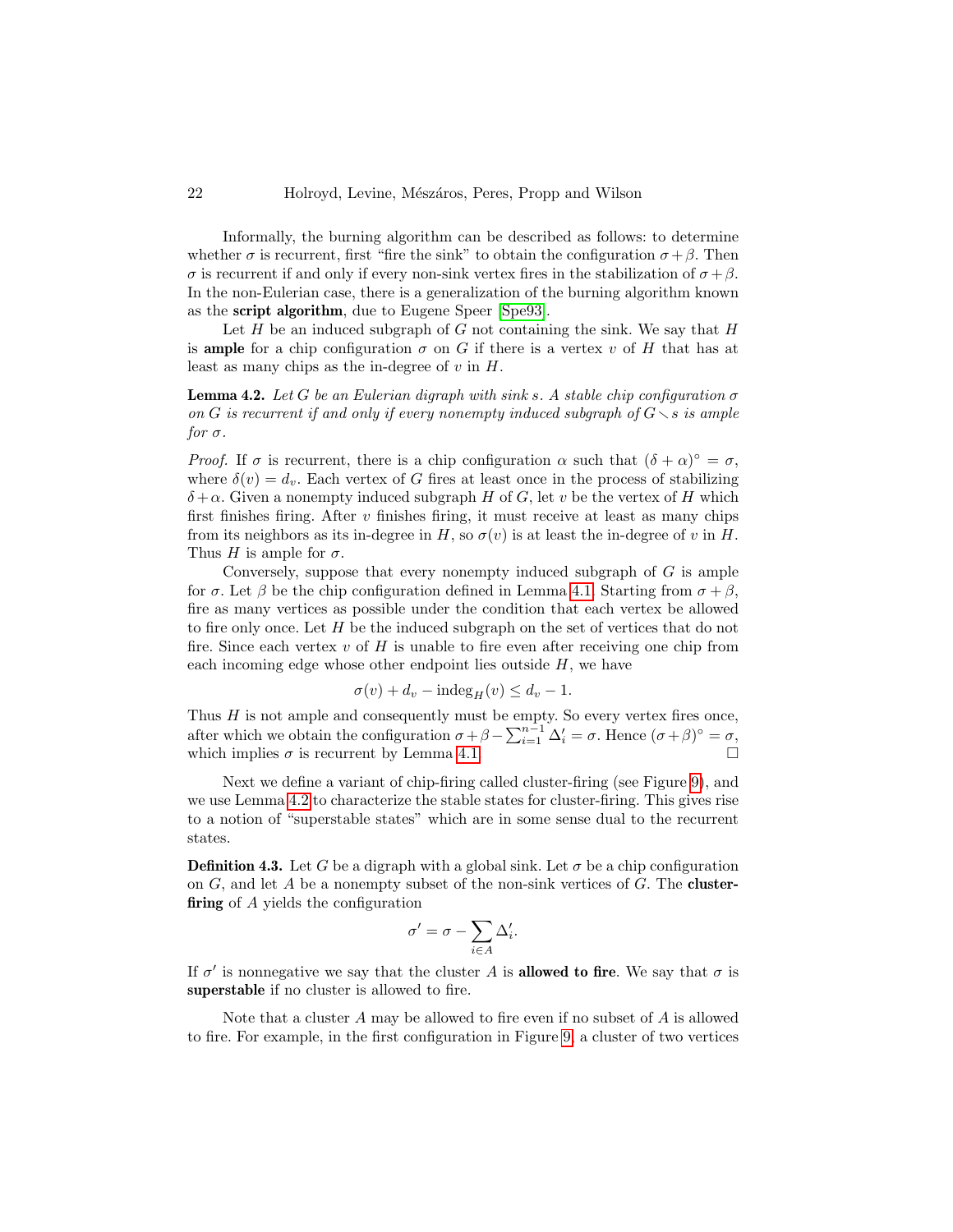is allowed to fire even though the configuration is stable, so no single vertex is allowed to fire.



<span id="page-22-0"></span>FIGURE 9. A sequence of cluster-firings resulting in a superstable chip configuration. The bottom vertex is the sink. The clusters that fire are first the two neighbors of the sink, next the top vertex, and finally all three non-sink vertices.

One could consider an even more general operation, "multicluster-firing," in which different vertices can be fired different numbers of times, so long as at the end of the firings, each vertex has a nonnegative number of chips. However, this further-generalized firing operation does not yield anything new for Eulerian digraphs, since any multicluster-firing can be expressed as a sequence of clusterfirings: Let  $m$  denote the maximal number of times that a vertex fires in the multicluster-firing, and  $C_i$  denote the set of vertices that fire at least j times in the multicluster-firing. Since the digraph is Eulerian,  $C_m$  may be cluster-fired, and so by induction the sets  $C_m, C_{m-1}, \ldots, C_1$  can be cluster-fired in that order.

Denote by  $\delta$  the chip configuration  $\delta(v) = d_v$  in which each vertex has as many chips as outgoing edges, and by 1 the configuration with a single chip at each vertex.

<span id="page-22-1"></span>**Theorem 4.4.** Let G be an Eulerian digraph with sink. A chip configuration  $\sigma$  on G is superstable if and only if  $\delta - 1 - \sigma$  is recurrent.

*Proof.* A cluster A is allowed to fire if and only if for each vertex  $v \in A$  we have

$$
\sigma(v) - d_v + \mathrm{indeg}_A(v) \ge 0.
$$

This is equivalent to  $d_v - 1 - \sigma(v) < \text{indeg}_A(v)$ , i.e., the induced subgraph on A is not ample for  $\delta - 1 - \sigma$ . By Lemma [4.2](#page-21-1) the proof is complete.

By Lemmas [2.13](#page-6-1) and [2.15,](#page-7-1) every equivalence class modulo  $\Delta'$  contains a unique recurrent configuration, so we obtain the following.

<span id="page-22-2"></span>Corollary 4.5. Let G be an Eulerian digraph with sink. Every equivalence class modulo  $\Delta'(G)$  contains a unique superstable configuration.

As a consequence, we obtain that the cluster-firing model on Eulerian digraphs is abelian; this was proved by Paoletti [\[Pao07\]](#page-32-19) in the bidirected case.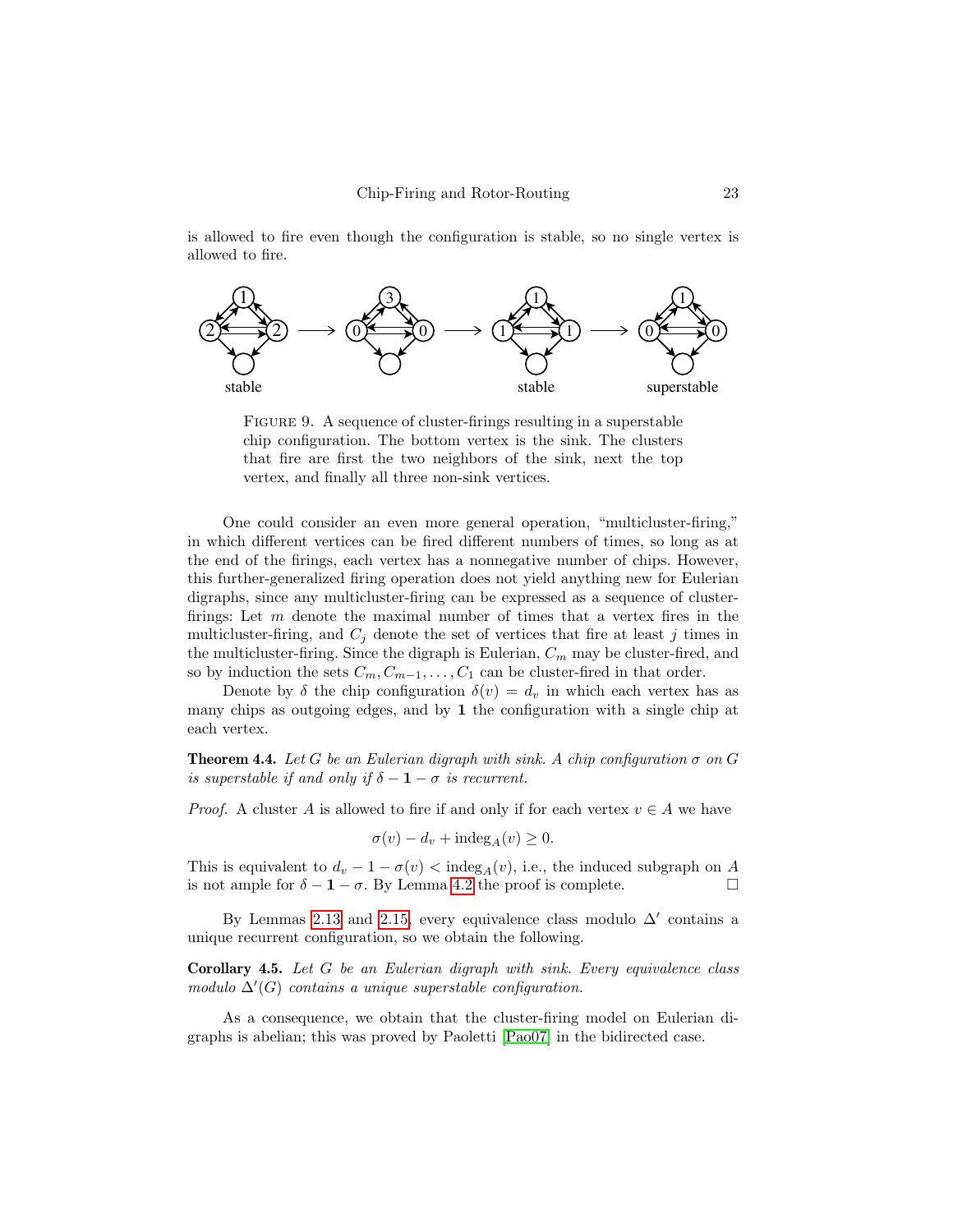

Figure 10. Stable sandpile (on left) and superstable sandpile (on right) of 100,000 chips, obtained by placing 100,000 chips at the origin of the integer lattice  $\mathbb{Z}^2$  and (super)stabilizing. The color scheme is as follows: white=0 chips, red=1 chip, green=2 chips, and blue=3 chips.

<span id="page-23-0"></span>Corollary 4.6. Let G be an Eulerian digraph with sink. Let  $\sigma_0, \sigma_1, \ldots, \sigma_n$  be a sequence of chip configurations on G, each of which is obtained from the one before by a cluster-firing, with  $\sigma_n$  superstable. Then any sequence of cluster-firings that starts from  $\sigma_0$  and ends in a superstable configuration ends in  $\sigma_n$ .

We call the configuration  $\sigma_n$  in Corollary [4.6](#page-23-0) the **superstabilization** of  $\sigma_0$ . The following result provides a way to compute the superstabilization.

**Proposition 4.7.** Let  $\sigma$  be a chip configuration on an Eulerian digraph with sink. The superstabilization of  $\sigma$  is given by

$$
\sigma^* = \delta - 1 - (\delta - 1 - \sigma^{\circ} + I)^{\circ}
$$

where I is the identity element of the sandpile group.

*Proof.* Since the configuration  $\zeta = (\delta - 1 - \sigma^{\circ} + I)^{\circ}$  is reachable from the identity element, it is recurrent, hence  $\sigma^* = \delta - 1 - \zeta$  is superstable by Theorem [4.4.](#page-22-1) Since σ and  $\sigma^*$  are equivalent modulo  $\Delta'$ , it follows from Corollary [4.5](#page-22-2) that  $\sigma^*$  is the superstabilization of  $\sigma$ .

Our final result concerning the sandpile model on Eulerian digraphs is a theorem of Van den Heuvel [\[vdH01\]](#page-33-2); see also [\[Tar88\]](#page-33-3). We give a shorter and more direct proof than that presented in [\[vdH01\]](#page-33-2). By an **bidirected graph with sink** s, we will mean the digraph obtained from an undirected graph by first replacing each edge by a pair of directed edges in opposite directions, and then deleting all outgoing edges from s. The **effective resistance** between two vertices of  $G$  is an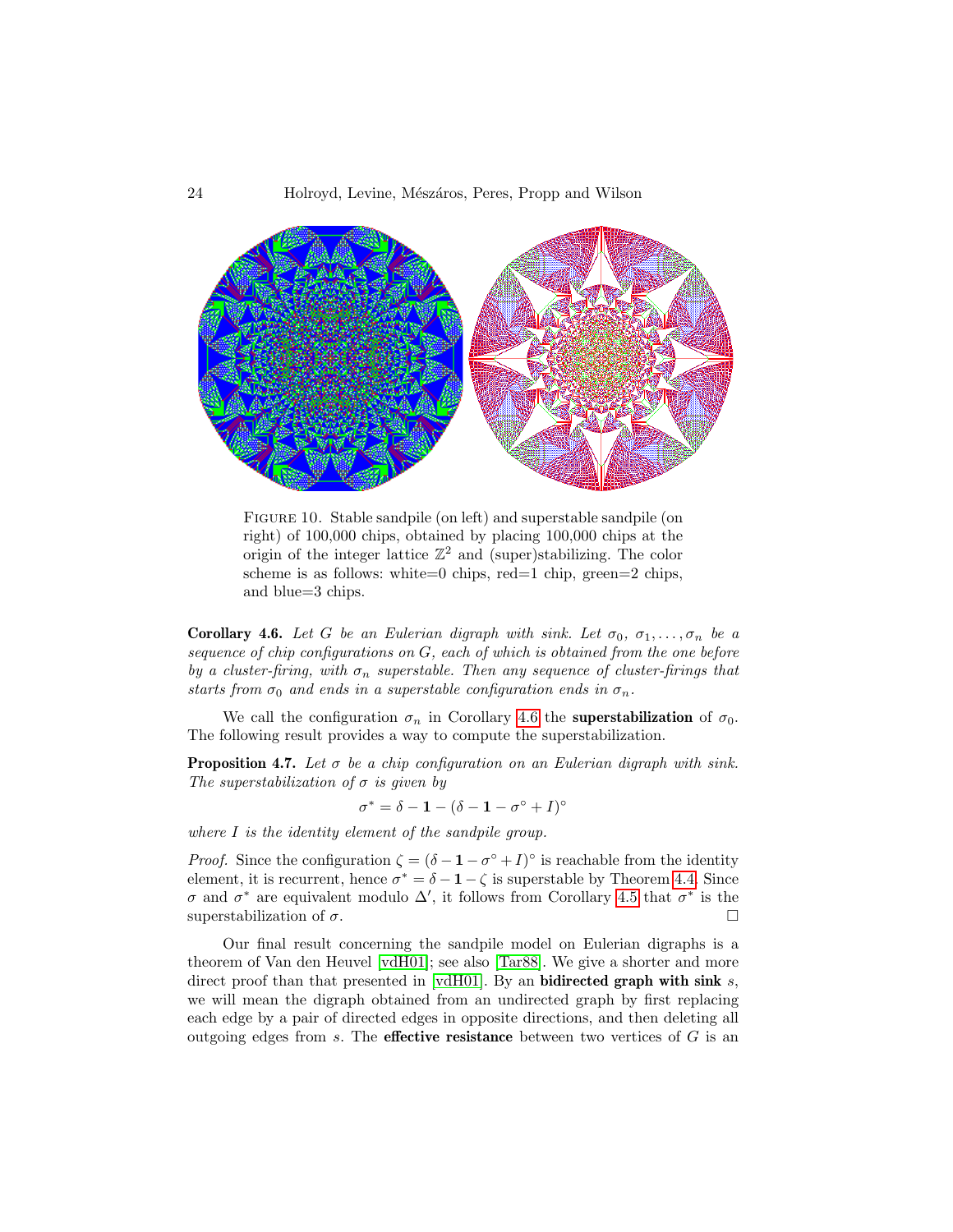important quantity in electrical network theory; see, e.g., [\[DS84\]](#page-31-14). In particular, the quantity  $R_{\text{max}}$  appearing in the proposition below is always bounded above by the diameter of  $G$ , but for many graphs it is substantially smaller than the diameter.

<span id="page-24-0"></span>**Proposition 4.8.** Let G be a bidirected graph with sink, and let  $\sigma$  be a chip configuration on G. The total number of chip moves needed to stabilize  $\sigma$  is at most

$$
2m\left|\sigma\right|R_{\text{max}}
$$

where m is the number of edges,  $|\sigma|$  is the total number of chips, and  $R_{\text{max}}$  is the maximum effective resistance between any vertex of G and the sink.

Note that firing a vertex v consists of  $d_v$  chip moves.

*Proof.* Let  $\sigma = \sigma_0, \sigma_1, \ldots, \sigma_k = \sigma^{\circ}$  be a sequence of chip configurations with  $\sigma_{i+1}$ obtained from  $\sigma_i$  by firing a single active vertex  $x_i$ . Define the weight of  $\sigma_i$  to be

$$
\mathrm{wt}(\sigma_i)=\sum_x \sigma_i(x)\,\mathrm{wt}(x),
$$

where

$$
\mathrm{wt}(x)=\mathbb{E}_x T_s
$$

is the expected time for a simple random walk started at  $x$  to hit the sink. By conditioning on the first step  $X_1$  of the walk, we compute

$$
\Delta \operatorname{wt}(x) = \mathbb{E}_x(\mathbb{E}_{X_1}T_s - T_s) = -1,
$$

so firing the vertex  $x_i$  decreases the total weight by  $d_{x_i}$ . Thus

<span id="page-24-2"></span>
$$
wt(\sigma_i) - wt(\sigma_{i+1}) = d_{x_i}.
$$
\n(3)

By  $\text{[CRR+97]}$  $\text{[CRR+97]}$  $\text{[CRR+97]}$ , the function wt is bounded by  $2mR_{\text{max}}$ . Since the final weight  $wt(\sigma^{\circ})$  is nonnegative, summing [\(3\)](#page-24-2) over i we obtain that the total number of chip moves N needed to stabilize  $\sigma$  is at most

$$
N = \sum_{i=0}^{k-1} d_{x_i} = \text{wt}(\sigma) - \text{wt}(\sigma^{\circ}) \le 2m |\sigma| R_{\text{max}}.
$$

Next we present results about the rotor-router model specific to the Eulerian case. An example of the next lemma is illustrated in Figure [7.](#page-14-0)

<span id="page-24-1"></span>**Lemma 4.9.** Let G be an Eulerian digraph with m edges. Let  $U = (w, \rho)$  be a unicycle in G. If we iterate the rotor-router operation m times starting from  $U$ , the chip traverses an Eulerian tour of G, each rotor makes one full turn, and the state of the system returns to U.

*Proof.* Iterate the rotor-router operation starting from U until some rotor makes more than a full turn. Let it be the rotor at vertex  $v$ . During this process,  $v$  must emit the chip more than  $d_v$  times. Hence if  $v \neq w$ , then v must also receive the chip more than  $d_v$  times. Since G is Eulerian, this means that some neighboring vertex  $u$  must send the chip to  $v$  more than once. However, when the chip goes from u to v for the second time, the rotor at u has executed more than a full turn,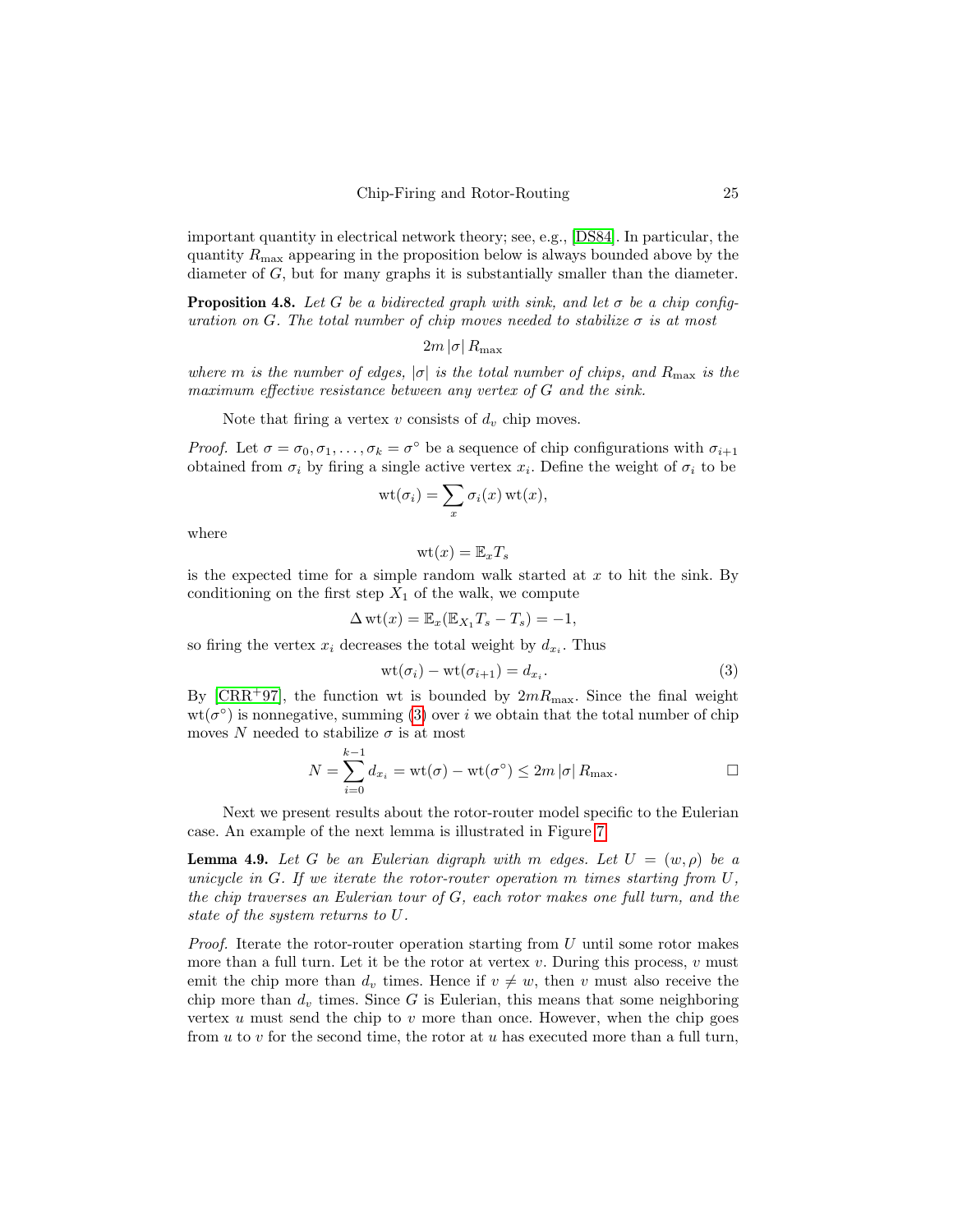contradicting our choice of v. Thus when the rotor at  $w$  has made a full turn, the rotors at the other sites have made at most a full turn.

We can now repeat this argument starting from the configuration obtained after the rotor at  $w$  has made a full turn. In this way, the future history of the system is divided up into segments, each of length at most  $m$ , where the chip is at w at the start of each segment. It follows that over the course of the future history of the system, the chip is at w at least  $d_w/m$  of the time.

Since  $G$  is strongly connected, we may apply this same argument to every state in the future history of the system, with every vertex of G playing the role of w. As the system evolves, the chip is at v at least  $d_v/m$  of the time. Since  $\sum_{v} d_v/m = 1$ , the chip is at v exactly  $d_v/m$  of the time. Hence, as the rotor at w executes a full turn, the rotors at the other sites also execute a full turn. Since every rotor makes a full turn, every edge is traversed exactly once, so the chip traverses an Eulerian tour.

We can use Lemma [4.9](#page-24-1) to give a bijective proof of a classical result in enumerative combinatorics relating the number of Eulerian tours of an Eulerian graph G to the number of oriented spanning trees of  $G$  (see, e.g., [\[Sta99,](#page-33-1) Cor. 5.6.7]).

**Corollary 4.10.** Let  $G = (V, E)$  be an Eulerian digraph. Fix an edge  $e \in E$  and let  $\text{tail}(e) = w$ . Let  $\mathcal{T}(G, w)$  denote the number of oriented spanning trees in G rooted at w, and let  $\epsilon(G, e)$  be the number of Eulerian tours in G starting with the edge e. Then

$$
\epsilon(G, e) = \mathcal{T}(G, w) \prod_{v \in V} (d_v - 1)!.
$$

*Proof.* There are  $\prod_{v \in V} (d_v - 1)!$  ways to fix cyclic orderings of the outgoing edges from each vertex. There are  $\mathcal{T}(G, w)$  ways to choose a unicycle  $U = (w, \rho)$  with the chip at w and the rotor  $\rho(w) = e^-$ , where  $e^-$  is the edge preceding e in the cyclic ordering of outgoing edges from  $w$ . Given these data, we obtain from Lemma [4.9](#page-24-1) an Eulerian tour of  $G$  starting with the edge  $e$ , namely the path traversed by the rotor-router walk in m steps.

To show that this correspondence is bijective, given an Eulerian tour starting with the edge  $e$ , cyclically order the outgoing edges from each vertex  $v$  in the order they appear in the tour. Let  $\rho(w) = e^-$  and for  $v \neq w$  let  $\rho(v)$  be the outgoing edge from v that occurs last in the tour. Then  $U = (w, \rho)$  is a unicycle.

The following result was first announced in [\[PPS98\]](#page-32-20), in the case of rotorrouter walk on a square lattice.

<span id="page-25-0"></span>**Corollary 4.11.** Let  $G$  be a bidirected planar graph with the outgoing edges at each vertex ordered clockwise. Let  $(w, \rho)$  be a unicycle on G with the cycle C oriented clockwise. After the rotor-router operation is iterated some number of times, each rotor internal to  $C$  has performed a full rotation, each rotor external to  $C$  has not moved, and each rotor on  $\mathcal C$  has performed a partial rotation so that  $\mathcal C$  is now oriented counter-clockwise.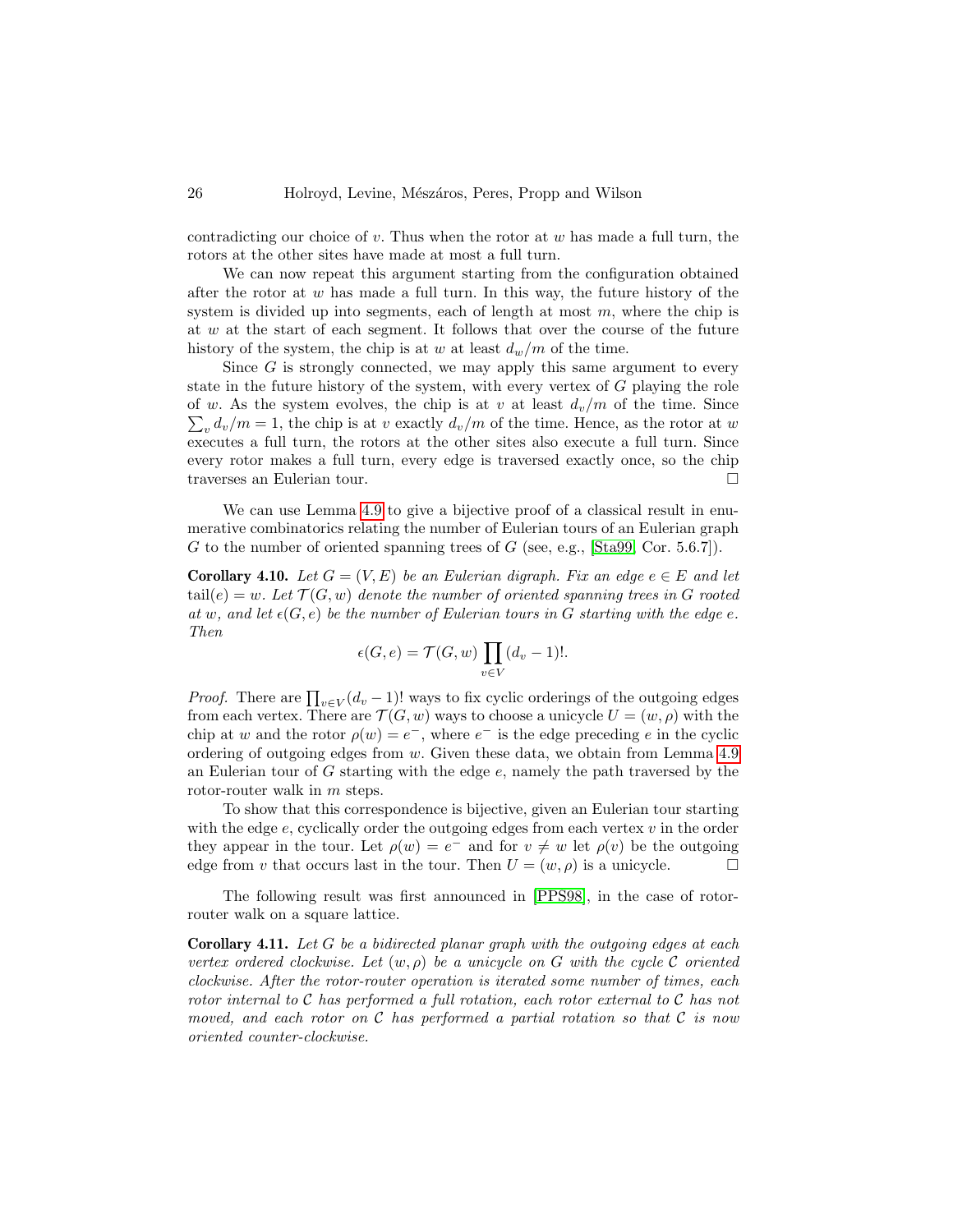*Proof.* Let G' be the graph obtained from G by deleting all vertices and edges external to C. Note that G', like G, is Eulerian. Let  $\rho^-$  be the rotor configuration on G' obtained from  $\rho$  by reversing the rotors on C so that C is oriented counterclockwise. Starting from the unicycle  $U^- = (w, \rho^-)$  on G' and applying the rotorrouter operation  $\#\mathcal{C}$  times, the chip will traverse the cycle  $\mathcal{C}'$ , resulting in the state  $U = (w, \rho|_{G})$ . By Lemma [4.9,](#page-24-1) further iteration of the rotor-router operation on  $G'$  returns the system to the state  $U^-$ . Since the outgoing edges at each vertex are ordered clockwise, it is straightforward to see that applying the rotor-router rule to U on G' and to  $(w, \rho)$  on G results in the same evolution up until the time that state  $U^-$  on  $G'$  is reached.

<span id="page-26-1"></span>**Lemma 4.12.** Let G be an Eulerian digraph, and let  $G_v$  be the Eulerian digraph with sink obtained by deleting the outgoing edges from vertex  $v$ . Then the abelian sandpile groups  $\mathcal{S}(G_v)$  and  $\mathcal{S}(G_w)$  corresponding to different choices of sink are isomorphic.

*Proof.* Recall that the sandpile group  $\mathcal{S}(G_v)$  is isomorphic to  $\mathbb{Z}^{n-1}/\mathbb{Z}^{n-1}\Delta'(G)$ ; we argue that for Eulerian digraphs G it is also isomorphic to  $\mathbb{Z}_0^n/\mathbb{Z}^n\Delta(G)$ , where  $\mathbb{Z}_0^n$  is the set of vectors in  $\mathbb{Z}^n$  whose coordinates sum to 0. Vectors in  $\mathbb{Z}^{n-1}$  are isomorphic to vectors in  $\mathbb{Z}^n$  whose coordinates sum to 0, and modding out a vector in  $\mathbb{Z}^{n-1}$  by a row of the reduced Laplacian  $\Delta'$  corresponds to modding out the corresponding vector in  $\mathbb{Z}^n$  by the corresponding row of the full Laplacian  $\Delta$ . For Eulerian digraphs G, the last row of the full Laplacian  $\Delta$  is the negative of the sum of the remaining rows, so modding out by this extra row has no effect.  $\square$ 

We mention one other result that applies to undirected planar graphs, due originally to Berman [\[Ber86,](#page-31-16) Prop. 4.1]; see also [\[CR00\]](#page-31-17).

**Theorem 4.13.** If G and  $G^*$  are dual undirected planar graphs, then the sandpile groups of G and  $G^*$  are isomorphic. (By Lemma [4.12,](#page-26-1) the locations of the sink are irrelevant.)

## <span id="page-26-0"></span>5. Stacks and Cycle-Popping

Let  $G$  be a digraph with a global sink. In this section we describe a more general way to define rotor-router walk on  $G$ , using arbitrary stacks of rotors at each vertex in place of periodic rotor sequences. To each non-sink vertex  $v$  of  $G$  we assign a bi-infinite stack  $\rho(v) = (\rho_k(v))_{k \in \mathbb{Z}}$  of outgoing edges from v. To pop the stack, we shift it to obtain  $(\rho_{k+1}(v))_{k\in\mathbb{Z}}$ . To reverse pop the stack, we shift it in the other direction to obtain  $(\rho_{k-1}(v))_{k\in\mathbb{Z}}$ . The rotor-router walk can be defined in terms of stacks as follows: if the chip is at vertex v, pop the stack  $\rho(v)$ , and then move the chip along the edge  $\rho_1(v)$ . We recover the ordinary rotor-router model in the case when each stack  $\rho(v)$  is a periodic sequence of period  $d_v$  in which each outgoing edge from v appears once in each period.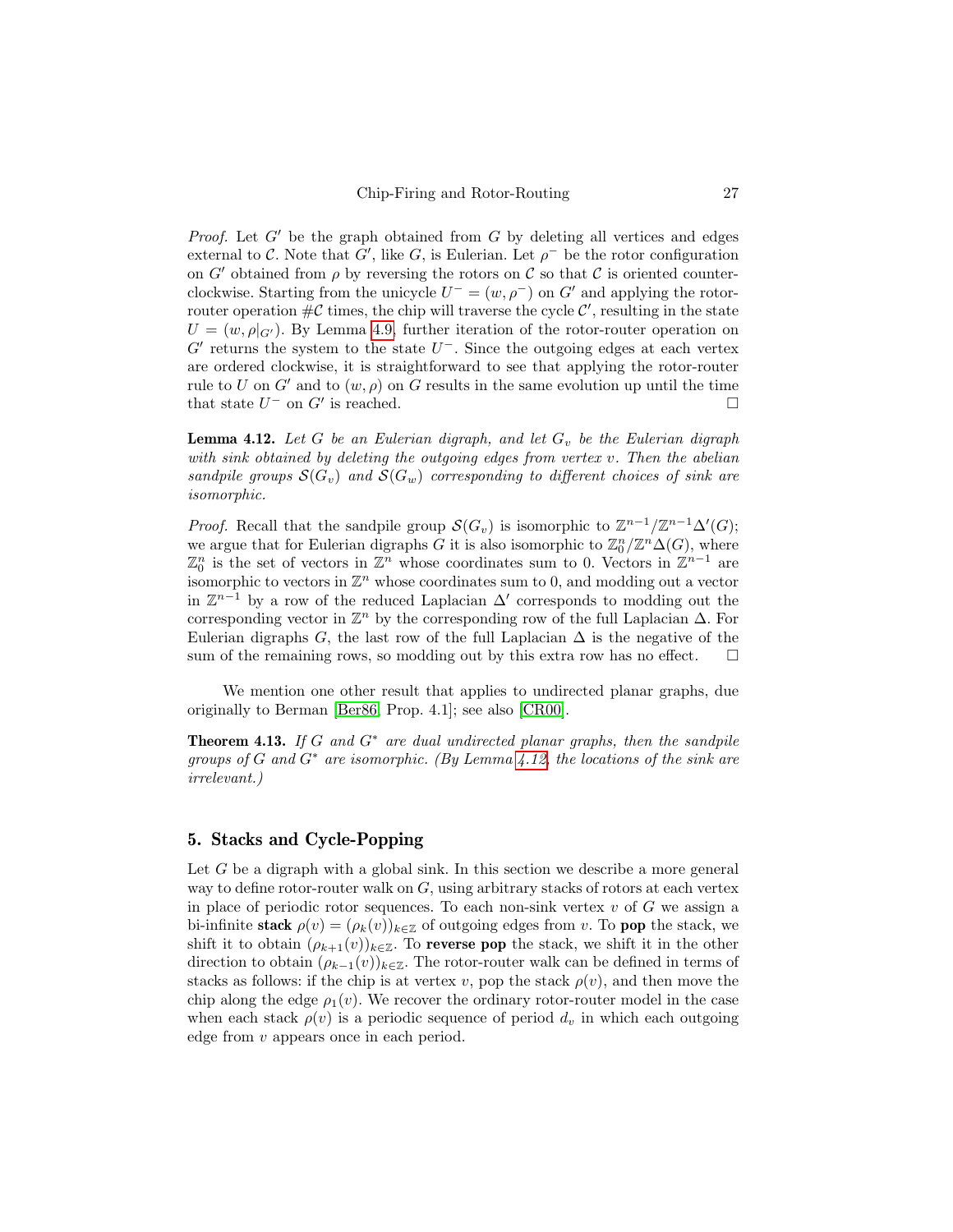The collection of stacks  $\rho = (\rho(v))$ , where v ranges over the non-sink vertices of G, is called a **stack configuration** on G. We say that  $\rho$  is **infinitive** if for each edge  $e = (v, w)$ , and each positive integer K, there exist stack elements

$$
\rho_k(v) = \rho_{k'}(v) = e
$$

with  $k \geq K$  and  $k' \leq -K$ . This condition guarantees that rotor-router walk eventually reaches the sink.

Given a stack configuration  $\rho$ , the stack elements  $\rho_0(v)$  define a rotor configuration on G. We say that  $\rho$  is **acyclic** if  $\rho_0$  contains no directed cycles. If  $\mathcal{C} = \{v_1, \ldots, v_m\}$  is a directed cycle in  $\rho_0$ , define  $\mathcal{C}\rho$  to be the stack configuration obtained by reverse popping each of the stacks  $\rho(v_i)$ ; we call this reverse popping the cycle C. (If C is not a directed cycle in  $\rho_0$ , set  $\mathcal{C}_{\rho} = \rho$ .)

<span id="page-27-0"></span>**Theorem 5.1.** [\[PW98\]](#page-32-12) Let G be a digraph with a global sink, and let  $\rho^0$  be an infinitive stack configuration on G. There exist finitely many cycles  $C_1, \ldots, C_m$ such that the stack configuration

$$
\rho = \mathcal{C}_m \cdots \mathcal{C}_1 \rho^0
$$

is acyclic. Moreover, if  $C'_1, \ldots, C'_n$  is any sequence of cycles such that the stack configuration  $\rho' = C'_n \cdots C'_1 \rho^0$  is acyclic, then  $\rho' = \rho$ .

If v is a non-sink vertex of G, the chip addition operator  $E_v$  applied to the infinitive stack configuration  $\rho$  is the stack configuration  $\rho'$  obtained by adding a chip at  $v$  and performing rotor-router walk until the chip reaches the sink. The next lemma shows that these operators commute with cycle-popping.

<span id="page-27-1"></span>**Lemma 5.2.** Let G be a digraph with a global sink, let  $\rho$  be an infinitive stack configuration on  $G$ , and let  $C$  be a directed cycle in  $G$ . Then

$$
E_v(\mathcal{C}\rho) = \mathcal{C}(E_v\rho).
$$

*Proof.* Write  $\rho' = E_v \rho$ . Let  $v = v_0, v_1, \ldots, v_n = s$  be the path taken by a chip performing rotor-router walk from v to the sink starting with stack configuration  $\rho$ . If this path is disjoint from  $C$ , then the chip performs the same walk starting with stack configuration  $\mathcal{C}_{\rho}$ , and the cycle  $\mathcal C$  is present in  $\rho'_0$  if and only if it is present in  $\rho_0$ , so the proof is complete.

Otherwise, choose k minimal and  $\ell$  maximal with  $v_k, v_\ell \in \mathcal{C}$ . The rotor  $\rho'_0(v_\ell)$ points to a vertex not in C, so the cycle C is not present in  $\rho'_0$ . Thus we must show  $E_v(\mathcal{C}\rho) = \rho'$ . With stack configuration  $C\rho$ , the chip will first travel the path  $v_0, \ldots, v_k$ , next traverse the cycle C, and finally continue along the remainder of the path  $v_k, \ldots, v_n$ . Thus the stack at each vertex  $w \in \mathcal{C}$  is popped one more time in going from  $\mathcal{C}_{\rho}$  to  $E_{\nu}(\mathcal{C}_{\rho})$  than in going from  $\rho$  to  $E_{\nu}\rho$ ; the stack at each vertex  $w \notin \mathcal{C}$  is popped the same number of times in both cases.

The next lemma uses cycle-popping to give a constructive proof of the injectivity of the chip addition operators  $E<sub>v</sub>$  on acyclic stack configurations. In the case of periodic rotor stacks, we gave a non-constructive proof in Lemma [3.10.](#page-15-1)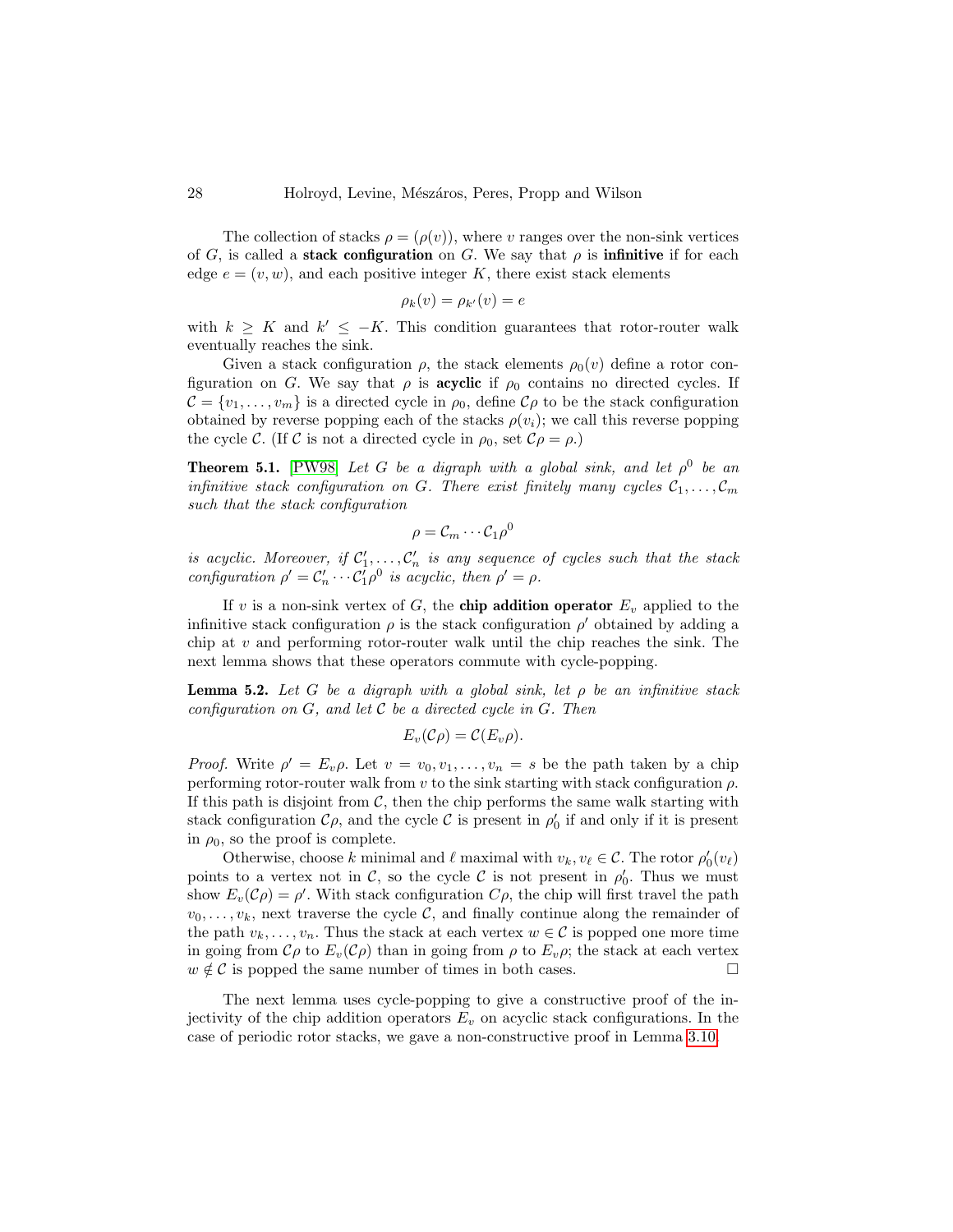**Lemma 5.3.** Let  $G$  be a digraph with a global sink. Given an acyclic infinitive stack configuration  $\rho$  on  $G$  and a non-sink vertex v, there exists an acyclic infinitive stack configuration  $\rho'$  such that  $E_v \rho' = \rho$ .

*Proof.* Let  $\rho^0$  be the stack configuration obtained from  $\rho$  by reverse popping the stack at each of the vertices on the unique path in  $\rho_0$  from v to the sink. A rotorrouter walk started at v with stack configuration  $\rho^0$  will travel directly along this path to the sink, so  $E_v \rho^0 = \rho$ . If  $\rho^0$  is acyclic, the proof is complete. Otherwise, by Theorem [5.1](#page-27-0) there are cycles  $C_1, \ldots, C_m$  such that  $\rho' = C_m \cdots C_1 \rho^0$  is acyclic. By Lemma [5.2,](#page-27-1) we have

$$
E_v \rho' = \mathcal{C}_m \cdots \mathcal{C}_1 (E_v \rho^0) = \mathcal{C}_m \cdots \mathcal{C}_1 \rho = \rho
$$

where in the last equality we have used that  $\rho$  is acyclic.  $\Box$ 

Note that the proof shows the following: if  $\rho$ ,  $\rho'$  are acyclic infinitive stack configurations and  $E_v \rho' = \rho$ , then the unique path in  $\rho_0$  from v to the sink is the **loop-erasure** of the path taken by rotor-router walk started at  $v$  with initial configuration  $\rho'$ .

## <span id="page-28-0"></span>6. Conjectures and Open Problems

In this section we discuss some natural questions about chip-firing and rotorrouting that remain unanswered.

Fey-den Boer and Redig [\[FR07\]](#page-31-18) consider aggregation in the sandpile model on  $\mathbb{Z}^d$ . In their setup, the underlying graph for the chip-firing game is the infinite undirected d-dimensional cubic lattice  $\mathbb{Z}^d$ . Start with each site containing  $h \leq$  $2d-2$  chips. Here h may be even be taken negative, corresponding to starting with a "hole" of depth  $H = -h$  at each lattice site; that is, each site absorbs the first H chips it receives, and thereafter fires every time it receives an additional four chips. Now add n chips to the origin and stabilize. Denote by  $S_{n,H}$  the set of sites in  $\mathbb{Z}^d$  which fired in the process of stabilization.

<span id="page-28-1"></span>**Theorem 6.1** ([\[FR07\]](#page-31-18)). Let  $C(r)$  denote the cube of side length  $2r + 1$  centered at the origin in  $\mathbb{Z}^d$ . For each n there exists an integer  $r_n$  such that  $S_{n,2-2d} = \mathcal{C}(r_n)$ .

In two dimensions, Theorem [6.1](#page-28-1) states that  $S_{n,-2}$  is a square. Simulations indicate that for general  $H \ge -2$ , the limiting shape of  $S_{n,H}$  in  $\mathbb{Z}^2$  may be a polygon with  $4H + 12$  sides.

<span id="page-28-2"></span>Question 6.2. In  $\mathbb{Z}^2$ , is the limiting shape of  $S_{n,H}$  as  $n \to \infty$  a regular  $(4H +$ 12)-gon? Simulations indicate a regular  $(4H + 12)$ -gon with some "rounding" at the corners; it remains unclear if the rounded portions of the boundary become negligible in the limit. Even if the limiting shape is not a polygon, it would still be very interesting to establish the weaker statement that it has the dihedral symmetry  $D_{4H+12}$ .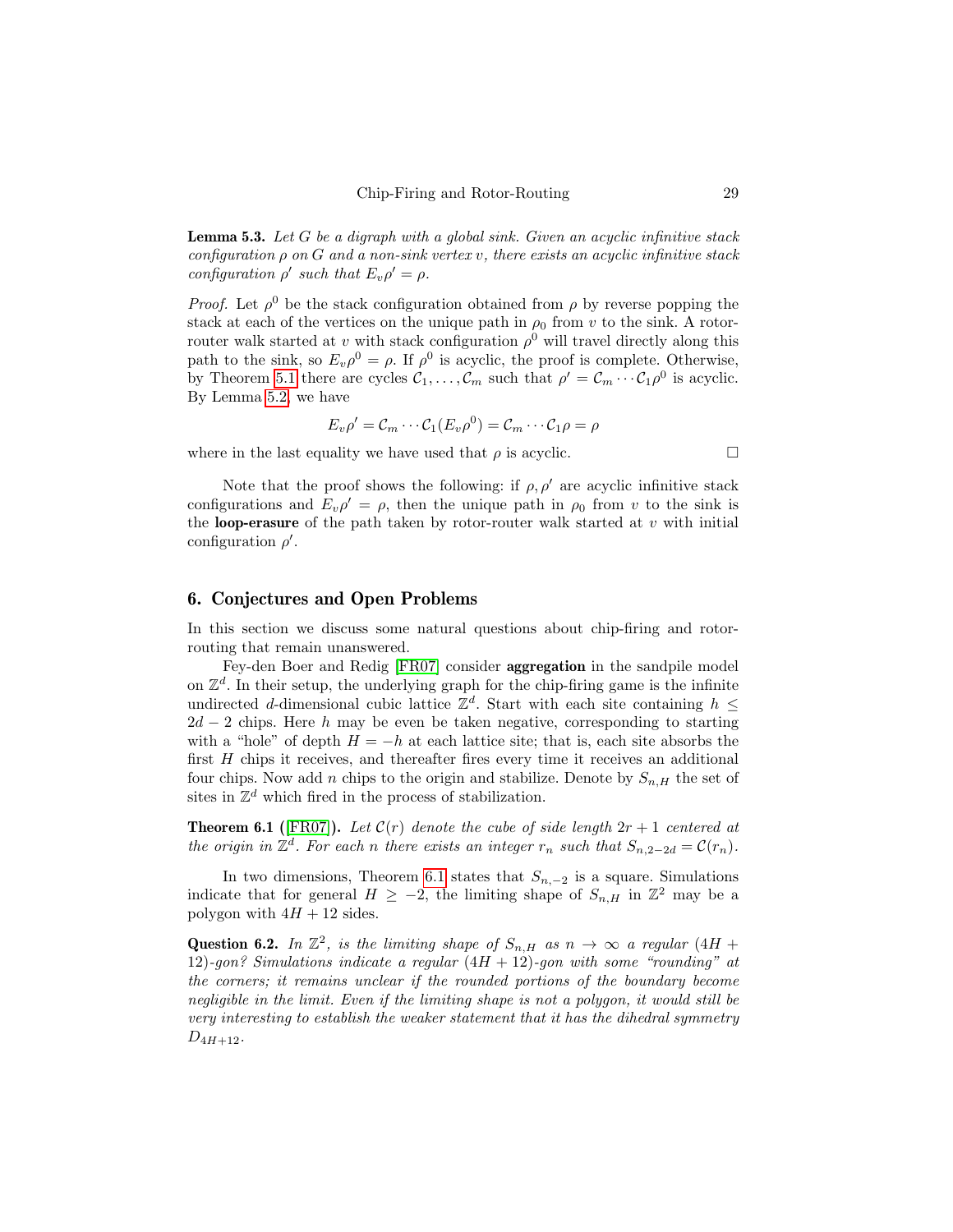

<span id="page-29-0"></span>FIGURE 11. Sandpile aggregates of 250,000 chips in  $\mathbb{Z}^2$  at hole depths  $H = -2$  (left),  $H = -1$  (center), and  $H = 0$ .

The square, octagon and dodecagon corresponding to the cases  $H = -2, -1, 0$ are illustrated in Figure [11.](#page-29-0) Regarding Question [6.2,](#page-28-2) we should note that even the existence of a limiting shape for  $S_{n,H}$  has not been proved in the case  $H > -2$ . On the other hand, as  $H \to \infty$  the limiting shape is a ball in all dimensions, as shown by Fey and Redig [\[FR07\]](#page-31-18) and strengthened in [\[LP07b\]](#page-32-11). In the theorem below,  $\omega_d$ denotes the volume of the unit ball in  $\mathbb{R}^d$ , and  $B_r$  denotes the discrete ball

$$
B_r = \{ x \in \mathbb{Z}^d \, | \, x_1^2 + \ldots + x_d^2 < r^2 \}.
$$

**Theorem 6.3.** [\[LP07b\]](#page-32-11). Fix an integer  $H \geq 2 - 2d$ . Let  $S_{n,H}$  be the set of sites in  $\mathbb{Z}^d$  that fire in the process of stabilizing n particles at the origin, if every lattice site begins with a hole of depth H. Write  $n = \omega_d r^d$ . Then

 $B_{c_1r-c_2} \subset S_{n,H}$ 

where

$$
c_1 = (2d - 1 + H)^{-1/d}
$$

and  $c_2$  is a constant depending only on d. Moreover if  $H \geq 1 - d$ , then for any  $\epsilon > 0$  we have  $S_{n,H} \subset B_{c_1' r + c_2'}$ 

where

$$
c_1' = (d - \epsilon + H)^{-1/d}
$$

and  $c'_2$  is independent of n but may depend on d, H and  $\epsilon$ .

In particular, note that the ratio  $c_1/c'_1 \uparrow 1$  as  $H \uparrow \infty$ .

For many classes of graphs, the identity element of the sandpile group has remarkable properties that are not well understood. Let  $I_n$  be the identity element of the  $n \times n$  grid graph  $G_n$  with wired boundary; the states  $I_n$  for four different values of n are pictured in Figure [4.](#page-8-0) Comparing the pictures of  $I_n$  for different values of  $n$ , one is struck by their extreme similarity. In particular, we conjecture that as  $n \to \infty$  the pictures converge in the following sense to a limiting picture on the unit square  $[0, 1] \times [0, 1]$ .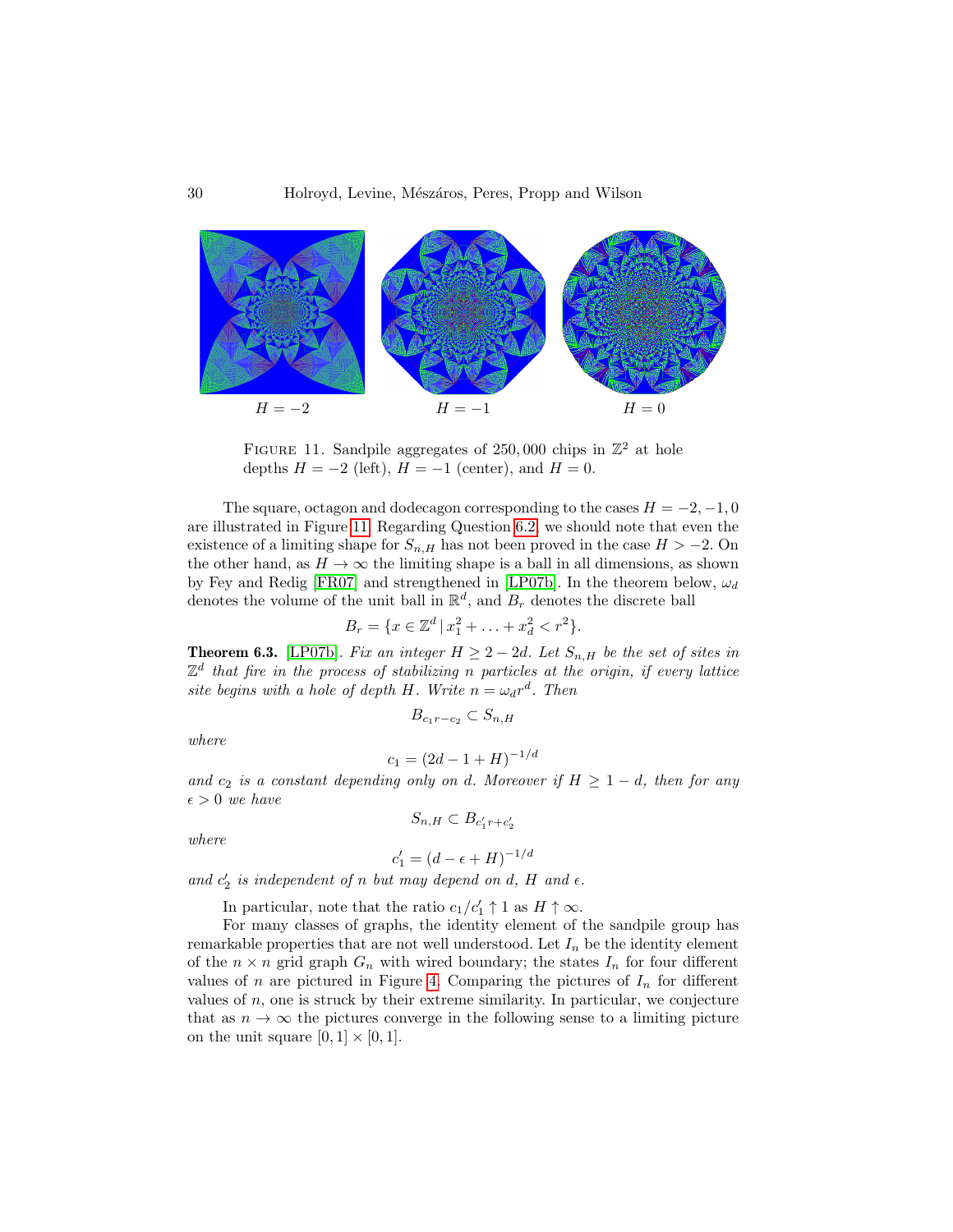**Conjecture 6.4.** Let  $a_n$  be a sequence of integers such that  $a_n \uparrow \infty$  and  $\frac{a_n}{n} \downarrow 0$ . For  $x \in [0, 1] \times [0, 1]$  let

$$
f_n(x) = \frac{1}{a_n^2} \sum_{\substack{y \in G_n \\ ||y - nx|| \le a_n}} I_n(y).
$$

There is a sequence  $a_n$  and a function  $f : [0,1] \times [0,1] \rightarrow \mathbb{R}_{\geq 0}$  which is locally constant almost everywhere, such that  $f_n \to f$  at all continuity points of f.

Most intriguing is the apparent fractal structure in the conjectural  $f$ . Recent progress has been made toward understanding the fractal structure of the identity element of a certain orientation of the square grid; see [\[CPS08\]](#page-31-19).

By Lemma [4.9,](#page-24-1) the recurrent orbits of the rotor-router operation on an Eulerian digraph are extremely short: although the number of unicycles is typically exponential in the number of vertices, the orbits are all of size equal to the number of edges. One would expect that such short orbits are not the norm for general digraphs.

Question 6.5. Does there exist an infinite family of non-Eulerian strongly connected digraphs  $G_n$ , such that for each n, all the unicycles of  $G_n$  lie in a single orbit of the rotor-router operation?

Another question stemming from Lemma [4.9](#page-24-1) is the following. Fix two edges  $e_0$ and  $e_1$  of a digraph G. Starting from a unicycle on G, record a 0 each time the chip traverses the edge  $e_0$ , and record a 1 each time it traverses  $e_1$ . If G is Eulerian, then Lemma [4.9](#page-24-1) implies that the resulting sequence will simply alternate  $0, 1, 0, 1, \ldots$ For a general digraph, the sequence is periodic, since the initial unicycle must recur; what can be said about the period?

Lastly, the articles [\[PDDK96\]](#page-32-3) and [\[PPS98\]](#page-32-20) contain several conjectures that are supported by both credible heuristics and computer experiments, but that have not been rigorously proved. For instance, it appears that, with random initial rotor orientations, the set of sites visited by a rotor-router walk of length  $n$  in the plane typically has diameter on the order of  $n^{1/3}$  [\[PDDK96\]](#page-32-3) (compare this with the corresponding growth rate for random walk in the plane, which is  $n^{1/2}$ .

#### Acknowledgment

We thank Darij Grinberg for pointing out a number of typos in the 2008 version, which are corrected in this version.

#### References

- <span id="page-30-1"></span>[AT89] V. Anantharam and P. Tsoucas. A proof of the Markov chain tree theorem. Statist. Probab. Lett., 8(2):189–192, 1989.
- <span id="page-30-0"></span>[Ath97] C. A. Athanasiadis. Iterating the branching operation on a directed graph. J. Graph Theory, 24(3):257–265, 1997.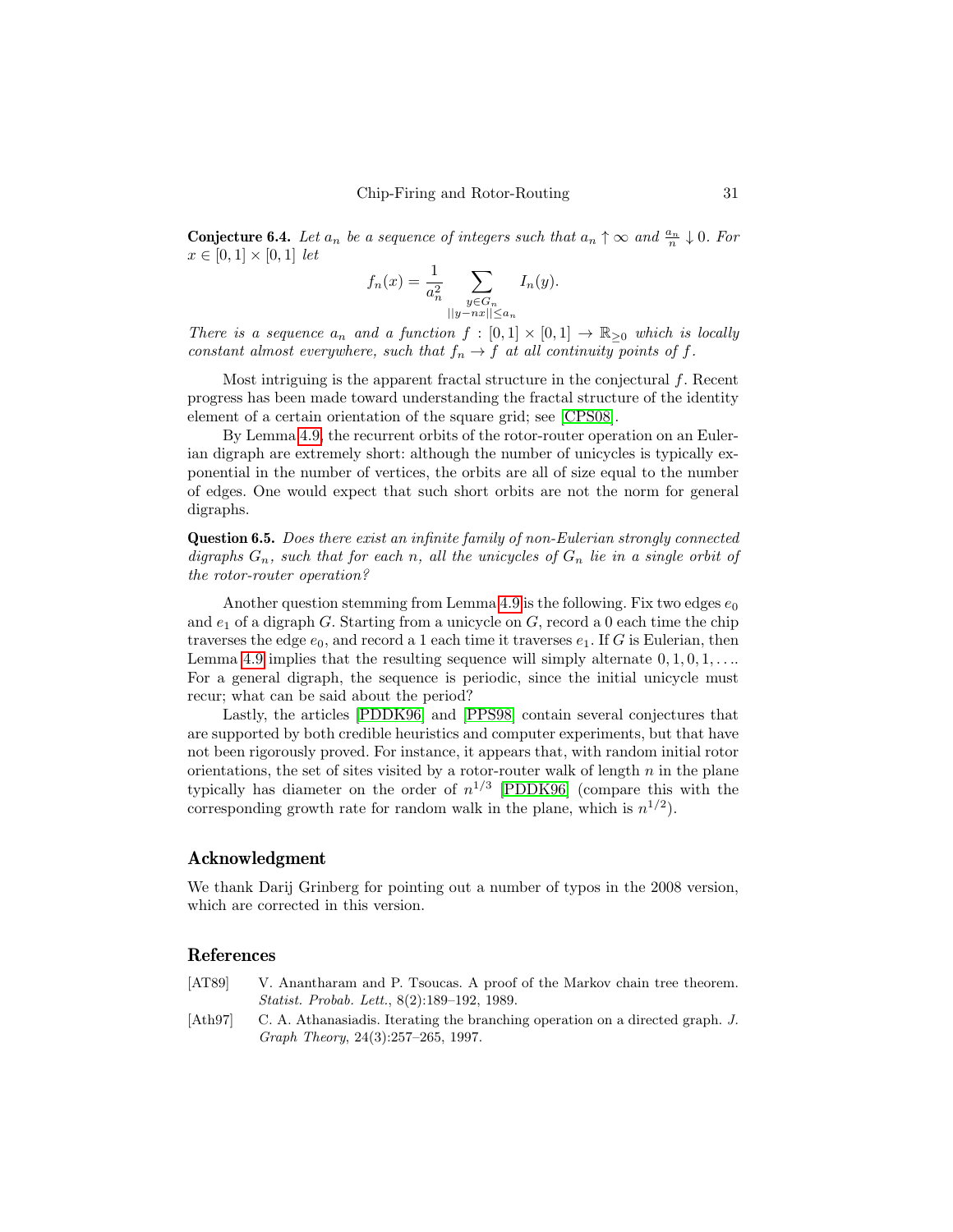- <span id="page-31-16"></span>[Ber86] K. A. Berman. Bicycles and spanning trees. SIAM J. Algebraic Discrete Meth $ods, 7(1):1-12, 1986.$
- <span id="page-31-7"></span>[Big97] N. Biggs. Algebraic potential theory on graphs. Bull. London Math. Soc., 29(6):641–682, 1997.
- <span id="page-31-6"></span>[Big99] N. L. Biggs. Chip-firing and the critical group of a graph. J. Algebraic Com $bin., 9(1):25-45, 1999.$
- <span id="page-31-9"></span>[BL92] A. Björner and L. Lovász. Chip-firing games on directed graphs. J. Algebraic Combin., 1(4):305–328, 1992.
- <span id="page-31-8"></span>[BLS91] A. Björner, L. Lovász, and P. W. Shor. Chip-firing games on graphs. European J. Combin., 12(4):283–291, 1991.
- <span id="page-31-12"></span>[BR02] Y. Le Borgne and D. Rossin. On the identity of the sandpile group. Discrete Math., 256(3):775–790, 2002.
- <span id="page-31-1"></span>[BTW87] P. Bak, C. Tang, and K. Wiesenfeld. Self-organized criticality: an explanation of the  $1/f$  noise. Phys. Rev. Lett.,  $59(4):381-384$ , 1987.
- <span id="page-31-11"></span>[BW97] N. Biggs and P. Winkler. Chip-firing and the chromatic polynomial. Technical Report LSE-CDAM-97-03, London School of Economics, Center for Discrete and Applicable Mathematics, 1997.
- <span id="page-31-19"></span>[CPS08] Sergio Caracciolo, Guglielmo Paoletti, and Andrea Sportiello. Explicit characterization of the identity configuration in an abelian sandpile model. J. Phys. A, 41(49):495003, 17, 2008. <http://arxiv.org/abs/0809.3416>.
- <span id="page-31-17"></span>[CR00] R. Cori and D. Rossin. On the sandpile group of dual graphs. European J. Combin., 21(4):447–459, 2000.
- <span id="page-31-15"></span>[CRR<sup>+</sup>97] A. K. Chandra, P. Raghavan, W. L. Ruzzo, R. Smolensky, and P. Tiwari. The electrical resistance of a graph captures its commute and cover times. Comput. Complexity, 6(4):312–340, 1996/97.
- <span id="page-31-13"></span>[CS06] J. N. Cooper and J. Spencer. Simulating a random walk with constant error. Combin. Probab. Comput., 15(6):815–822, 2006. <http://www.arxiv.org/abs/math.CO/0402323>.
- <span id="page-31-4"></span>[DF91] P. Diaconis and W. Fulton. A growth model, a game, an algebra, Lagrange inversion, and characteristic classes. Rend. Sem. Mat. Univ. Politec. Torino, 49(1):95–119 (1993), 1991.
- <span id="page-31-0"></span>[Dha90] D. Dhar. Self-organized critical state of sandpile automaton models. Phys. Rev. Lett., 64(14):1613–1616, 1990.
- <span id="page-31-10"></span>[DR04] A. Dartois and D. Rossin. Height arrow model. Formal Power Series and Algebraic Combinatorics, 2004.
- <span id="page-31-14"></span>[DS84] P. Doyle and J. Snell. Random Walks and Electric Networks. Mathematical Association of America, 1984.
- <span id="page-31-5"></span>[DTW03] I. Dumitriu, P. Tetali, and P. Winkler. On playing golf with two balls. SIAM J. Discrete Math., 16(4):604–615 (electronic), 2003.
- <span id="page-31-2"></span>[Eng75] A. Engel. The probabilistic abacus. Ed. Stud. Math., 6(1):1–22, 1975.
- <span id="page-31-3"></span>[Eng76] A. Engel. Why does the probabilistic abacus work? Ed. Stud. Math., 7(1– 2):59–69, 1976.
- <span id="page-31-18"></span>[FR07] A. Fey-den Boer and F. Redig. Limiting shapes for deterministic centrally seeded growth models, 2007. <http://arxiv.org/abs/math.PR/0702450>.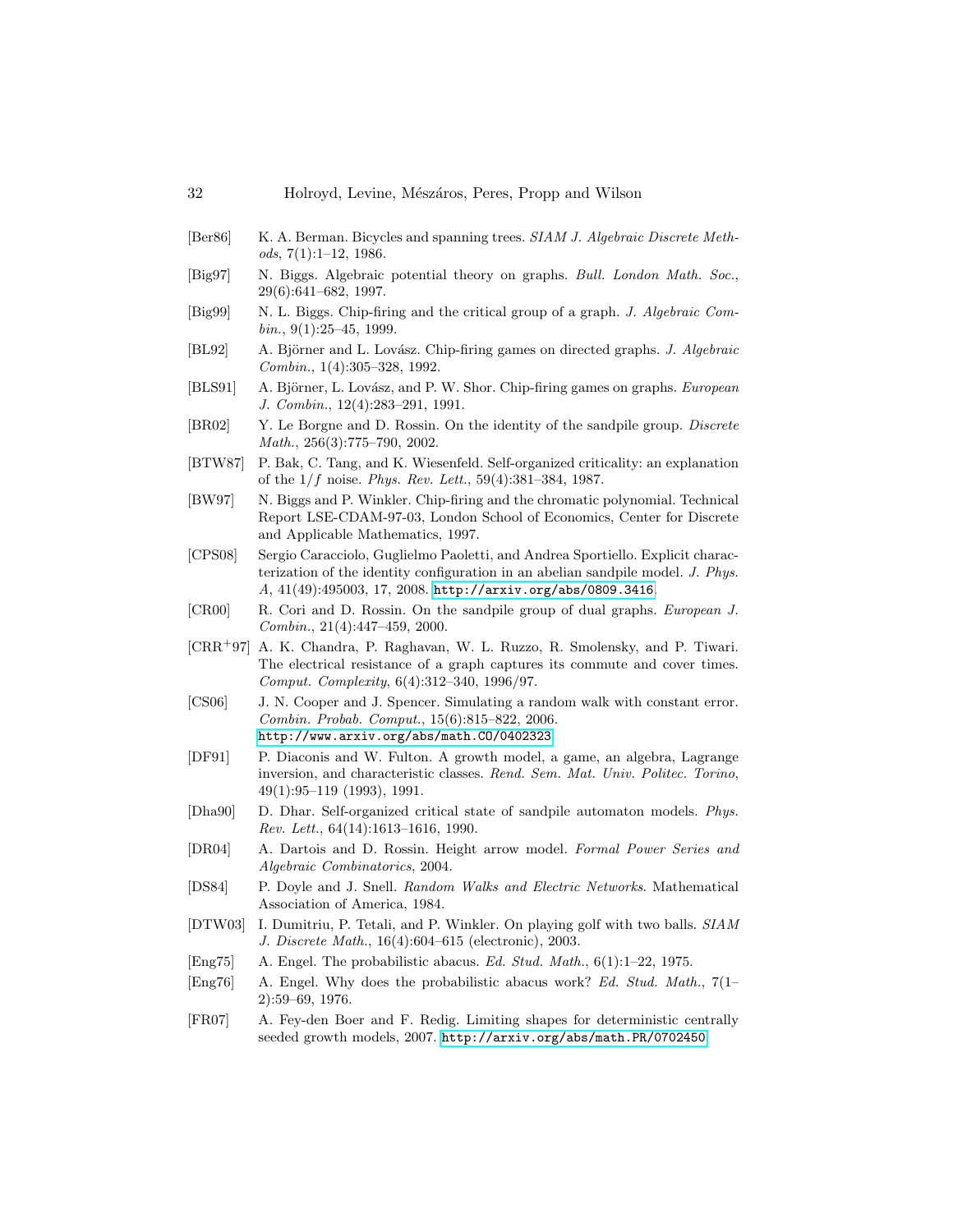- <span id="page-32-9"></span>[HP08] A. E. Holroyd and J. Propp. Rotor-router walks, 2008. Manuscript.
- <span id="page-32-6"></span>[LBG92] G. F. Lawler, M. Bramson, and D. Griffeath. Internal diffusion limited aggregation. Ann. Probab., 20(4):2117–2140, 1992.
- <span id="page-32-7"></span>[Lev02] L. Levine. The Rotor-Router Model, 2002. Harvard University senior thesis, <http://arxiv.org/abs/math/0409407>.
- <span id="page-32-13"></span>[Lev07] L. Levine. The sandpile group of a tree, 2007. <http://front.math.ucdavis.edu/0703.5868>.
- <span id="page-32-14"></span>[LKG90] S. H. Liu, T. Kaplan, and L. J. Gray. Geometry and dynamics of deterministic sand piles. Phys. Rev. A (3), 42(6):3207–3212, 1990.
- <span id="page-32-16"></span>[LL07] I. Landau and L. Levine. The rotor-router model on regular trees, 2007. <http://arxiv.org/abs/0705.1562>.
- <span id="page-32-1"></span>[Lor89] D. J. Lorenzini. Arithmetical graphs. Math. Ann., 285(3):481-501, 1989.
- <span id="page-32-2"></span>[Lor91] D. J. Lorenzini. A finite group attached to the Laplacian of a graph. Discrete Math., 91(3):277–282, 1991.
- <span id="page-32-8"></span>[LP05] L. Levine and Y. Peres. The rotor-router shape is spherical. Math. Intelligencer, 27(3):9–11, 2005.
- <span id="page-32-10"></span>[LP07a] L. Levine and Y. Peres. Spherical asymptotics for the rotor-router model in  $\mathbb{Z}^d$ . Indiana Univ. Math. Journal, to appear, 2007. <http://arxiv.org/abs/math/0503251>.
- <span id="page-32-11"></span>[LP07b] L. Levine and Y. Peres. Strong spherical asymptotics for rotor-router aggregation and the divisible sandpile, 2007. <http://arxiv.org/abs/0704.0688>.
- <span id="page-32-17"></span>[LR86] F. T. Leighton and R. L. Rivest. Estimating a probability using finite memory. IEEE Trans. Inf. Theor., 32(6):733–742, 1986.
- <span id="page-32-19"></span>[Pao07] G. Paoletti. Abelian sandpile models and sampling of trees and forests. Master's thesis, Universit`a degli Studi di Milano, 2007.
- <span id="page-32-3"></span>[PDDK96] V. B. Priezzhev, D. Dhar, A. Dhar, and S. Krishnamurthy. Eulerian walkers as a model of self-organised criticality. Phys. Rev. Lett., 77:5079–5082, 1996.
- <span id="page-32-20"></span>[PPS98] A. M. Povolotsky, V. B. Priezzhev, and R. R. Shcherbakov. Dynamics of Eulerian walkers. Phys. Rev. E, 58:5449–5454, 1998.
- <span id="page-32-5"></span>[Pro01] J. Propp, 2001. Correspondence with David Griffeath.
- <span id="page-32-12"></span>[PW98] J. G. Propp and D. B. Wilson. How to get a perfectly random sample from a generic Markov chain and generate a random spanning tree of a directed graph. J. Algorithms, 27(2):170–217, 1998.
- <span id="page-32-4"></span>[RSW98] Y. Rabani, A. Sinclair, and R. Wanka. Local divergence of markov chains and the analysis of iterative load-balancing schemes. In IEEE Symp. on Foundations of Computer Science, pages 694–705, 1998.
- <span id="page-32-15"></span>[Sol99] R. Solomyak. Essential spanning forests and electrical networks on groups. J. Theoret. Probab., 12(2):523–548, 1999.
- <span id="page-32-0"></span>[Spe87] J. Spencer. Ten Lectures on the Probabilistic Method, volume 52 of CBMS-NSF Regional Conference Series in Applied Mathematics. Society for Industrial and Applied Mathematics (SIAM), Philadelphia, PA, 1987.
- <span id="page-32-18"></span>[Spe93] E. R. Speer. Asymmetric abelian sandpile models. J. Statist. Phys., 71(1– 2):61–74, 1993.